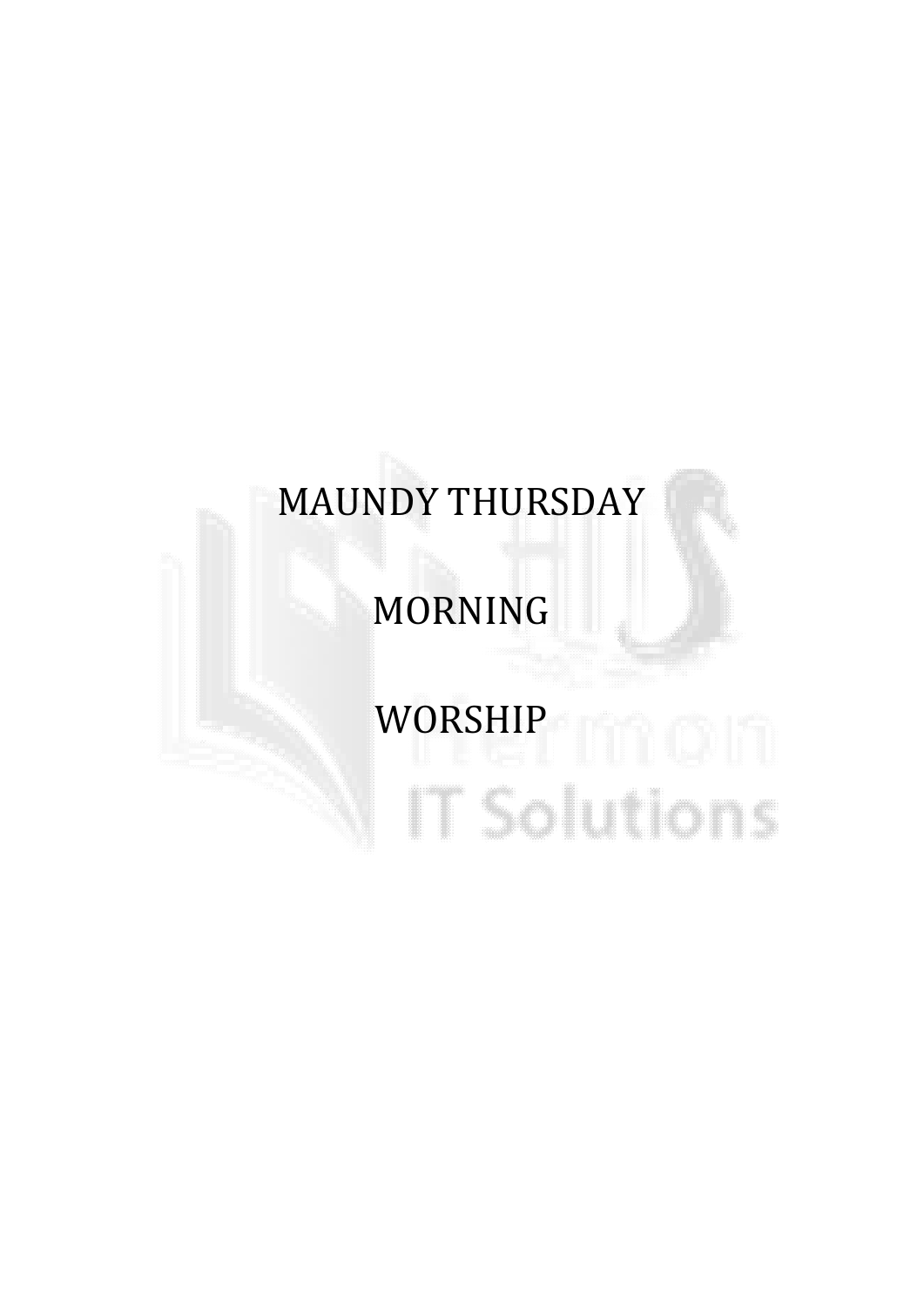#### Vyaazhaazhcha Kaalathe Namaskaara Kramam

#### Praarambha Sthuthi (Pg.88)

- **P. Pithaavinum, Puthranum, Parishudha-Roohaaikkum sthuthi.**
- **C. Aadhimuthal ennannekkum thanne. Amen.**
- **P. Aakaashavum bhoomiyum Thante mahathwam kondu niranjirkkunna balavaanaaya Dhaivam Thamburaan, parishudhan, parishudhan, parishudhan, unnathangalil sthuthi.**
- **C. Karthaavinte thirunaamathil vannavanum, varuvaan irikkunnavanum vaazhthappettavan-aakunnu. Unnathangalil sthuthi.**

#### Kauma

*(Moonnu pravashyam pattakaarente pinnalle ettuchollenam)*

**Thante Pesahaayaale, Pesahaayude, kunjaadine azhicha Mashiha Thamburaane, Ninte Pesahaayaal njangale santhoshippichu, njangalodu karuna cheiyyename.** *┼ Kuriyelaayisson.*

#### *(Pattakaarente pinnalle ettuchollenam)*

**Njangalude Karthaave, Ninakku sthuthi, Ninte Pithaavinu bahumaanavum, Parishudha-Roohaaikku vandhanavum, pukazhchayum undaayirikkatte. Paapikalaaya njangalude-mel anugrahangalum, karunakalum undaayirikkename. Melulla Yerushaleminte vaathilukal thurannu, Mashihaaye, Ninte simhaasanathin munpaake, njangalude praarthanakal praveshikkumaar-aakaname. Njangalude Karthaave Ninakku sthuthi. Ennekkum njangalude sharanavume, Ninakku sthuthi. Baarekmaar.**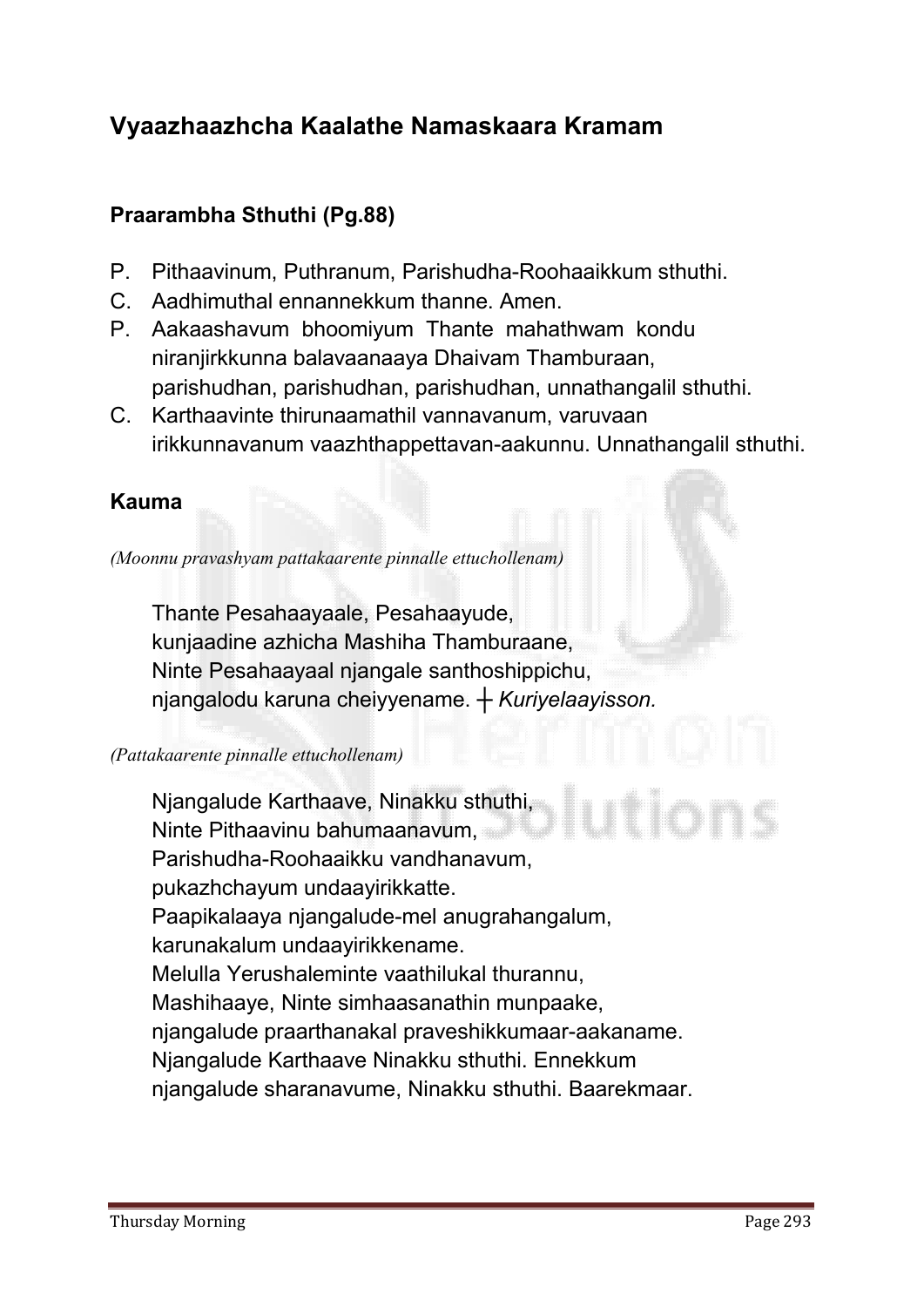#### Order of Worship for Thursday Morning

#### Praise

- **P. Praise be to the Father, to the Son and to the Holy Spirit.**
- **C. As it was in the beginning, is now and forever shall be. Amen.**
- **P. Holy, holy, holy, Lord God of power and might, heaven and earth are full of Thy glory.i Praise in the highest.**
- **C. Blessed is He who has come and is to come again**  in the name of the Lord.<sup>ii</sup> Praise in the highest.

#### Adoration

*(To be said three times after the priest)*

 **O Lord the Messiah, who by Thy own Passover set free the Passover lamb, make us joyful through Thy Passover** and have mercy on us.  $+$  *Lord, have mercy*.

#### *(Repeat after the priest)*

**Our Lord, praise be to Thee, glory be to Thy Father, and our praise and worship be to the Holy Spirit. May Thy blessings and mercies be on us sinners. O Messiah, open the doors of heavenly Jerusalem so that our prayers may reach Thy throne of grace. Our Lord, praise be to Thee. Praise be to Thee, our eternal refuge. Bless us O Lord.**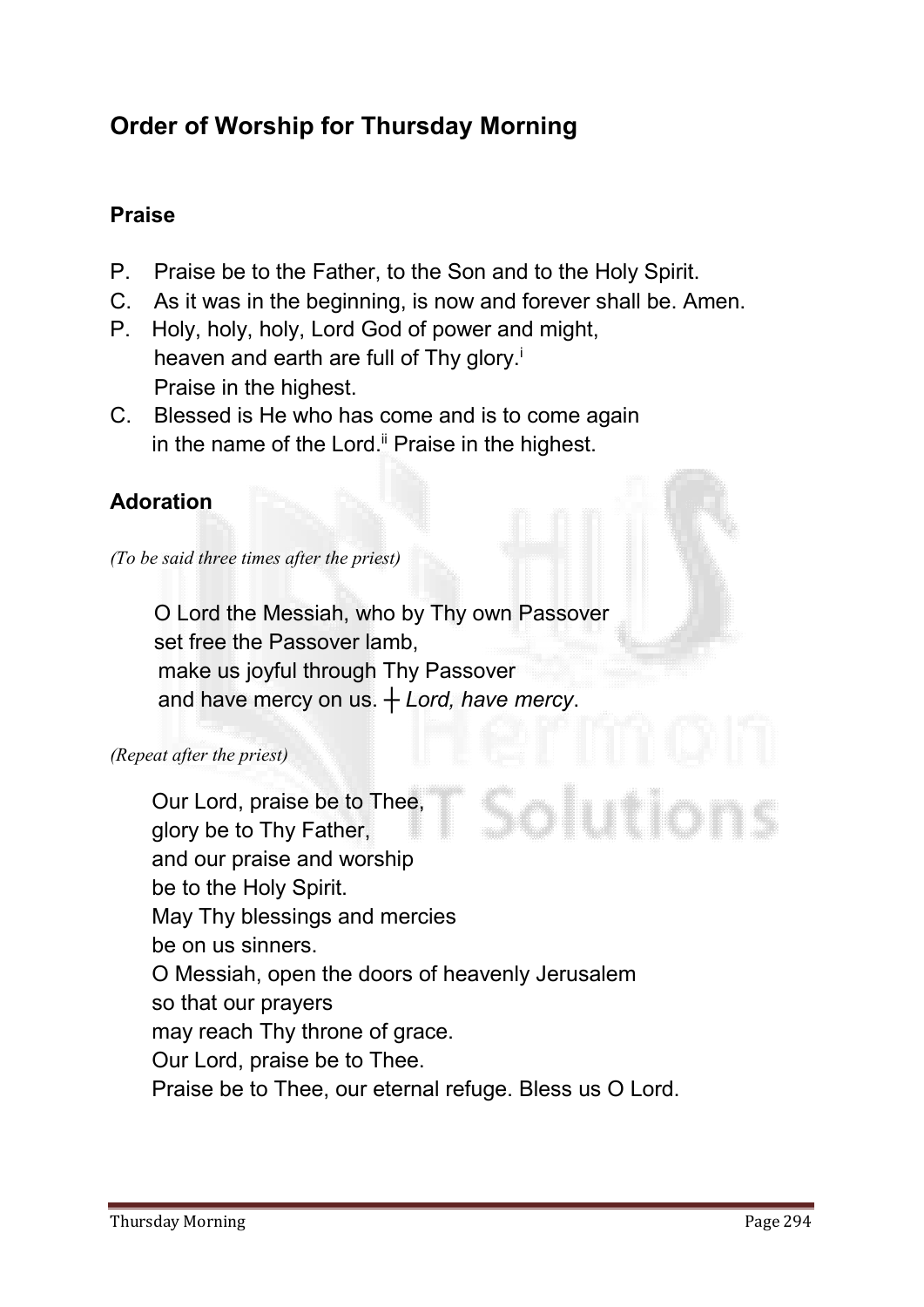#### *(Allenkil geetham)*

**Karthaa, sthuthi Ninakku, Thaathanu bahumaanam, Vishudha-Roohaaikku, pukazhcha vandhanam. Paapikalaakunna, Ninnude adiyaaril anugraham, krupayum chorinjeedename Nee. Melulla Yerushalem vaathil thurannittu, Mashiha simhaasane, praarthana ethaname. Sthuthi en Karthaave, sthuthi en Karthaave, nithya sharanavume, sthuthithe. Baarekmaar.**

#### Karthaavinte Praarthana (Pg.2)

- **P. Swargasthanaaya njangalude Pithaave,**
- **C. Ninte naamam parishudham aakkapedename. Ninte Raajyam varename; Ninte ishtam swargathile-pole, bhoomiyilum-aakaname. Njangalkku aavashyamulla aahaaram innu njangalkku tharename. Njangalude kadakkaarodu njangal kshamichirikkunnathu-pole, njangalude kadangalum, dhoshangalum, njangalodum kshamikkename. Njangale pareekshayilekku praveshippikkaathe, njangale dhushtanil ninnu rakshichu-kollename; enthukondennaal, Raajyavum, shakthiyum, mahathwavum, ennekkum Ninakkullath-aakunnu. Amen.**

#### *(Allenkil geetham)*

#### Karthaavinte Praarthana (Pg.3)

- **P. Swarlokathil-irunnarulum Dheva, njangalude Thaatha,**
- **C. Ninthiru-naamam paavanamai, perumaarapettee-dename.**
- **P. Thaathaa Ninnude thiru Raajyam, vannee-daname eeyulakil.**
- **C. Thiruhitham ethu-pol suraloke, athu-polivideyum-aakaname.**
- **P. Vendunn-aahaaram engalkkinn-ekaname Nee Karthaave.**
- **C. Anyarod-engal kshamichathu-pol, adiyaar paapam mochikka.**
- **P. Pareekshayil-engale aakkaruthe, dhushtanil ninnozhi-vaakkuka Nee.**
- **C. Raajyam, shakthi, mahathwangal, ennum Ninakkullava. Amen.**

**Mions**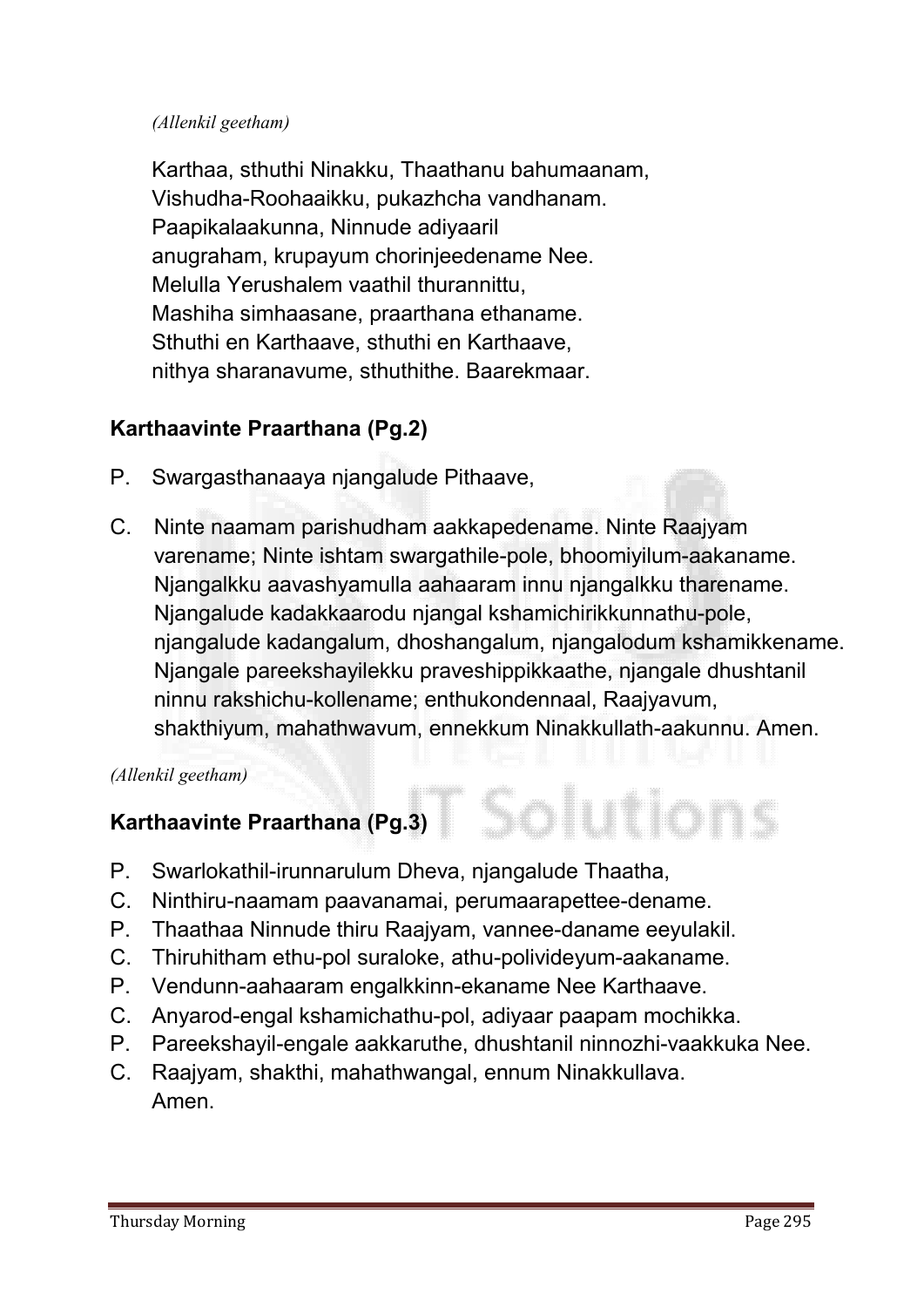#### *(Or in song)*

**Praise be to Thee O Lord, glory be to the Father and to the Holy Spirit, our praise and worship. Bestow Thy blessings and grace upon us, Thy sinful servants. O Messiah, open the doors of heavenly Jerusalem so that our prayers may reach Thy throne of grace. My Lord, praise be to Thee. My Lord, praise be to Thee. Praise be to Thee, our eternal refuge. Bless us O Lord.**

#### The Lord's Prayeriii

- **P. Our Father in heaven,**
- **C. hallowed be Thy name. Thy Kingdom come; Thy will be done on earth, as it is in heaven. Give us this day our daily bread. Forgive us our sins and offences, as we forgive those who sin against us. Lead us not into temptation and deliver us from the evil one; for Thine is the Kingdom, the power and the glory, forever and ever. Amen.**

*(Or in song)*

#### The Lord's Prayer

- **P. Our Father in heaven,**
- **C. Hallowed be Thy name.**
- **P. Thy Kingdom come;**
- **C. Thy will be done on earth, as it is in heaven.**
- **P. Give us this day our daily bread.**
- **C. Forgive us our sins as we forgive those who sin against us.**
- **P. Lead us not into temptation and deliver us from the evil one,**
- **C. For Thine is the Kingdom, the power and the glory, forever and ever. Amen.**

T Solutions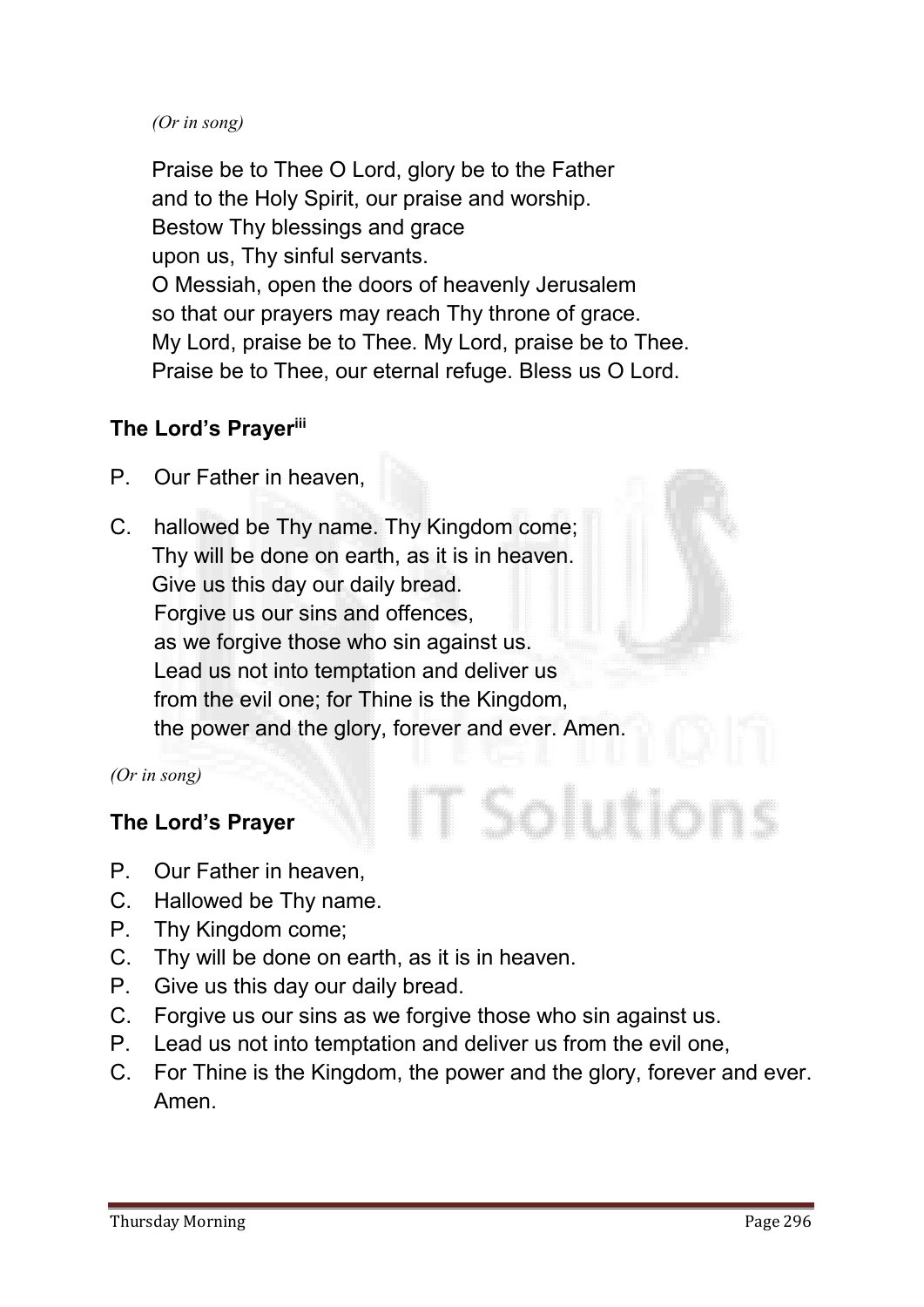#### Praarambha Praarthana (Pg.4)

**P. Urakkam-illaatha unarvullavanaaya njangalude Karthaave, Ninte unarvine sthuthippaan, paapathinte gaada-nidhrayilninnu njangale unarthename.** 

**Maranam-illatha jeevanullavane, Ninte karunaye vandhipaan, maranavum, naashavum-aakunna urakkathil-ninnu njangale jeevipikkename.** 

**Pithaavum, Puthranum, Parishudha-Roohaayum-aaya Dhaivame, swargathilum, bhoomiyilum sthuthikka-pettirikkunnavanum, vaazhtha-ppettirikkunnavanum Nee maathram-akayal, vishudhiyode swargathil Ninne sthuthikkunna mahathwamulla maalaakhamaarude koottangalodu-koode Ninne sthuthichu vaazhthuvaan, njangaleyum yogyatha-yullavar-aakkename.**

**C. Amen.** 

#### Masumoor-Sankeerthanam (Pg.42)

- **P. Karthaavinte sakala dhaasanmarume, Karthaavine vaazhthuvin.**
- **C. Shudha sthaletheku ningalude kaikele uyarthi, Karthaavine vaazhthuvin.**
- **P. Karthaave, ente sthuthi Ninte sannidhiyil praveshikkumaar-aakename. Ninte Vachanathaal enne jeevippikename.**
- **C. Karthaave, ente apeksha Ninte sannidhiyil praveshikkumaar-aakename. Ninte Vachanathaal enne rakshikename.**
- **P. Ninte kalpanakal enne Nee padippikkumbol, ente adharangal Ninte sthuthikale ucharikum. Ninte kai enikku sahaayam akumaar-aakename, endhukondennal njaan Ninte kalpanakalil ishtapettu.**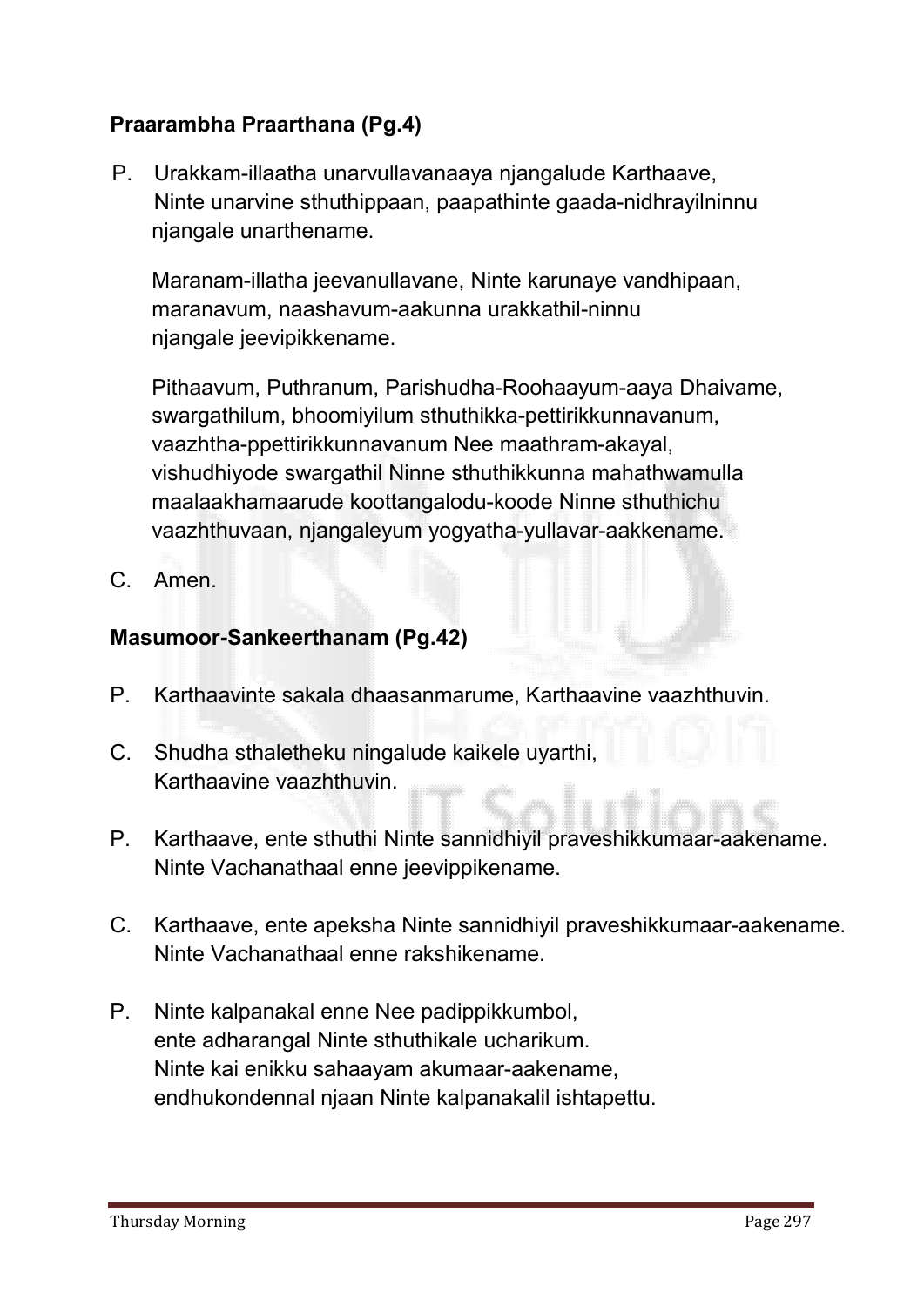#### Opening Prayer

P. O Lord our God, who neither slumbers nor sleeps, iv **wake us from our deep slumber of sin, so that we may praise Your watchfulness over us.** 

**Immortal and living God, arouse us from the sleep of death and destruction, so that we may adore Your mercy.** 

**O Lord, who is the Father, the Son and the Holy Spirit, because You alone are praised and glorified in heaven and on earth, make us also worthy to praise and worship You, together with all the majestic angelic hosts who praise and worship You in heaven.**

**C. Amen.**

#### Psalms

- **P. Praise the Lord, all you servants of the Lord.v**
- **C. Lift up your hands in the sanctuary, and praise the Lord.vi**
- **P. Lord, may my praise come before You. Give me life in Your Word.vii**
- **C. Lord may my supplications come before You. Deliver me according to Your Word.viii**
- **P. May my lips overflow with praise when You teach me Your decrees.ix May Your hand be ready to help me,**  for I have chosen Your precepts.<sup>x</sup>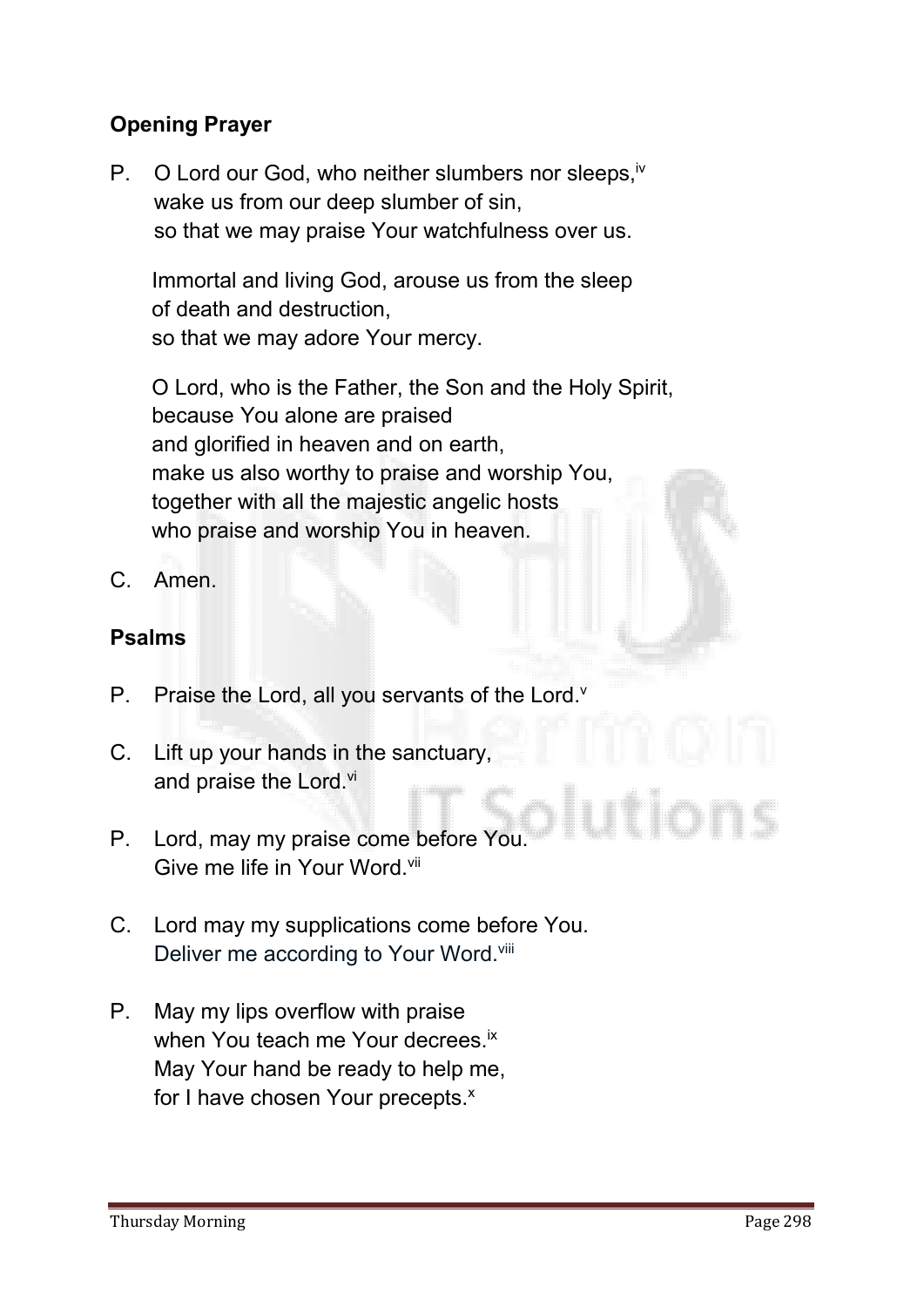- **C. Kaanathepoya aadupole njaan thettippoyi. Ninte dhaasane aanweshikkename, endhukondennal njaan Ninte kalpanakale marannila. Dhaivame, sthuthi Ninakku yogyamakunnu. Baarekmaar.**
- **P. Pithaavinum, Puthranum, Parishudha-Roohaaikkum sthuthi.**
- **C. Aadhimuthal ennannekkum thanne. Amen.**

#### Eniyaana (Pg.88)

- **P. Thante peedaanubhavangalaal njangalude kashtathakale maayichavanaaya Karthaave, Ninakku sthuthi.**
- **C. Sakala srshttikaludeyum Nirmaathaa-vaaya Dhaivame, Ninakku sthuthi.**
- **P. Melullavarude Idayan aayirikke, njangale swathanthraraakkuvaan Thante snehathaal, nyaya visthaara sthalathekku praveshicha Karthaave, Ninakku sthuthi.**
- **C. Sakala srshtikaludeyum Nirmaathaa-vaaya Dhaivame, Ninakku sthuthi.**
- **P. Nyaya pramaana prakaaramulla Pesaha virunnu Thanikku orukkuvaanai innenna-pole oru dhivasam Shimayon Kephayeyum, Yohannaaneyum, niyogi-chavanaaya Karthaave, Ninakku sthuthi.**
- **C. Sakala srshttikaludeyum Nirmaathaa-vaaya Dhaivame, Ninakku sthuthi.**
- **P. Thante samayam aduthirikkunnu ennarinju, innenna-pole oru dhivasam Sehion maalikayil, shishyanmaarodu-koode virunninirikkayum, Thante puthiya udambadiyude dhaiveeka marmangale avarkku upadheshichu kodukkukayum cheiytha Karthaave, Ninakku sthuthi.**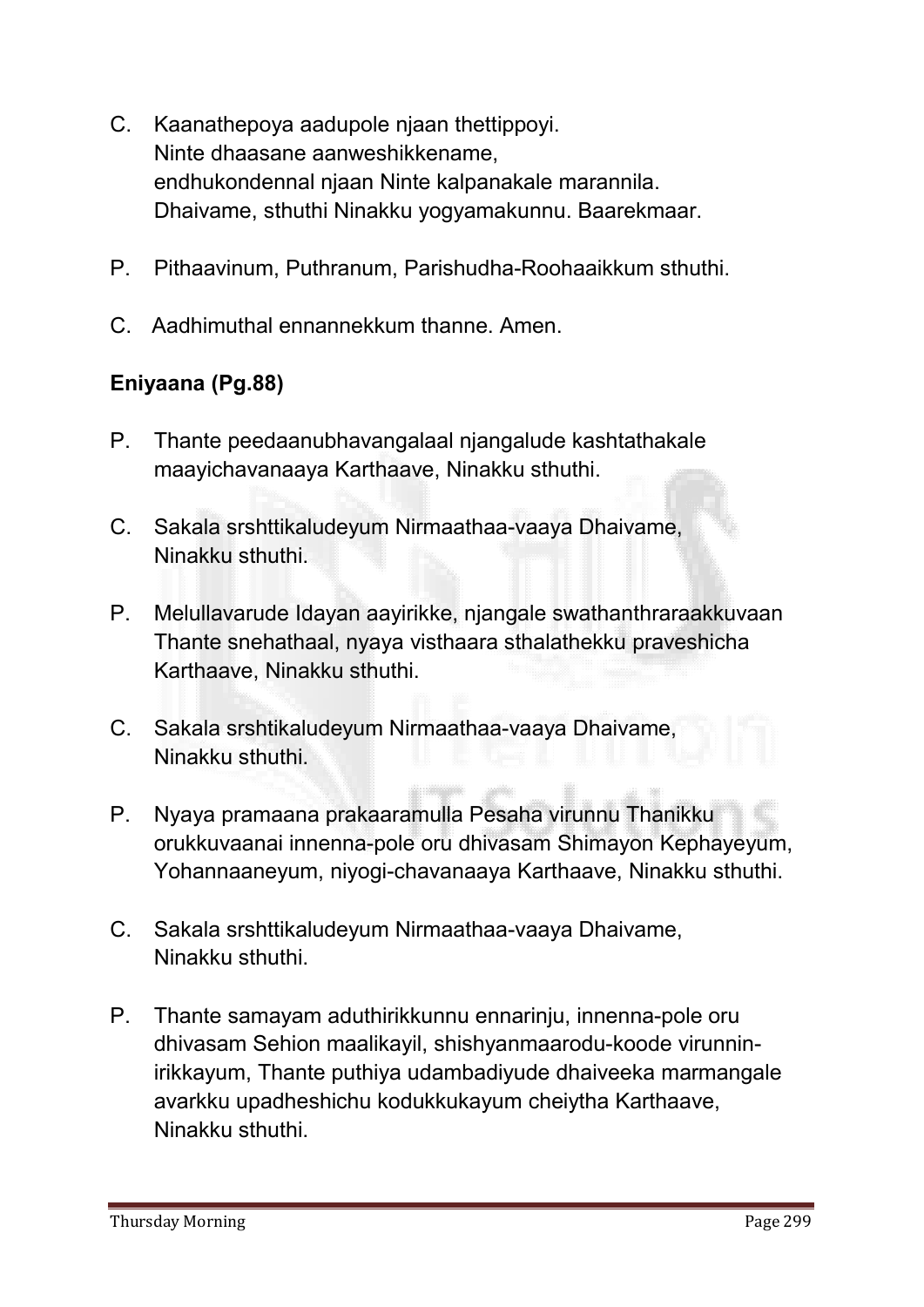- **C. I have strayed like a lost sheep. Seek Your servant,** for I have not forgotten Your commands.<sup>xi</sup> **O God, You are worthy of praise. Bless us O Lord.**
- **P. Praise be to the Father, to the Son and to the Holy Spirit.**
- **C. As it was in the beginning, is now and forever shall be. Amen.**

#### Responsory

- **P. O Lord who removed our suffering by Your passion, we praise You.**
- **C. O God who is the Creator of the whole universe, we praise You.**
- **P. O Lord, because You are the Shepherd of those above, and yet entered the court of judgment to liberate us because of Your love, we praise You.**
- **C. O God who is the Creator of the whole universe, we praise You.**
- **P. O Lord, who, on a day like this, instructed Peter** *Cephasxii* **and John to prepare the Passover meal for You, according to the law, we praise You.**
- **C. O God who is the Creator of the whole universe, we praise You.**
- **P. O Lord, who, on a day like this, knowing that the hour had drawn near, had supper with the disciples in the upper room in Jerusalem and taught them the divine mysteries of the new covenant, we praise You.**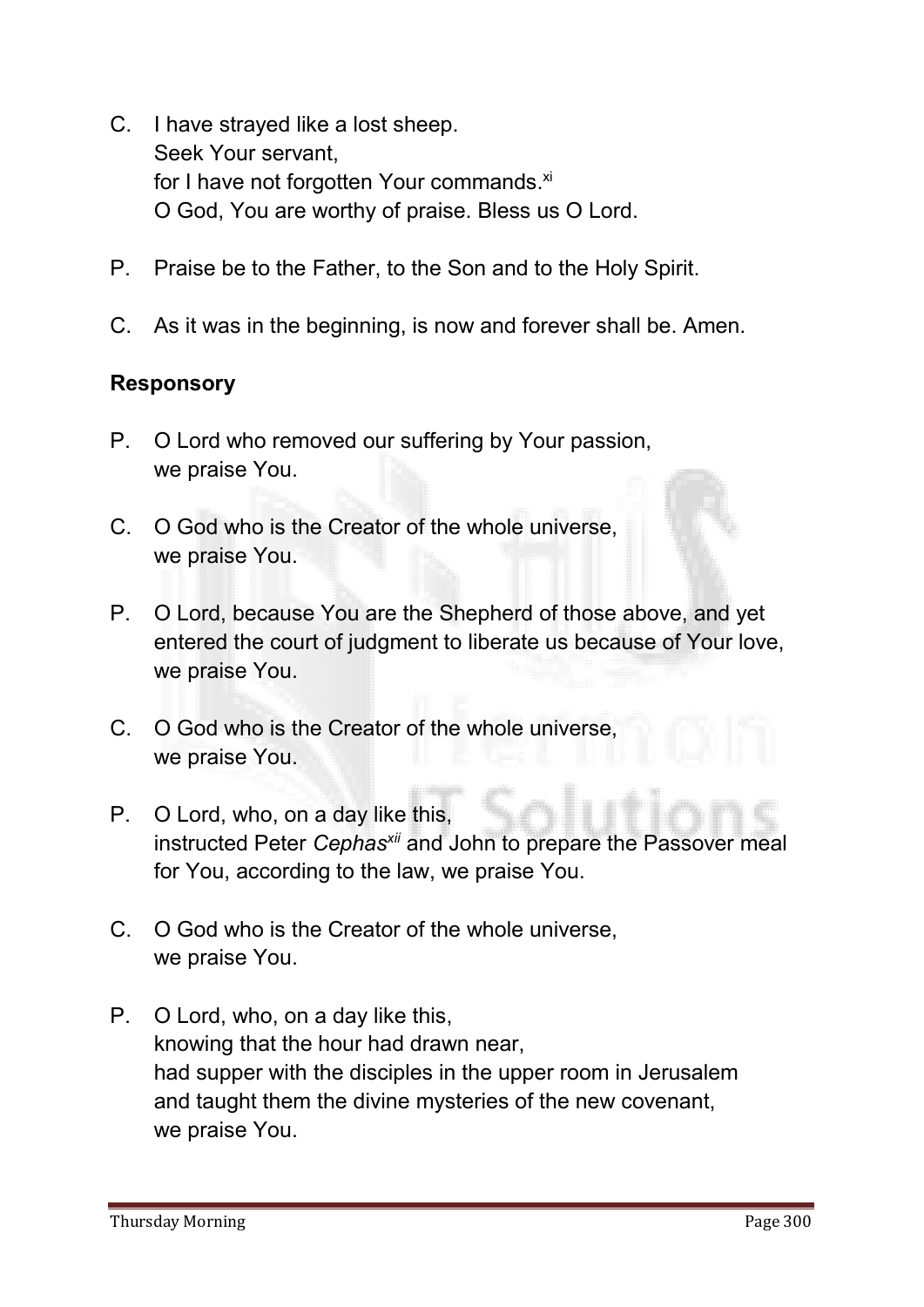- **C. Sakala srshttikaludeyum Nirmaathaa-vaaya Dhaivame, Ninakku sthuthi.**
- **P. Sarvalokathinteyum paapangalkku parihaara yaagamaaya Thante maranathinte orma kondaadunnathinulla vishudha virunnu, innenna pole oru dhivasam erpeduthiya Rakshithaave, Ninakku sthuthi.**
- **C. Sakala srshttikaludeyum Nirmaathaa-vaaya Dhaivame, Ninakku sthuthi.**
- **P. Vaazhthappettathum, murikkappettathum-aaya appathaalum, kalarthappettathum, sthothram cheiyyappettathum-aaya kaasayaalum, thiru shareera rakthangalodulla koottaaimayude dhivya marmam, innena-pole oru dhivasam thiru Sabhakkayi niyamichu, vishudha sleehanmaare athu bharamelppicha Karthaave, Ninakku sthuthi.**
- **C. Sakala srshttikaludeyum Nirmaathaa-vaaya Dhaivame, Ninakku sthuthi.**
- **P. Pithaavaaya Dhaivathinte thiru maarvil vasikkunn-Avan-aayirikke, yuvaavaaya Yohannaan, thiru maarvil chaarunathinum, anaadhiyaaya Vachanamaam, Dhaivam lokathinte rakshakku vendi manushyanaayi theernna dhivya marmam grahikkunnathinum anuvadhicha Puthranaam Dhaivame, Ninakku sthuthi.**
- **C. Sakala srshttikaludeyum Nirmaathaa-vaaya Dhaivame, Ninnakku sthuthi.**

#### Apeksha (Pg.90)

**P. Dhaivamaaya Mashihaaye, Vishudha-Roohaayude aavaasam moolam, Ninte dhaiveeka kalpanakal niravettaan njangale shakthippeduthaname. Karthaave, ninnodum, thammil thammilum ulla nishkalankamaaya sneham konde, njangale samboornar-aakename.**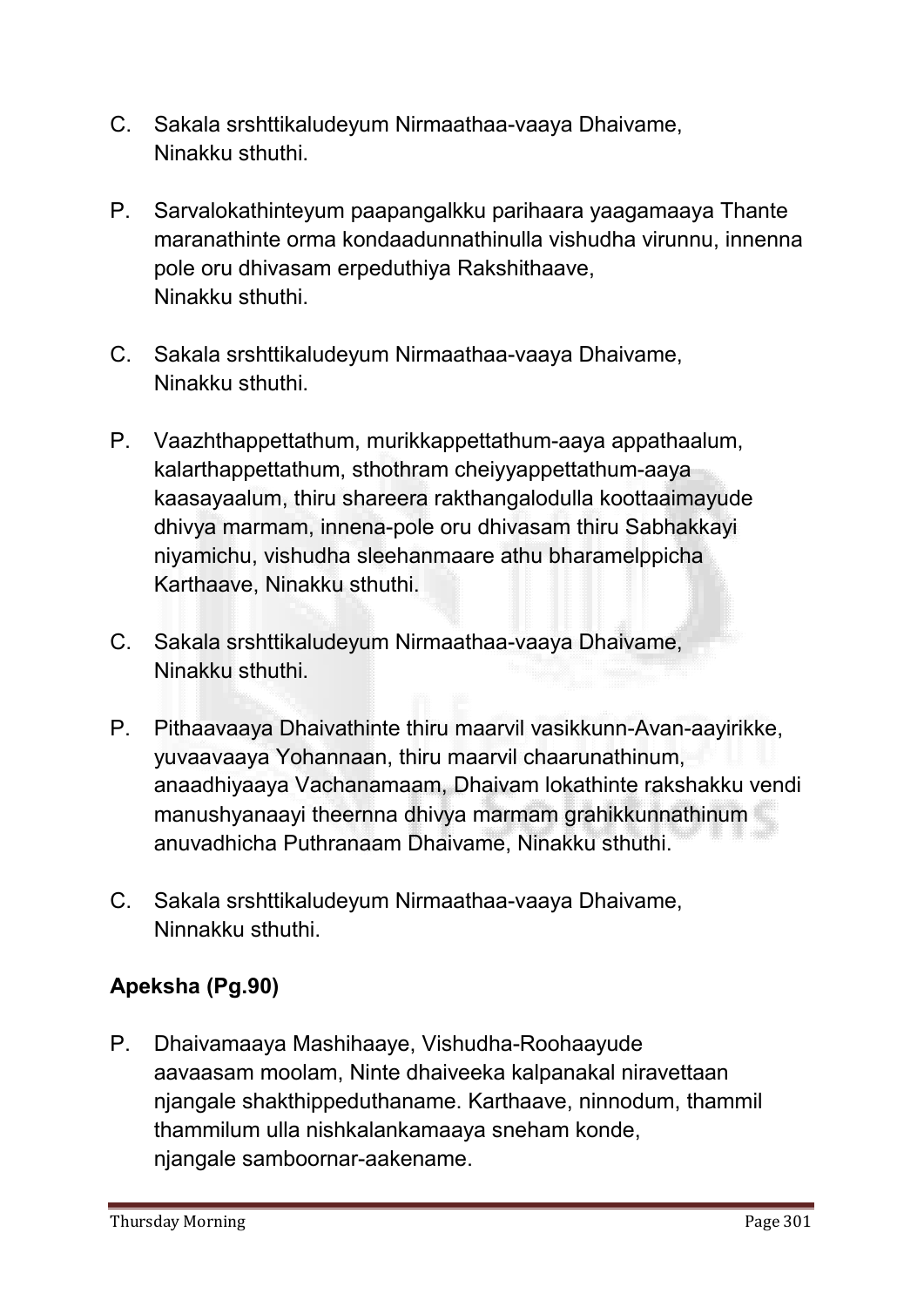- **C. O God who is the Creator of the whole universe, we praise You.**
- **P. O Saviour, who, on a day like this, instituted the holy meal to commemorate Your sacrificial death for the remission of the sins of the whole world, we praise You.**
- **C. O God who is the Creator of the whole universe, we praise You.**
- **P. O Lord, who on a day like this, instituted to the holy Church and entrusted to the saintly apostles, the divine mystery of the communion of Your holy body and blood through the blessed and broken bread and the cup that was mixed and then thanked, we praise You.**
- **C. O God who is the Creator of the whole universe, we praise You.**
- **P. O Son of God, because You dwell in the holy bosom of God the Father, and yet allowed young John to lean on Your divine bosom to understand the divine mystery of the eternal Word, that God became Man for the salvation of the world, we praise You.**
- **C. O God who is the Creator of the whole universe, we praise You.**

#### Supplication

**P. O God the Messiah, strengthen us to fulfil Your divine laws by the indwelling of Your Holy Spirit. O Lord, perfect us with undefiled love for You and for each other.**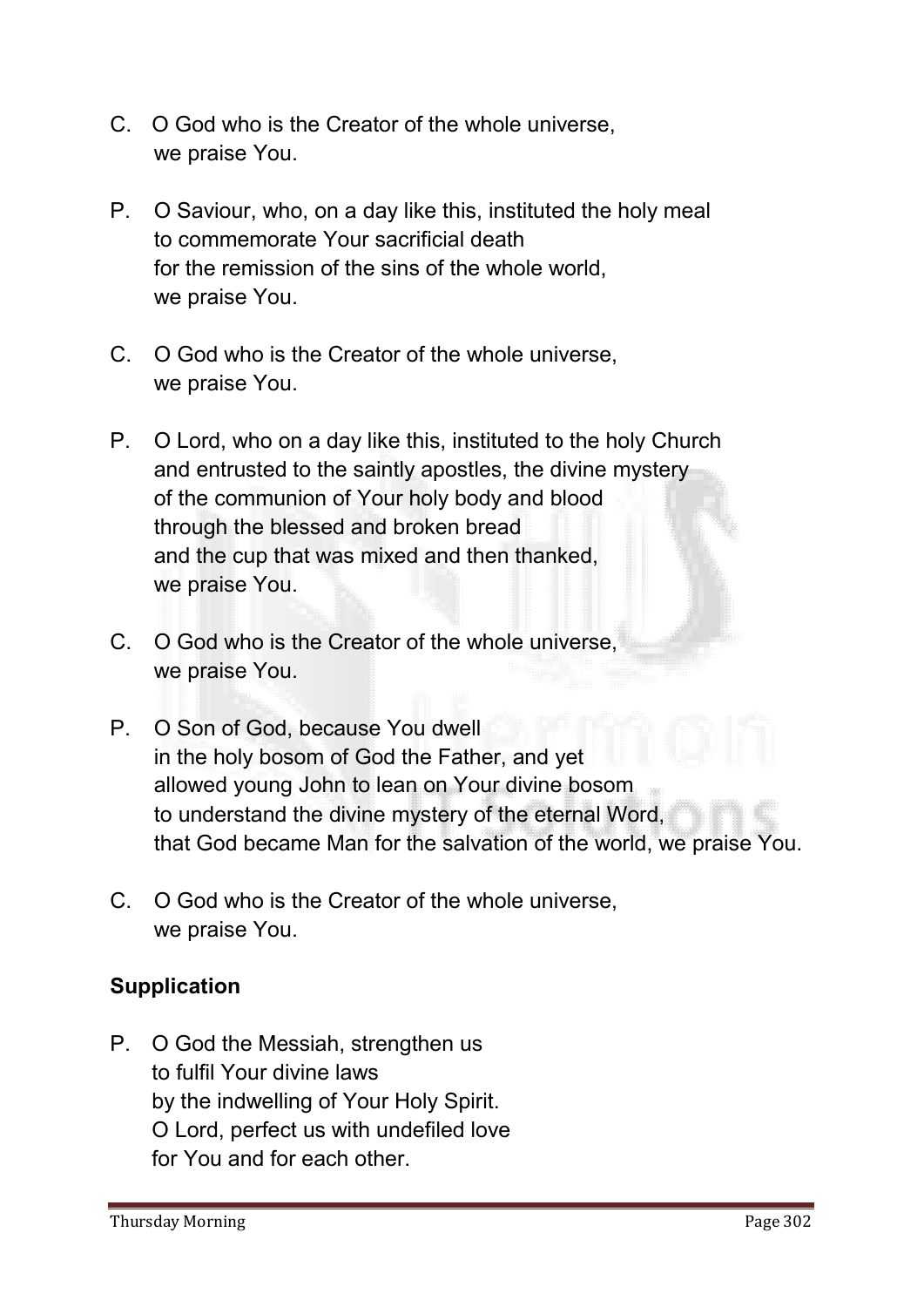**Ninte vishudha Pesahaayude aanandham kondu njangale santhushtar-aakkename.** 

**Ninakku prasaadhamulla vishudha maaya pulippillaaimayal, Ninte rakshayude perunaal aaghoshikkunnathinu njangale yogyatha ullavar-aakkename.**

**Karthaave, mahathwamulla Ninte randamathe ezhunnallathinkal, undaakaanirikkunna akshayamaaya, anthya perunnaalil, prakaashavum, nithya santhoshavum niranjirikkunna manavarayil, Ninte ishtam poornam-aakkiyavarodu-koode njangalum praveshikkumaar-aakename, hosho vab'kulas ban la'olmen.**

**C. Amen.** 

#### Sugeesa (Pg.90)

- **1. Swar bhoolokangal aasakalam vandhipp-Avane, sthuthi Ninakke. Than varavaale paapikale thirippich-Avane, sthuthi Ninakku.**
- **2. Paapa vinaashakan, bhoomiyil Dhaaveedhu suthayil uthbhavichu. Sarveshwaran Thaan snehavum, krupayum kondu, nara Suthanaayi.**
- **3. Jada rogangal sukhappeduthi, aathma vrunangal shamippichu, sarva srshtaavaam Dhaivathepol, vismaya kriyakal Naadhan cheiythu.**
- **4. Athiyil ninnu Sakkaayiyeyum, padakil ninnu Sebadhiyareyum, kinattinkal ninnu Shamaryaaleyum pidicheduthone, sthuthi Ninakku.**
- **5. Jadam eduthavanam Dhaiva Sutha, paapikale veesheedum Nin jeeva suvishesha valayil pettathaal njangal, sthuthicheedunnu.**
- **6. Nin sadhrushanam Yissahaakku, baliyai arpikkappeduvan kazhuthamel-eri Moria parvatham athinmel poyathupol,**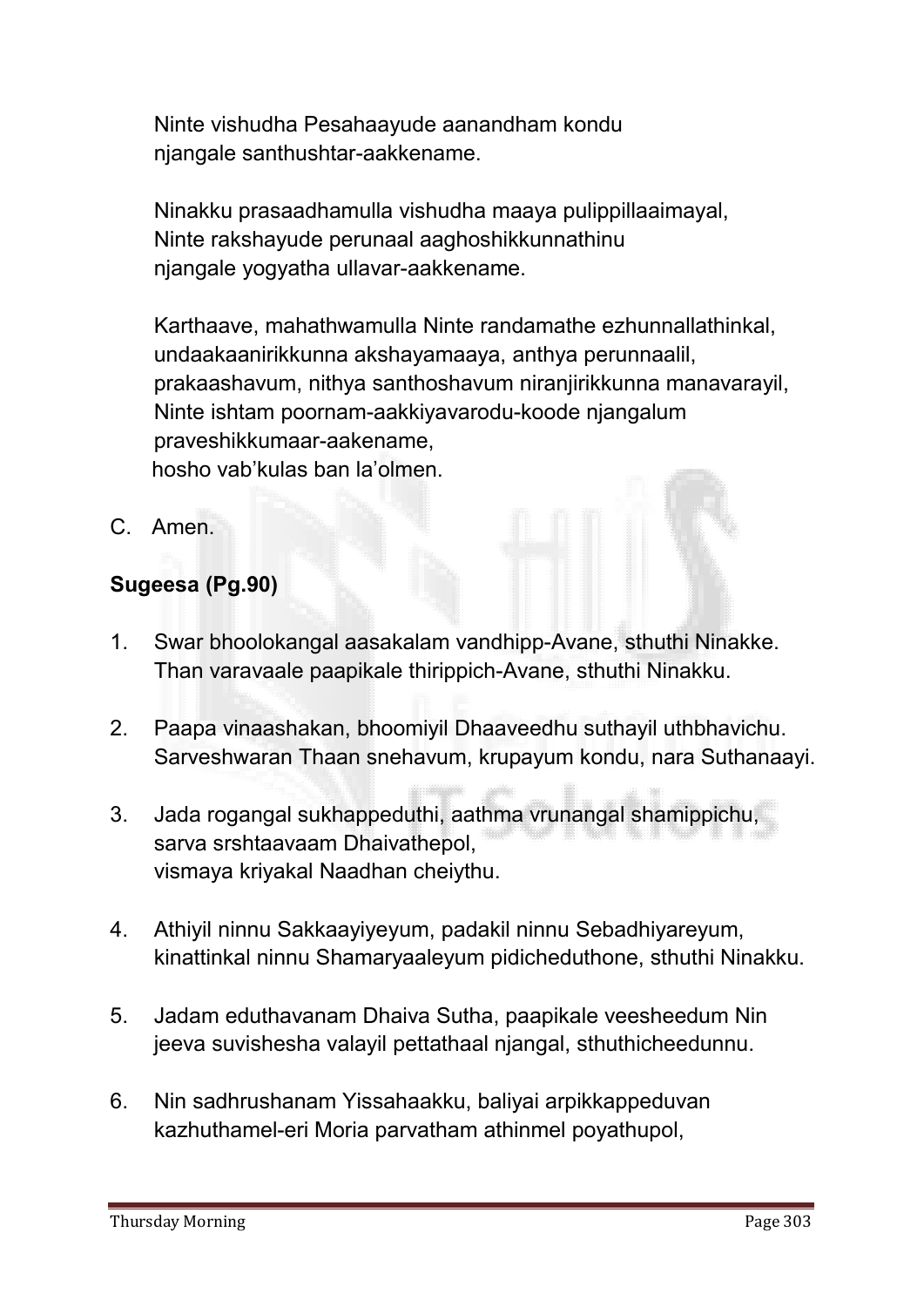**Satiate us with the joy of Your holy Passover.**

**Make us worthy to celebrate the festival of Your salvation in an uncontaminated and holy manner that is pleasing to You.**

**O Lord, on Your forthcoming, imperishable and final festival of Your glorious second coming, enable us also to enter Your bridal chamber which is filled with eternal joy and radiance together with those who fulfilled Your will, now and forever more.**

**C. Amen.**

#### Prose

- **1. Praise to You, who is glorified in heaven and earth. Praise to You, who redeemed sinners by Your advent.**
- **2. The destroyer of sin was born on earth to the daughter of David. He became the Son of Man through the love and grace of the Almighty.**
- **3. He healed the diseases of the body, smoothed the scars of the soul and like the God of all creation, the Lord performed wondrous works.**
- **4. Praise to You, who saved Zaccheus from the fig tree, the sons of Zebedee from the boat and the Samaritan at the well.**
- **5. O Son of God who became Man, we sinners who have been caught in the net of Your life-giving gospel, praise You.**
- **6. Just like Isaac, a man in Your own image,**  rode a donkey to Mount Moriah to be sacrificed, xiii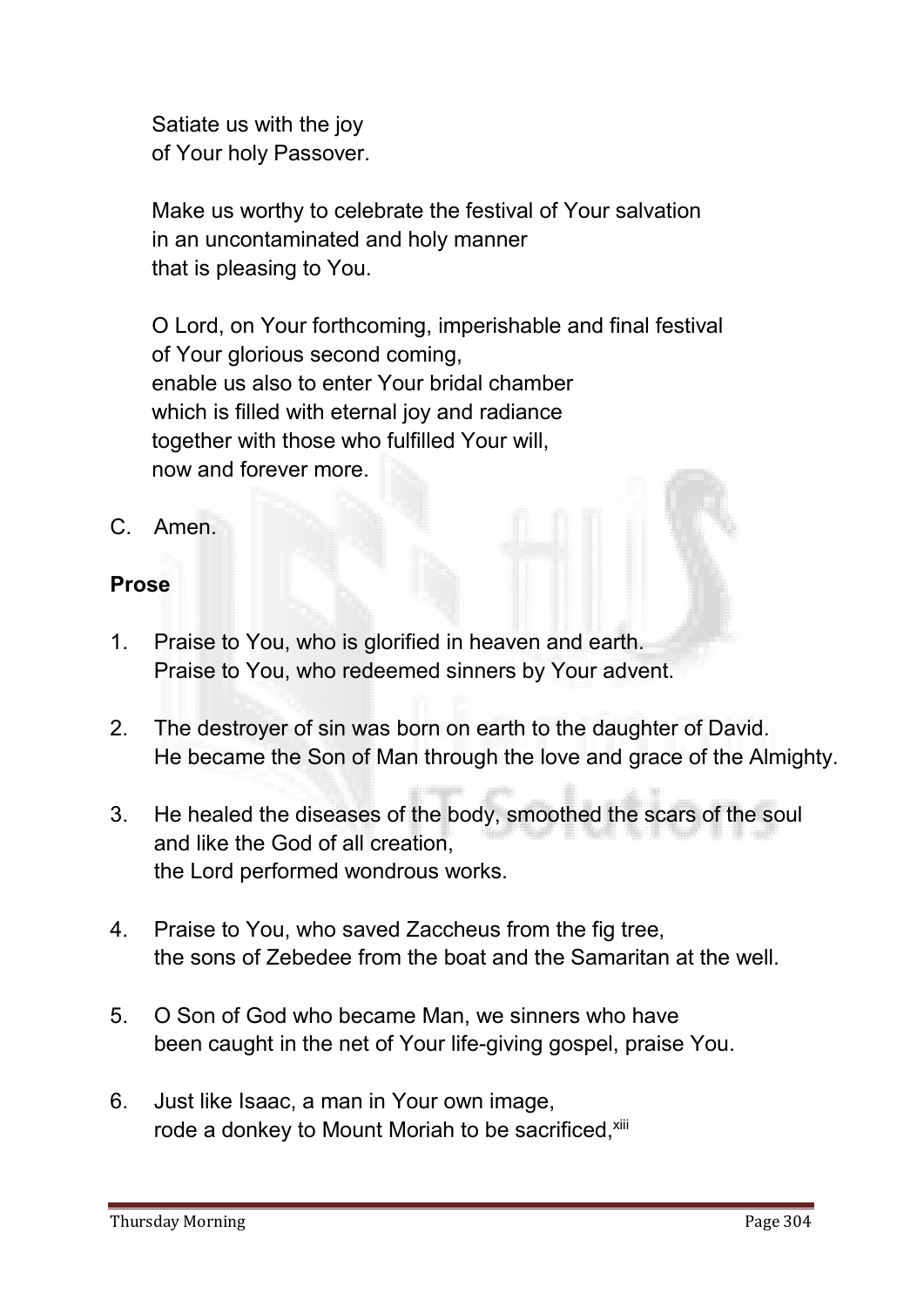- **7. loka paapa haranaartham Ninne baliyaayi arpippaan kazhuthameleri, Yerushalem nagarikku Neeyum poyallo.**
- **8. Njangalum kashta nashtangalaal, Nin thiruvishtam nivarthippaan, ishtta poorvamai njangaleyum bali nalkeeduvan, arulaname.**
- **9. Thava thiru shishyarumayi Nin mun-nizhalaakum Pesahaaye ghoshichang-imbappeduvaan thava thiruvullam ninachappol,**
- **10. virunnu Ninakkang-orukkeeduvaan Shimayon, Yohannaan ennavare vittathu pol, eeyadiaareyum Nin sevakkaai vitteeduka.**
- **11. Naaka bhoonaraka lokangall-kkek-Adhipan Thaanayirikke, Than shishyarod-orumichu virunnu kazhinj-aanandhippaan,**
- **12. Sthalam thanikk-illaath-avanepol, maalika veedinn-irannavanam Naadha, njangalkaayi Nee sahicha dharidhram athishayame.**
- **13. En hrudhayam Nin mandhiram aayeeduvan prathishtichen aayathil, Nee ezhunnaruli paarth-imba-ppetteedename.**
- **14. Thava Pithru Raajyamaayathil, munthiri rasam punaraayi Nee paanam cheiyyum aa virunnil, njangale imba-peduthename.**
- **15. Virunnum, virunnin Adhipanum, Manavaalanum, Maniyarayum, sakalavum Thaan-aakum Naadha. Sthuthi Ninakkennannekkum. Amen.**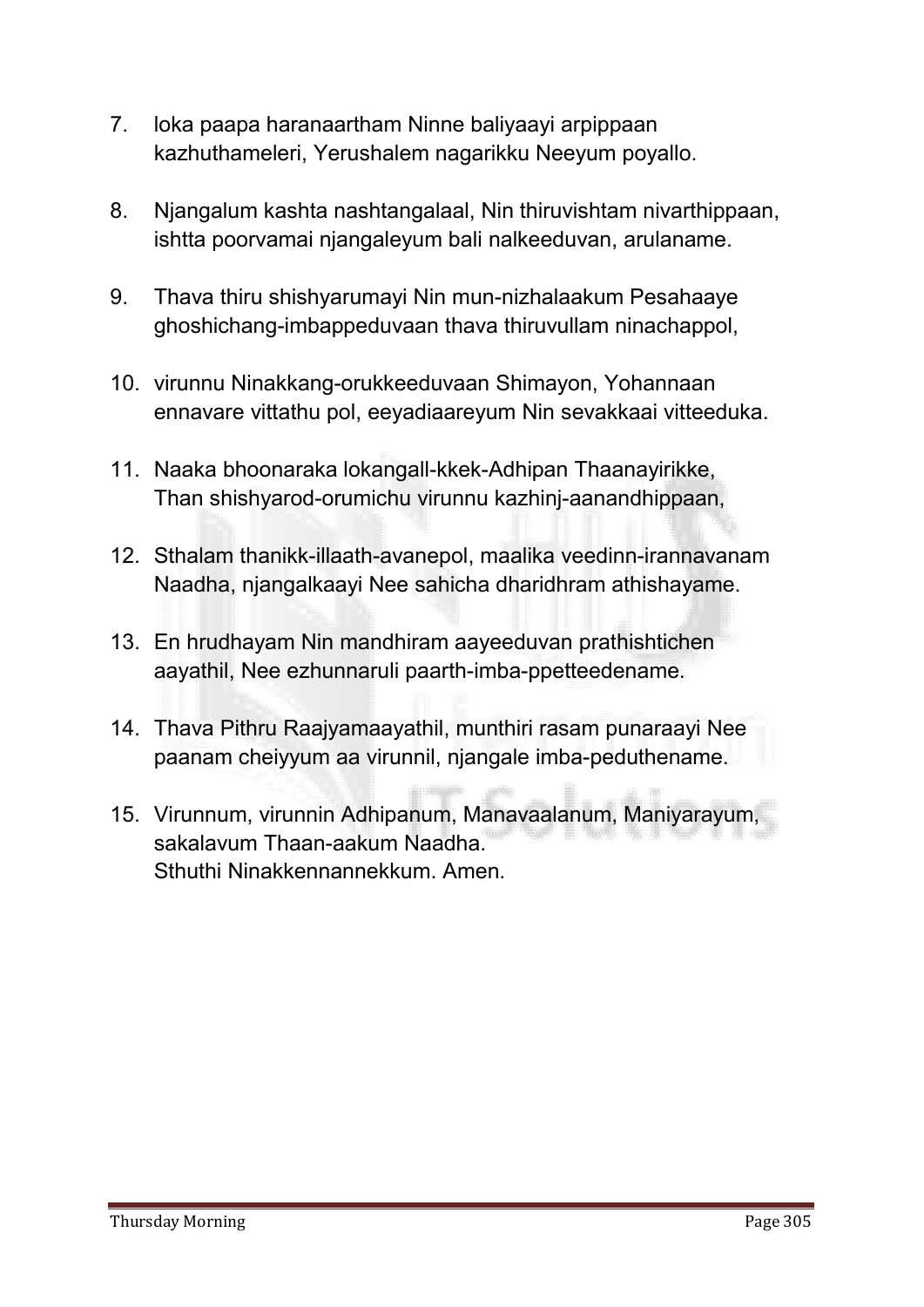- **7. You too rode a donkey to the city of Jerusalem to be sacrificed for the removal of the sins of the world.**
- **8. Grant us also the willingness to sacrifice ourselves for You and to do Your holy will, in the midst of suffering and loss.**
- **9. When by Your holy will, You wished to celebrate the joy of the foreshadow of Your Passover together with Your holy disciples,**
- **10. And sent Simon and John to prepare the feast for You, send us, Your servants also for Your service.**
- **11. You are the Lord of heaven, Hades and earth, and yet, to celebrate the feast with Your disciples,**
- **12. You begged for an upper room like one who did not own a place, and O Lord, the poverty that You endured for us is amazing.**
- **13. Come in and abide in my heart that I dedicate as Your sanctuary, and make me rejoice.**
- **14. When You serve wine once more at that feast in Your Father's Kingdom, make us rejoice.**
- **15. Lord, You are everything; the Feast and the Lord of the banquet, the Bridegroom and the Bridal chamber. Praise be to You forever. Amen.**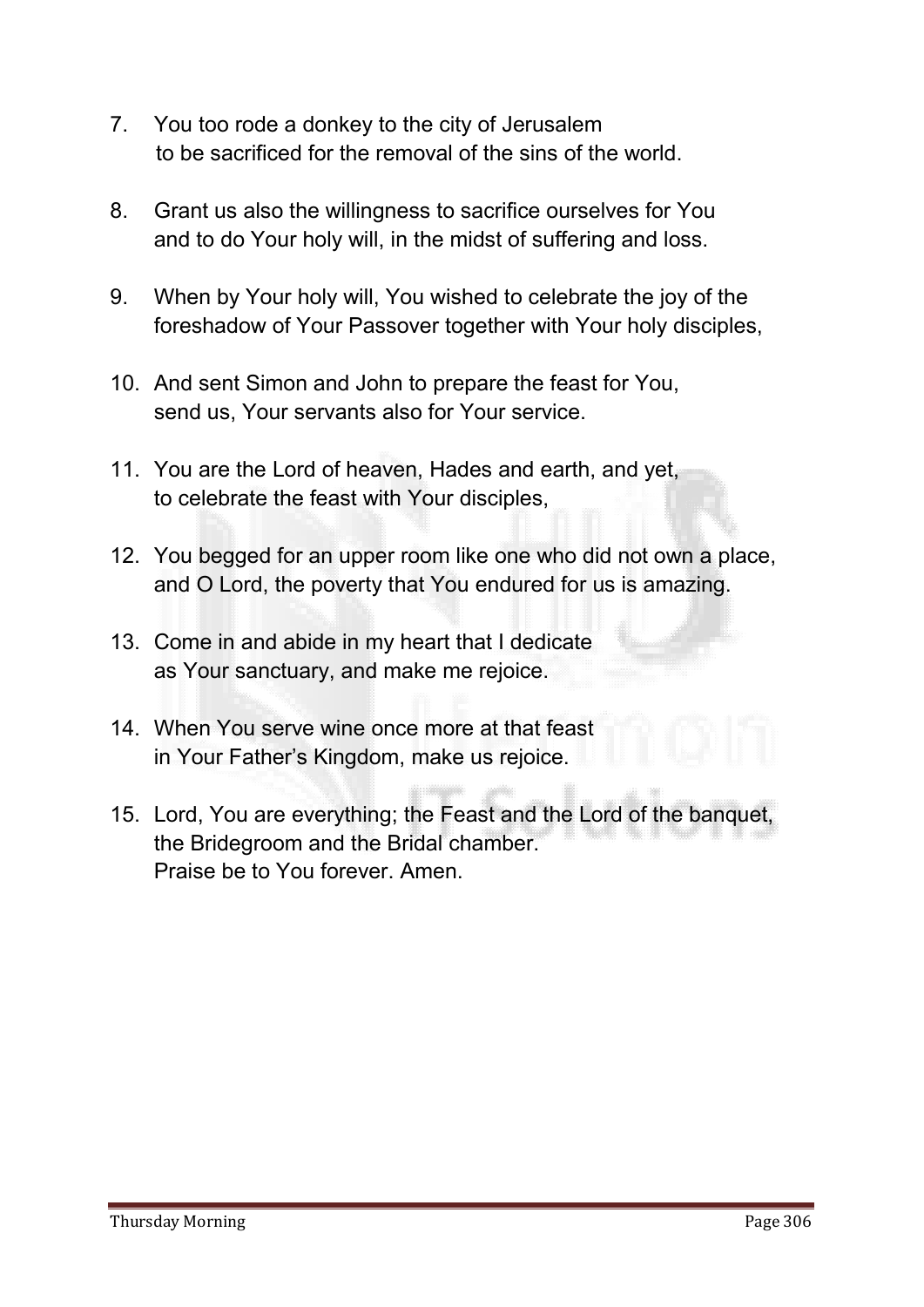#### Eniyaana (Pg.92)

- **P. Ee dhivasam rahasyam veluppeduthi, sleehanmaarkku avaye bharamelppicha Dhaivame,**
- **C. njangalodu karuna cheiyyename.**
- **P. Thiru snehathaal, shishyanmaarkku swantha maranathinte ormmakkayi, thiru shareera rakthangal nalkiyavanaaya Dhaivame,**
- **C. njangalodu karuna cheiyyename.**
- **P. Sraaphenmaar bhayathode Thante parishudhathaye keerthikkunavan-aayirikke, paapiyaaya sthree thirukaalukalil thailaabhishekam cheiyvaan anuvadhicha Dhaivame,**
- **C. njangalodu karuna cheiyyename.**
- **P. Thante karunayaal swarghathil ninn irangi Manushyanaayi theerukayum, njangalude kadangalude parihaarathinaayi thiru shareera rakthangal arpichu, njangalkku kashtatha-yillaaima dhaanam cheiyyukayum cheiytha Dhaivame,**
- **C. njangalodu karuna cheiyyename.**
- **P. Karthaavum, Manushya Puthranumaayirike, Pradhaana Aacharyanum, Yaagavumaayi bhavicha njangalude Rakshithaavaaya Dhaivame,**
- **C. njangalodu karuna cheiyyename.**
- **P. Njangalkku vendiyulla peedanubhavathaal, thiru Sabhayude kombine mahimappeduthiya Dhaivame,**
- **C. njangalodu karuna cheiyyename.**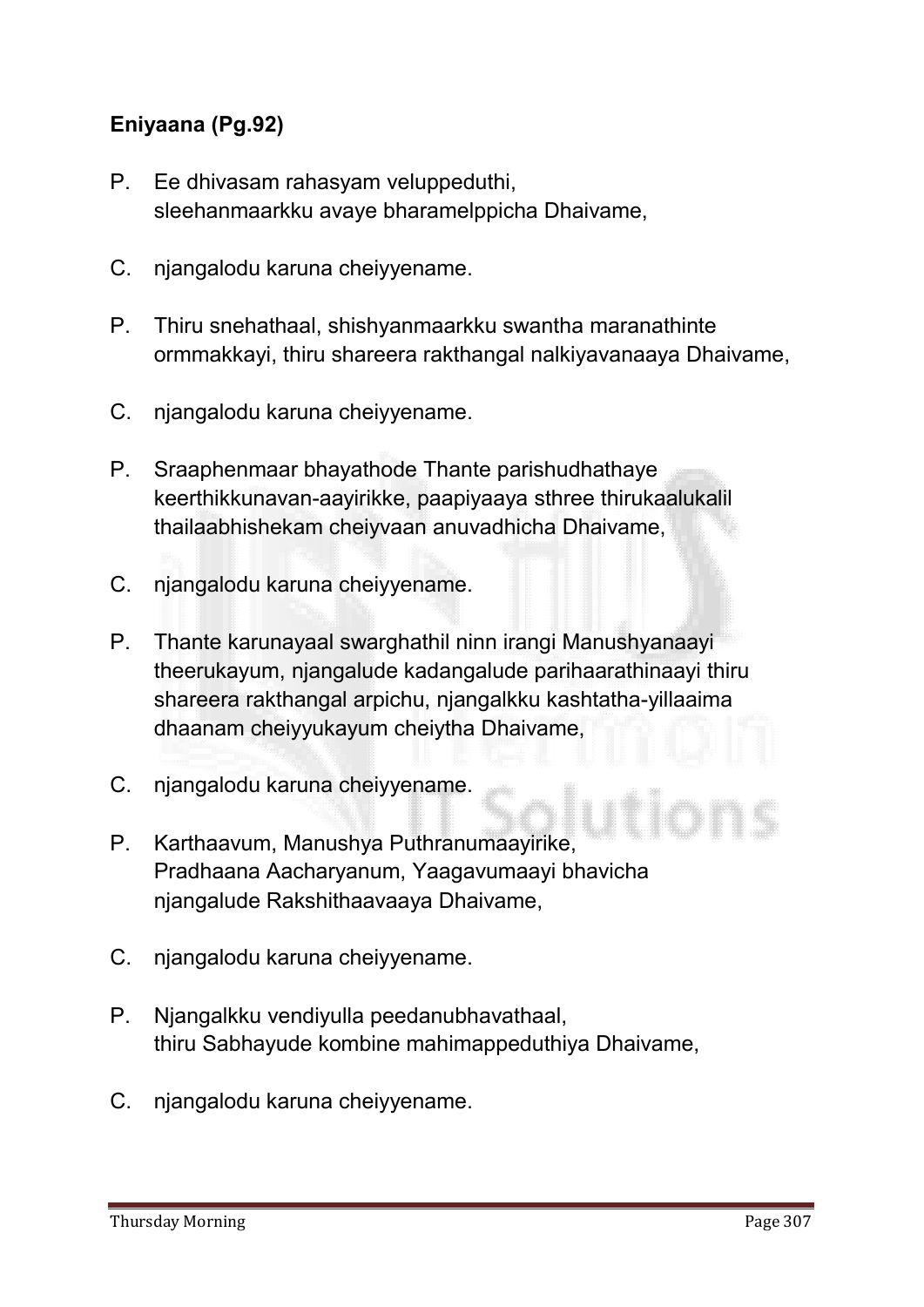#### Responsory

- **P. O God, who on this day, revealed the mystery and entrusted it to the disciples,**
- **C. have mercy on us.**
- **P. O God who in Your divine love, gave Your holy body and blood to the disciples to remember Your own death,**
- **C. have mercy on us.**
- **P. O God, whose holiness is praised in awe by the Seraphim, and yet, allowed the sinful woman to anoint Your holy feet,**
- **C. have mercy on us.**
- **P. O God who in Your mercy, came down from heaven, became Man and gave us the gift of deliverance from suffering and remission of our debts by offering Your holy body and blood,**
- **C. have mercy on us.**
- THE CONTRACT OF A SECOND **P. O God our Saviour, because You are the Lord, the Son of Man, the Chief Priest and the One who became the Sacrifice,**
- **C. have mercy on us.**
- **P. O God, who glorified the horn of salvation of Your holy Church through Your passion for us,**
- **C. have mercy on us.**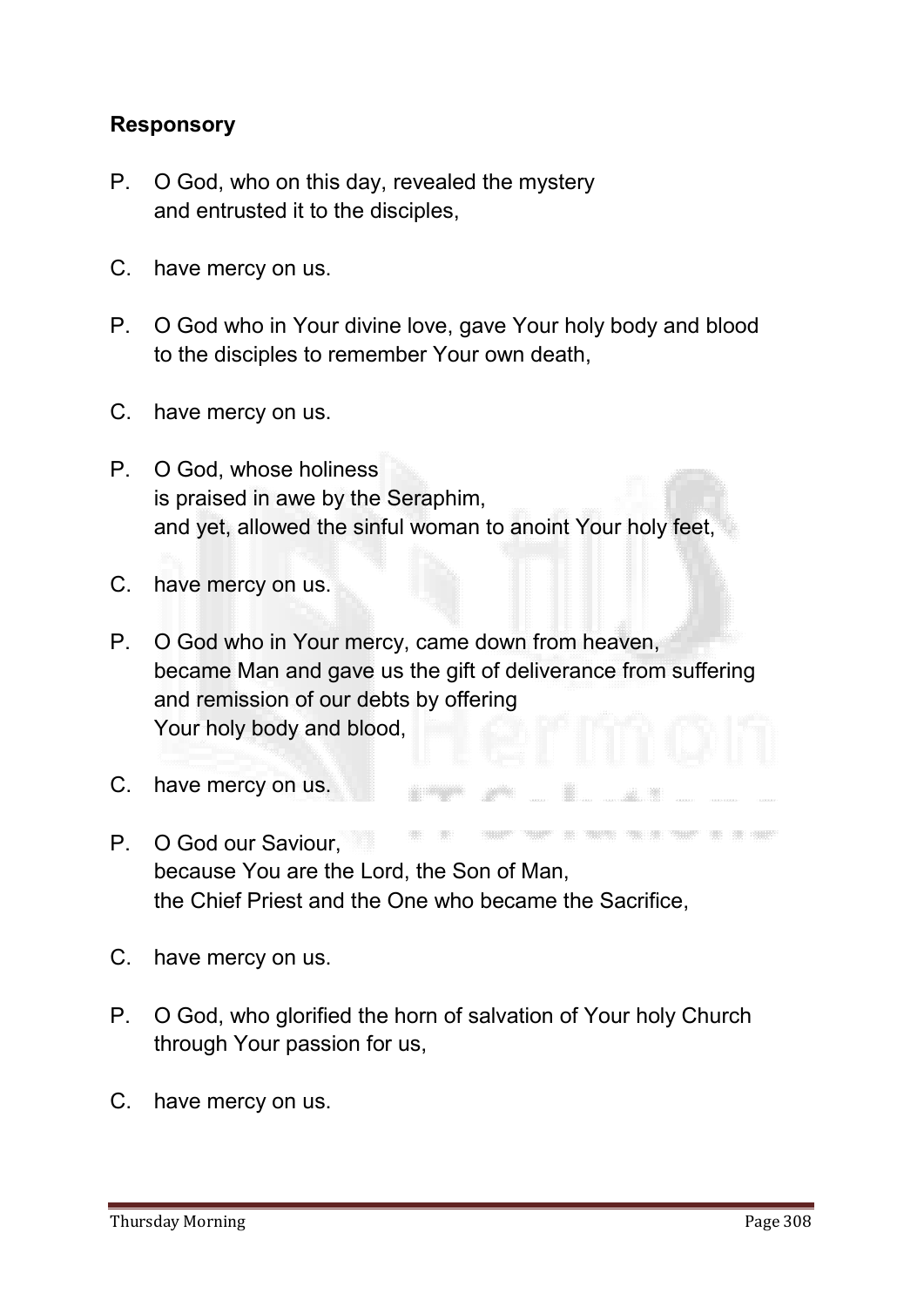#### Onnaam Promeon (Pg.93)

- **P. Naam ellaavarum praarthichu, Karthaavinodu anugrahangalum, karunayum, yaachikkanam.**
- **C. Anugrahikkunnavanaaya Karthaave, njangale anugrahichu, njangale sahaayikkename.**
- **P. Sthuthiyum, sthothtravum, thejasum, pukazhchayum, maanju pokaatha nalla mahimayum, nirantharam karettuvaan, njangal yogyathayullavaraayi theerename. Sakala Pesahaakalum Thanne dhrushtanthee-karikkukayum, sakala rahasyangalum Thanne sakshee-karikkukayum, sakala mahothsavangalum Thanne sthuthikkukayum cheiyyunna jeevanullavanum, jeevippikkunnavanumaaya Mashiha Thamburaane, praarthana shushrooshayude ee nerathum, nammude aayushkkalam okkeyum, sthuthiyum, bahumaanavum, vandhanavum, yogyamaayirikkunnu, hosho vab'kulas ban la'olmen.**
- **C. Amen.**

#### Sedhara (Pg.93)

**P. Njangalude Rakshithaavum, Naadhanum-aaya Mashiha Thamburaane, pravaachakanmaaraal soochippikkappedukayum, avarkku dhrushttanthamaayi kaanappedukayum cheiytha Ninne njangal pukazhthunnu.** 

**SERVICE STATE** 

**Lokathinte paapathe chumanna Dhaivathinte Kunjaadaaya Nee, shishyanmaarodu koodi nyaaya pramaanathile aattin-kuttiye bhakshichu.** 

**Athinte shesham thrikkaikalil appam eduthu vaazhthi, murichu, Ninte sleehanmaarkku koduthu. "Lokathinte paapangalkku vendi murikkappedunna Ente shareeram ithaakunnu," ennu Nee arulicheiythu.**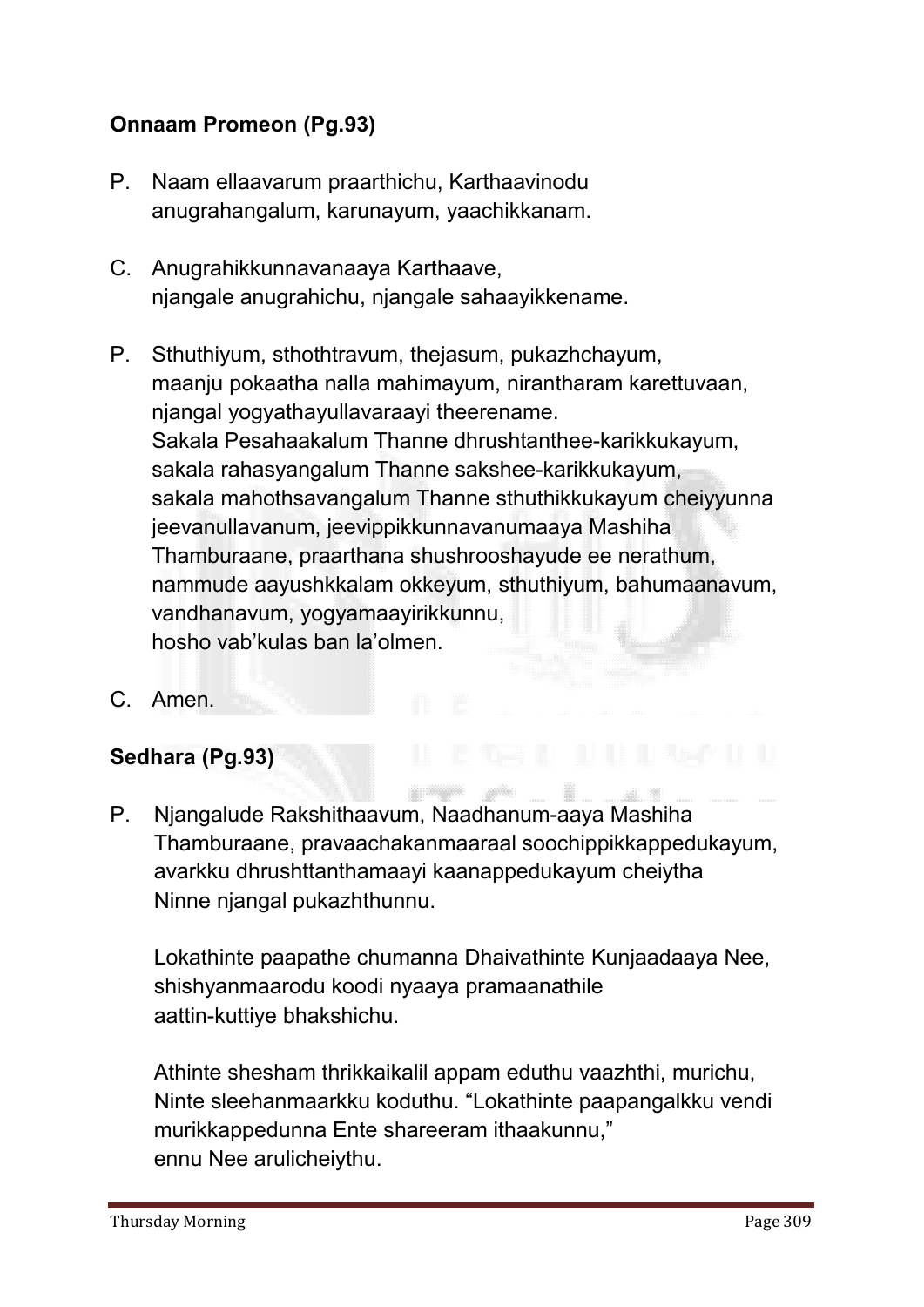#### First Preface

- **P. Let us all pray and plead to the Lord for His blessings and mercies.**
- **C. Lord of all blessings, bless us and help us.**
- **P. May we become worthy to continuously offer You praise, thanksgiving, glory, adoration and everlasting majesty. O Lord the Messiah, who is living and gives life, every Passover signifies You, every mystery bears witness to You, every festival declares Your praise, and You are worthy of praise, honour and adoration at this time of prayer and worship, and all the days of our lives, now and forever more.**
- **C. Amen.**

#### Prayer

**P. Our Saviour and Master, Lord the Messiah, who was revealed to the prophets by signs and metaphors, we praise You.**

**You who are the Lamb of God who bore the sins of the world, partook of the lamb of the old covenant with the disciples.**

**After that, You took the bread in Your holy hands, blessed, broke it and gave it to Your apostles and said, "This is My body broken**  for the sins of the whole world "<sup>xiv</sup>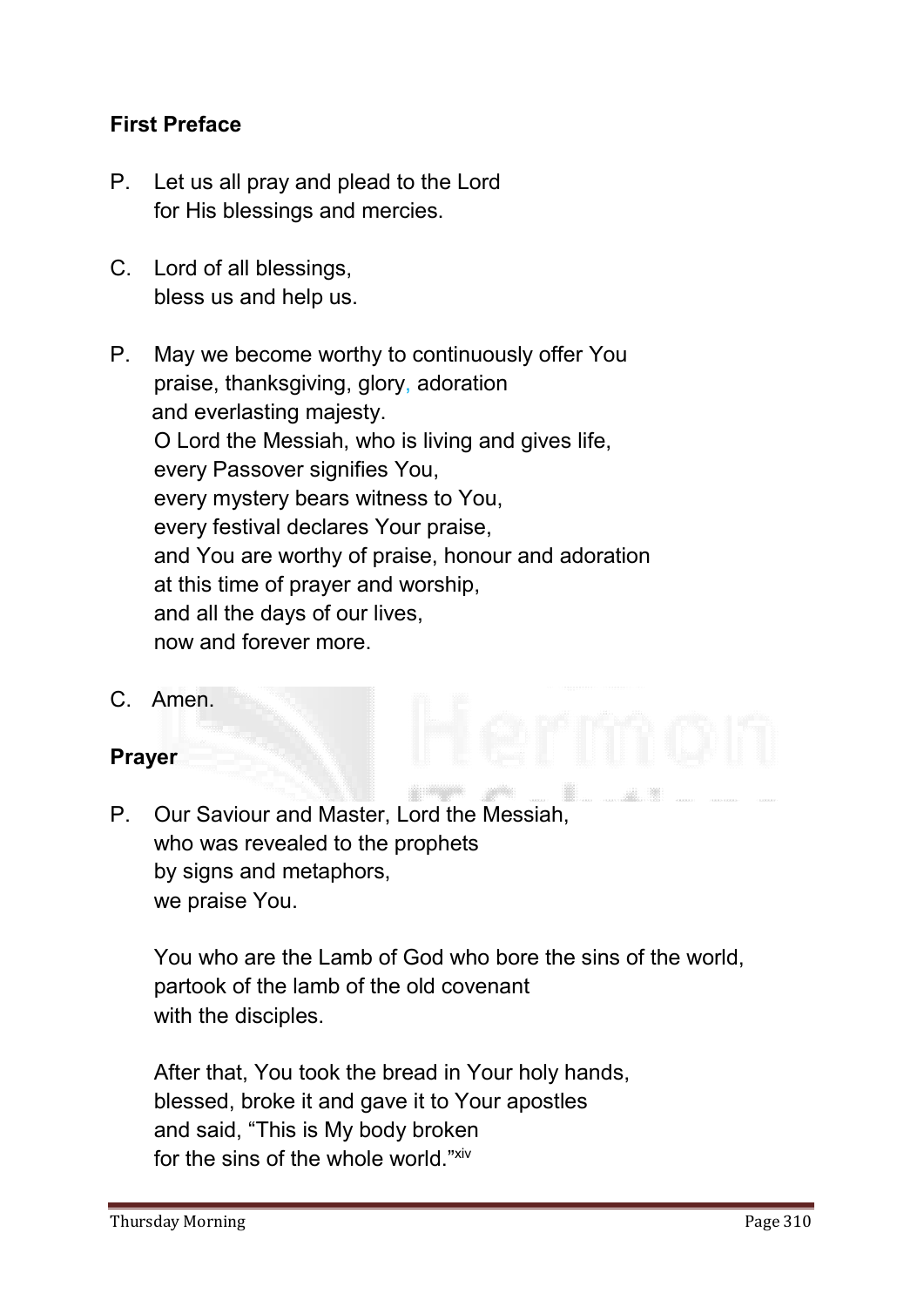**Veenjum, vellavum kalarthiya paana pathravum eduthu, "Ithu puthiya niyamathinulla Ente raktham," ennu paranju avarkku koduthu. "Ente ormmakayi, ningal iprakaaram cheiyveen," ennum aruli cheiythu.** 

**Ee samayam muthal pazhayathellam avasaanichu, sakalavum puthuthaayi theernirikkunnu.** 

**Itha, Thanne thanne yagamaayi arppikkukayum, aattin-kuttyepole vidhikkappedumennu ariyikkukayum cheiytha yaagam, ethrayo vismaneeyam-aakunnu!** 

**Vivekikalkku ee marmam valiyathum, vidhwaanmaarkku ee charithram vismayakaravum-aakunnu.** 

**Sabha ee dhaanathe angeekarikkukayum, vishwaasathode koodhaasha mukhaandhiramaayi, ee rahasyam kaikollukayum cheiyyunnu.** 

**Karthaave, nirmalopadheshathaal, Ninte vagdhaanangal arivaan, thiru Sabhaye thalpparayakkename.**

**Sakala malinathakalil-ninnum, karakalil-ninnum, avale kazhuki vinayavum, aikyavum, snehavum, aniyikkumaaraakaname.** 

**Ninakkum, Pithaavinum, Parishudha-Roohaaikkum, sthuthiyum, sthothravum, njangal arppichukollunnu, hosho vab'kulas ban la'olmen.**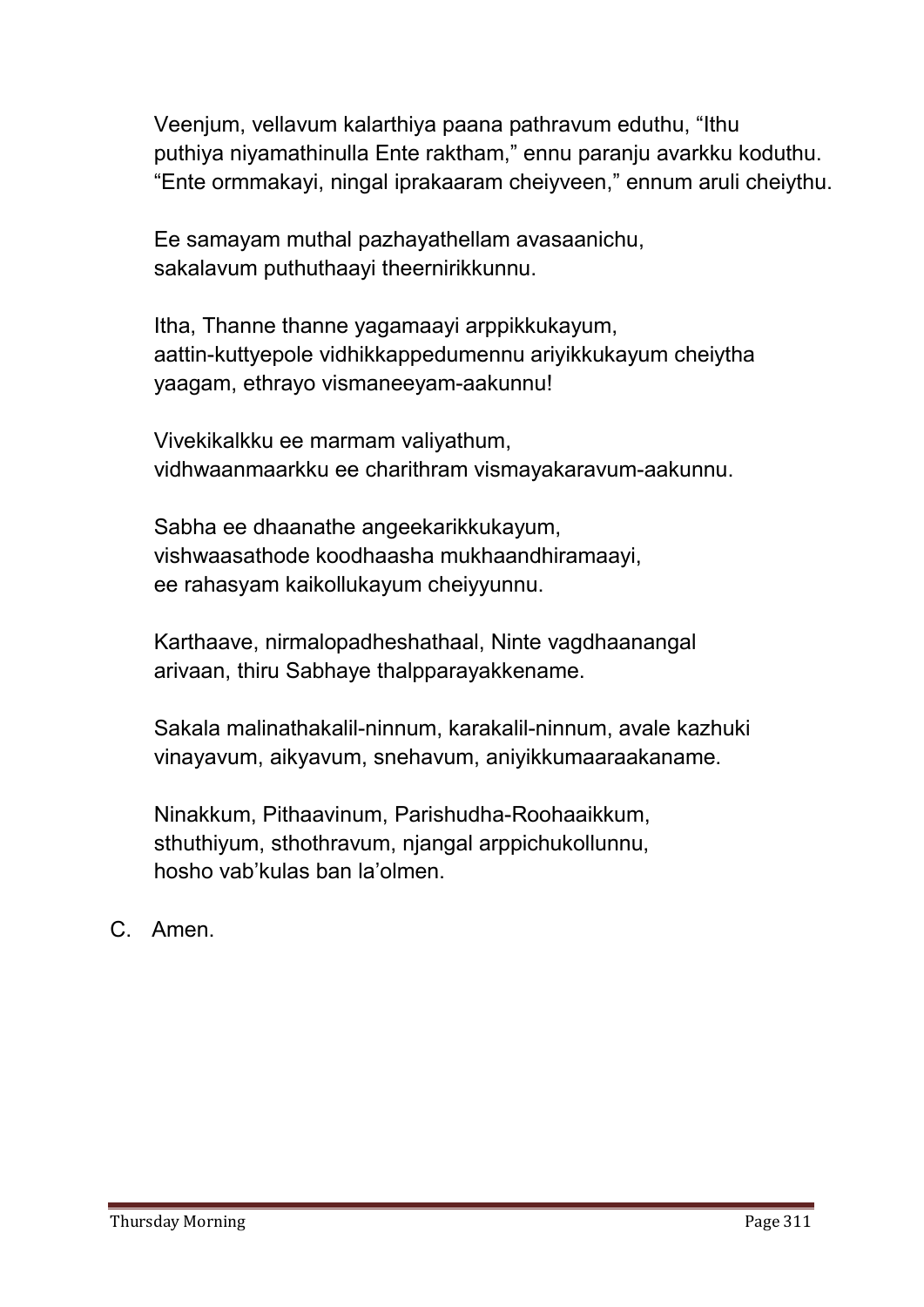**Then You took the cup mixed with wine and water, gave it to them and said, "This is My blood of the new covenant, do this in remembrance of Me."xv**

**From that moment, everything old ended and everything became new.**

**Behold, how marvellous is this self-giving sacrifice with the fore-knowledge that You would be judged like a lamb!**

**To the learned, this mystery is awesome and to the wise, this event is marvellous.**

**The Church acknowledges this gift and by faith, accepts this mystery through the sacraments.** 

**O Lord, create the desire in Your Church to know Your promises through sound doctrines.**

**Cleanse her from all defilement and stains and clothe her with humility, unity and love.**

**We offer You, the Father and the Holy Spirit, praise and thanksgiving, now and forever more.**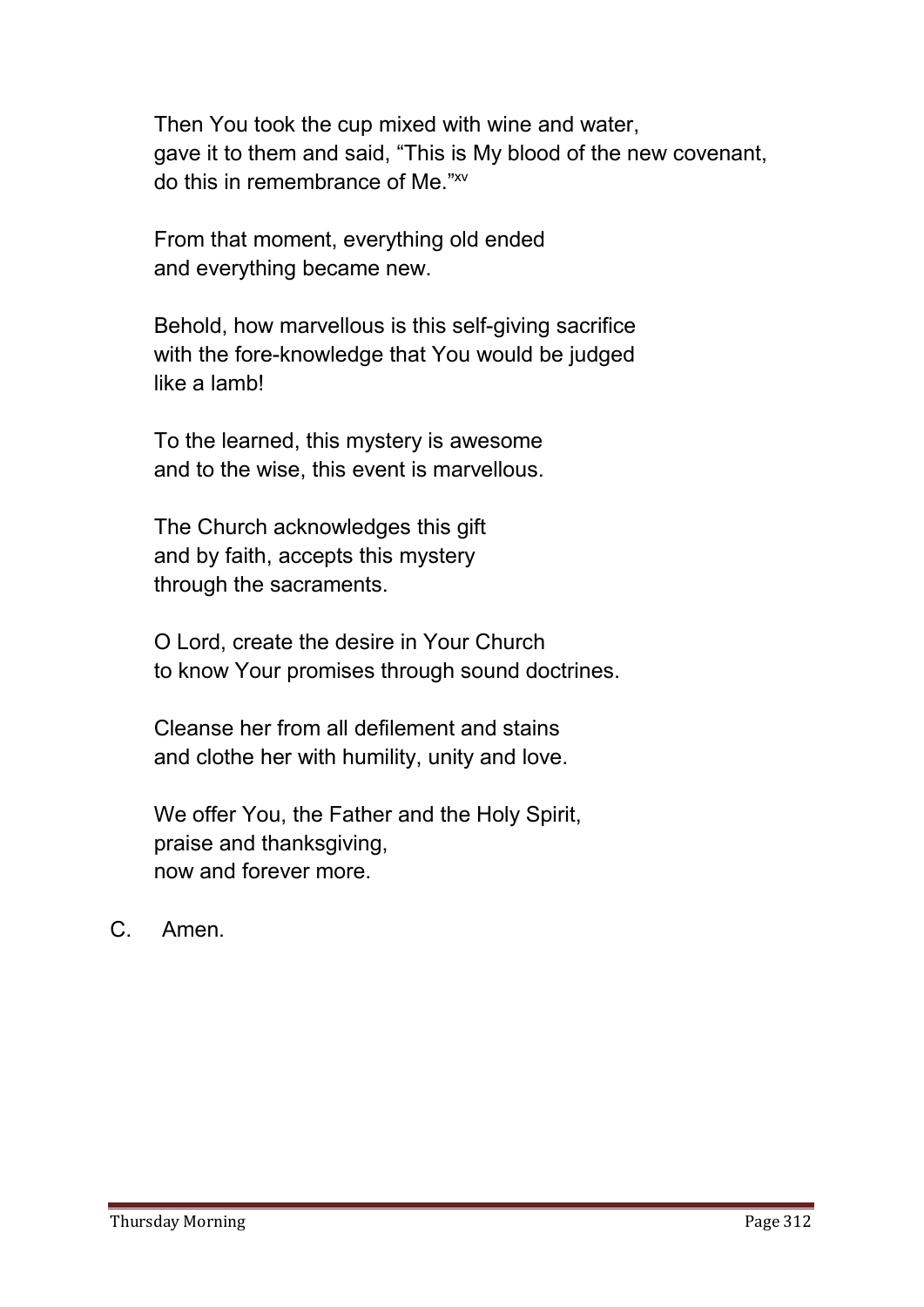#### Kukkaya (Pg.94)

**Yeshu than shishyarumaayi, Shimayon bhavane meshakkiri-kkunnathayi paapiyaam aa sthree kettu, vishwaasathod-aayaval ninachu, "Rahasyangal arivo-nnarikil njaan chenneedum, Pakshe en paapangalennod-Avan porutheedum; allaaikilum Avane kaanma-thenikku mahaabhaagyam." Avalude pizhakal kshamichavanu sthothram.**

#### **Shubaha**

- **P. Pithaavinum, Puthranum, Parishudha-Roohaaikkum sthuthi.**
- **C. Aadhimuthal ennennekkum thanne. Amen.**

**Paapikalam njangalkayi Than thiru raktham chorinjavanaam Mashiha Naadha, thiru paadhangale njangalude vishishta gunangalaam parimalathaale poojicheeduvan. Nin Athmaavin vyaapara-thal, sathyamaaya nandhi, bhakthi, santhoshanga-lengalil nirakka. Haaleluyya – oo – Haaleluyya**

#### Ethra (Pg.95)

**P. Dhaivamaaya Karthaave, ee perunnaalil njangal thirumunbil samarpikkunna praarthanakal, Haabelinte kaazhchapolyum, Nohayude paaneeya nivedhyam-poleyum, Abrahaminte yaagam poleyum, Melkkisedhekkinte aachaarya shushroosha-poleyum, Moshayude praarthana-poleyum, Aharonte dhoopam-poleyum, Dhaveedhinte apeksha-poleyum,** 

**Manasheyude kannuneeru-poleyum, Nee kaikollaname. Karthaave njangalude kadangal pariharikkaname, vedhanakal mattaname, aathmaakkale kathukollaname, njangale ennekkum aanandhippikkukayum cheiyyename, hosho vab'kulas ban la'olmen.**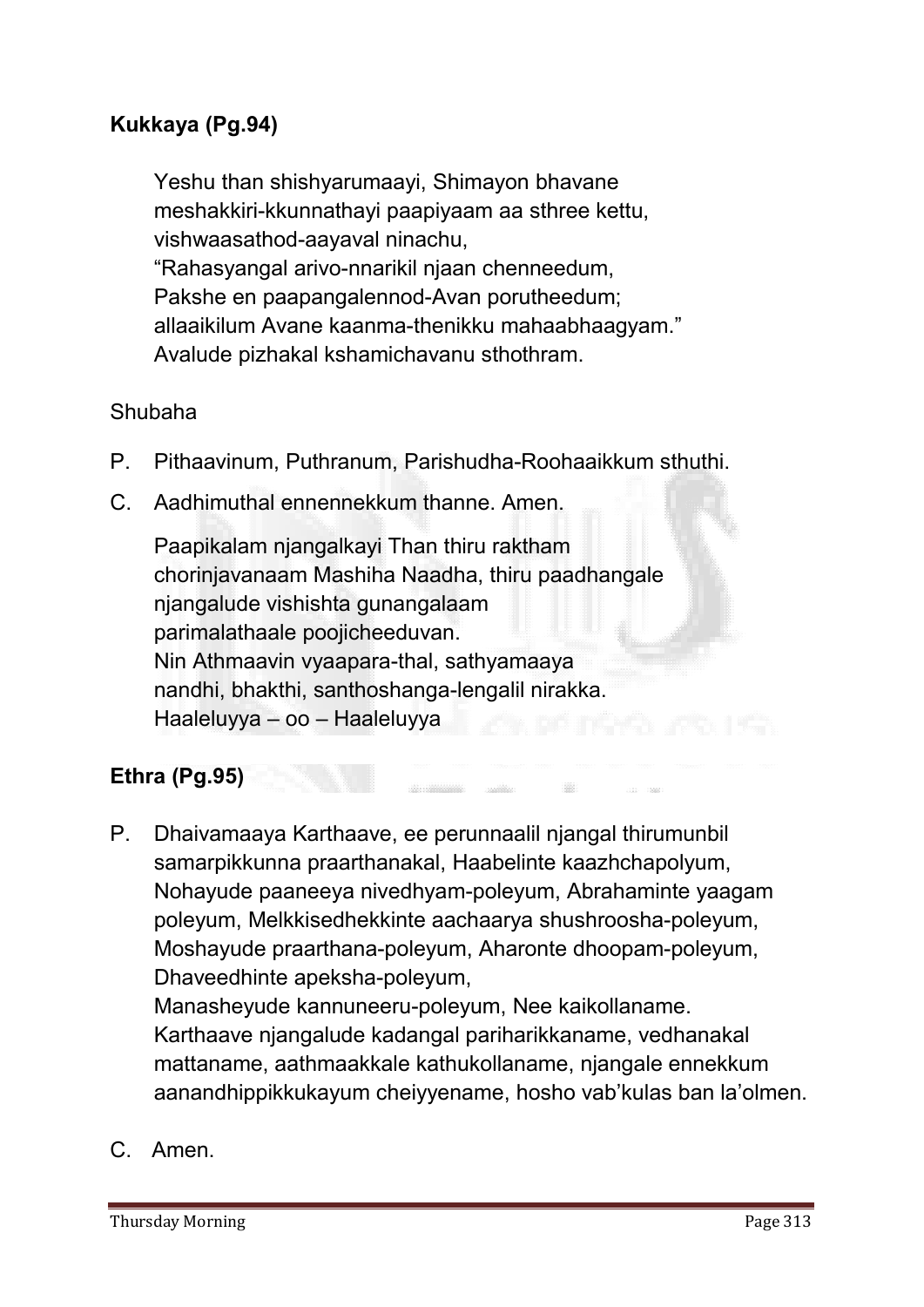#### Chant

**The sinful woman heard that Jesus had sat down for dinner with His disciples at Simon's house and went to see Him in faith, saying, "I will go to the One who knows secrets, but He will pardon my sins; xvi even otherwise, just to see Him is a great blessing for me." We thank the One who forgave her sins.**

**Praise**

- **P. Praise be to the Father, to the Son and to the Holy Spirit.**
- **C. As it was in the beginning, is now and forever shall be. Amen.**

**O Lord the Messiah, who shed Your holy blood for us sinners, we lay our fine qualities at Your feet as a fragrant offering, to worship You. By the work of Your Spirit, fill us with true thanksgiving, reverence and joy. Haaleluyyah – O – Haaleluyyah**

#### Prayer of Incense

- **P. Lord God, on this festival day, accept the prayers that we offer in Your holy presence just as You received the offering of Abel, the drink offering of Noah, the sacrifice of Abraham, the priestly ministrations of Melchizedek, the prayer of Moses, the incense offered by Aaron, the supplication of David and the tears of Manasseh. O Lord absolve our debts, relieve our suffering, protect our souls and make us always rejoice, now and forever more.**
- **C. Amen.**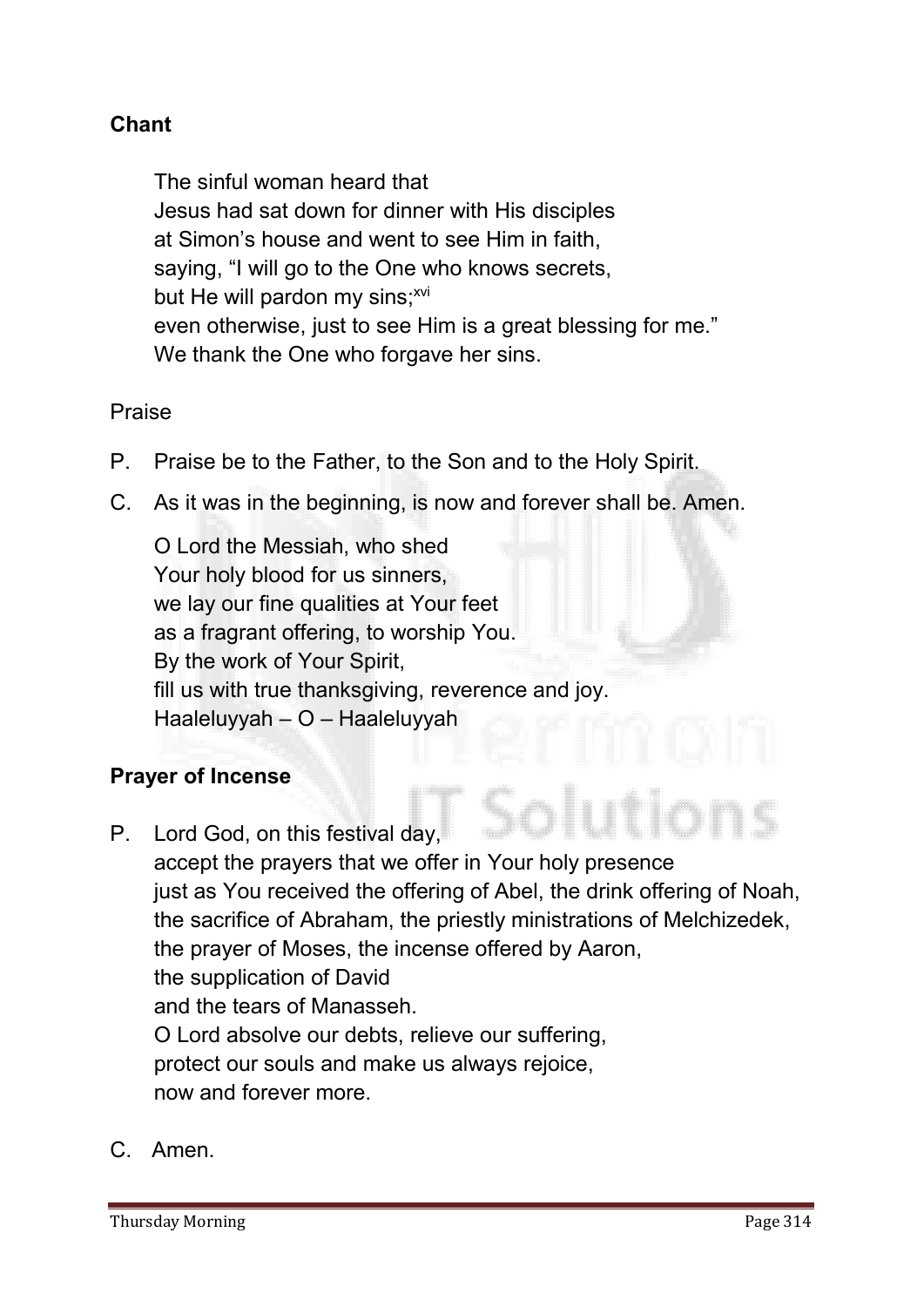#### Baathedh Haasha (Pg.95)

*(Prathivaakyam: ┼ Njangalude Dhaivamaya Karthaave, njangalodu karuna cheiyyename. Kuriyelaayisson.)*

**1. Njangalkkai etta Nin kashtatha thaazhcha Karthaave vazhthappettathaaka.**

#### *(Prathivaakyam)*

**2. Sarva loka Nyaayaa-dhipan aa-yirikke njangalude vidhiyin kaadinyathe azhippanaayi akramikalaal vidhikkappetta Naadha, sthothram Ninakkennekkum undaakatte.**

#### *(Prathivaakyam)*

**3. Ee raathriyil irulin sutharam Yoodhar janam loka Velicham aakum Thante ethire-vannu avarodappol Than chodhichu, "Aare ningal thedeedunnu?"**

#### *(Prathivaakyam)*

**4. "Nasrayanaakum Yeshuvine," ennavar, "Thanno,"-dathinutharam cholliyaneram-"Njaan-Avan thanne," ennavarodu Thaan utharam chollave, avar bhramichu vee-nu.**

#### *(Prathivaakyam)*

**5. Unnathathil dhootha vrundham muttum bhramichu nadungaan porum, Thanthiru saanidhyam avare ellam, nilam parichaakki veezhthiyathaal, Than divya shakthi theliyichu Thaa-n.**

*(Prathivaakyam)*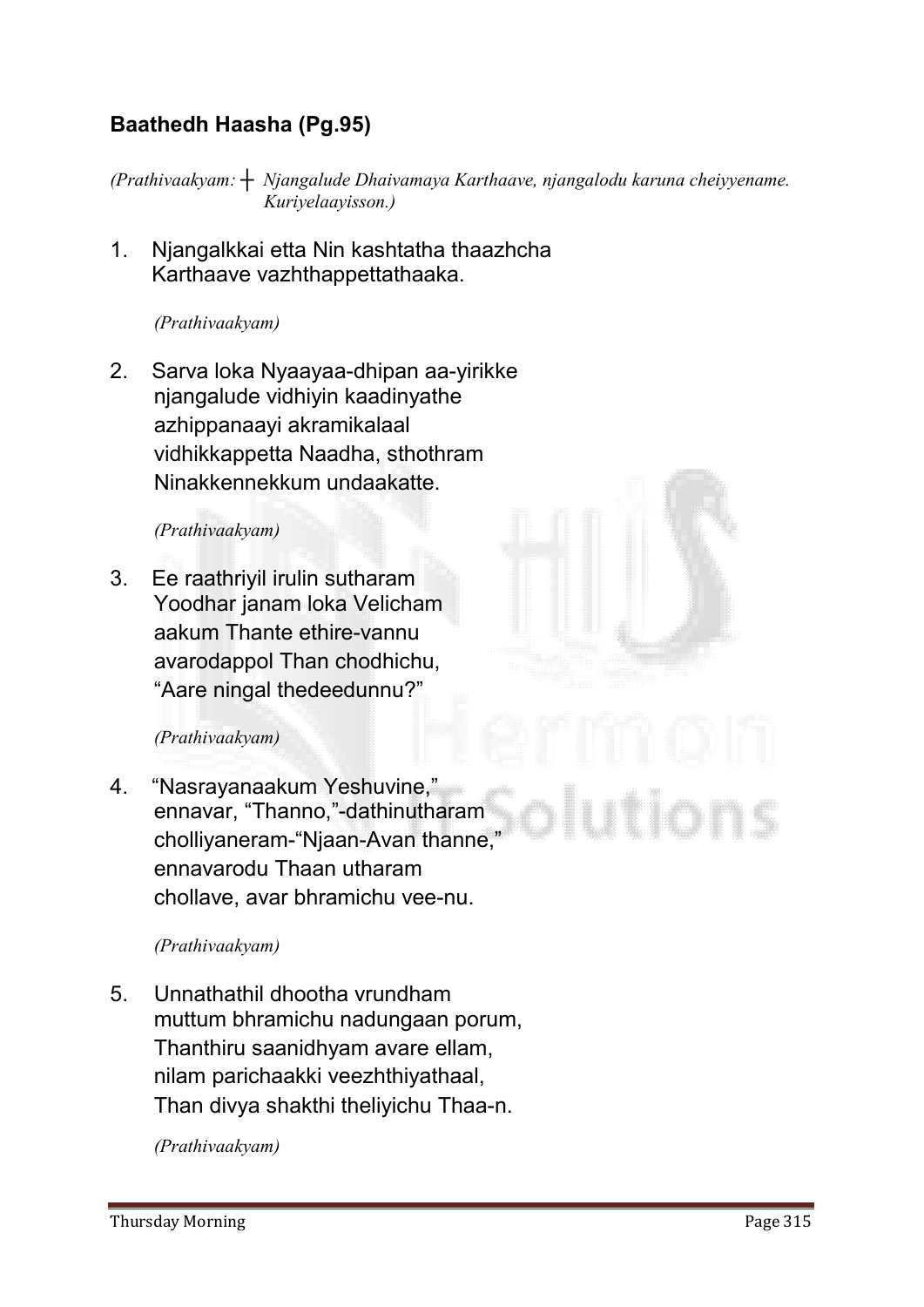#### Song of Passion

*(Response: ┼ O Lord our God, have mercy on us. Kurie Eliesson.)*

**1. O Lord, blessed be the hardship and humility that You endured for our sake.** 

*(Response)*

**2. O Lord, who though the Judge of the whole world, was judged by criminals to free us from the severity of our judgement, may You be thanked forever.**

*(Response)*

**3. On this night when the Jewish crowd, the sons of darkness, came before the Light of the world, You asked them, "Whom do you seek?"xvii**

*(Response)*

**4. To their response, "Are You Jesus of Nazareth?" xviii You said, "I am He," and they fell back stunned. xix**

*(Response)*

**5. Though all the angels on high were shuddering and afraid, You proved the divine power to all of them, when by Your divine presence, the dark forces fell back stunned.** 

*(Response)*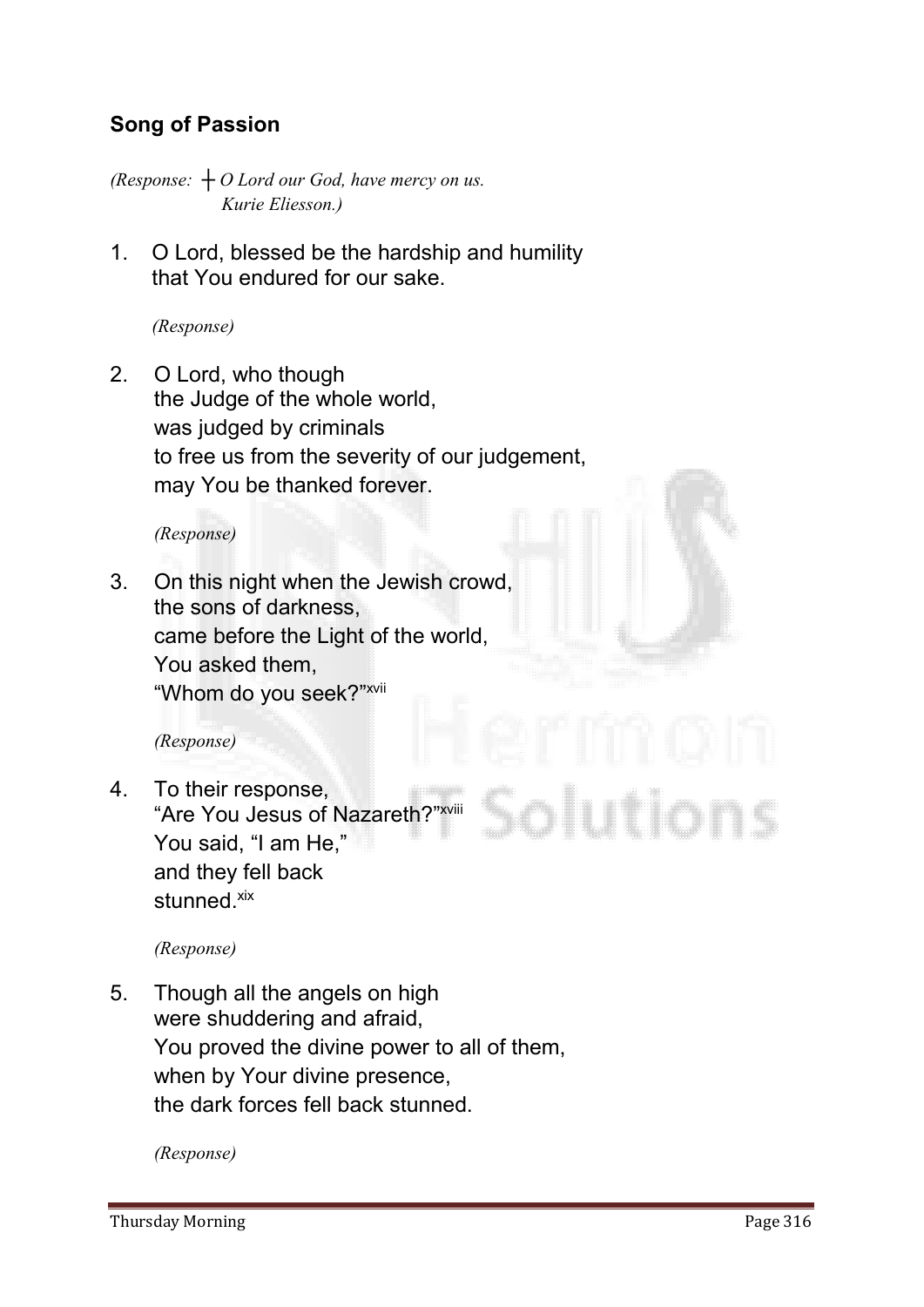**6. Lokangalellam dhahippikkaan porum bhayankara agni jwaalayakum, Naadha, Ninne nara sutharaaya krimikalude vidhiyelppanaai elpicha Nin soumyatha a-thbhu-dham.**

#### *(Prathivaakyam)*

**7. Nin thiru soumyatha, shaantha, vineetha, dhivya gunangal-elaamengalil vilangeeduvaan krupayarulka. Nin paramaathma vyaapaarathal sthuthi Ninakkenna-nnekkum. Amen.**

*(Prathivaakyam)* 

#### Apeksha (Pg.96)

- **P. Dhaiveeka rahasyangal Thante edavakaye elppikkukayum, thiru rakthathaal puthan udambadi ezhuthi manavaattiyaaya Sabhaye bharamelppikkukayum, jeevakaramaaya thiru shareeram Thante aadukalkku aahaaramaayum, paapa parihaaram cheiyunna thiru raktham paaneeyamaayum niyamikkayum, vaalsalyamulla shishyanmaarkku thaazhmayude dhrushtantham manassode kaanichu kodukkukayum, pazhaya niyama sambasthamaaya karmangal thikaykkukayum, swargheeyamaaya Thante rahasyathil njangal imbappeduvaanum, aanandhakaramaaya Thante Pesahaayil njangal santhoshippaan-umaayi, thiru shareeram nurukkiyathinaal, puthiya karmam aarambhikkukayum cheiytha Pesahaayude Kunjaadumaaya Mashiha Thamburaane, Ninakkum, Pithaavinum, Parishudha-Roohaaikkum, sthuthiyum, sthothravum, njangal arpichu kollunnu, hosho vab'kulas ban la'olmen.**
- **C. Amen.**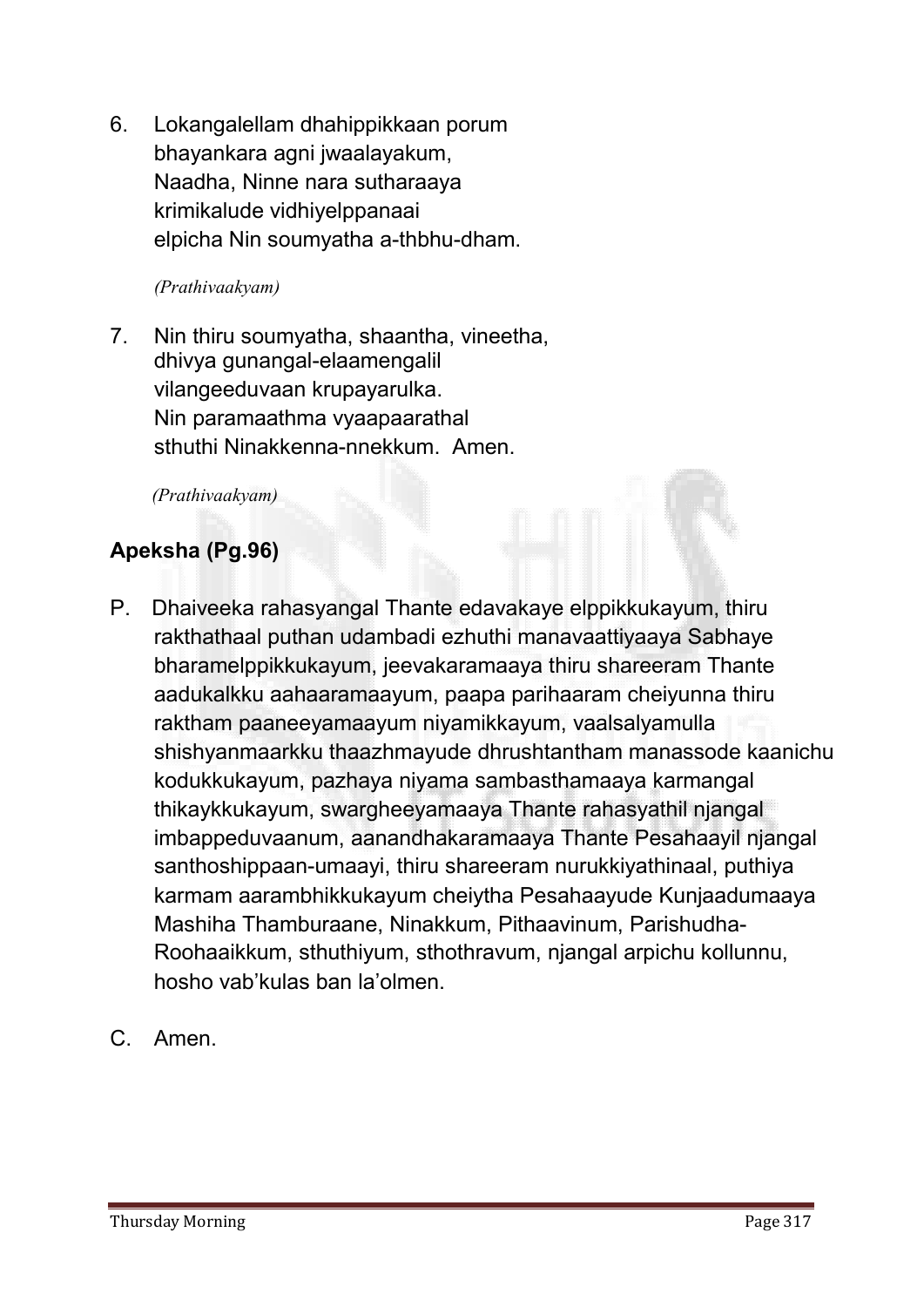**6. Though You could destroy the whole world in a fiery furnace, O Lord, Your meekness, and acceptance of judgment from mere worm-like mortals, is amazing.**

*(Response)*

**7. In Your grace, grant that all the divine qualities of Your holy meekness, gentleness and modesty shine through us. May You be praised forever by the work of Your supreme Spirit. Amen.**

*(Response)*

#### **Supplication**

- **P. O Lord the Messiah and Passover Lamb, who entrusted divine mysteries to Your church, who wrote the new covenant through Your holy blood and granted it to the Church, Your bride, who ordained Your life-giving body as sustenance for Your sheep, who instituted Your holy blood to be drunk for the remission of sins, who willingly showed Your beloved disciples the true example of humility, who fulfilled the rites of the old covenant, who made us rejoice in Your heavenly mysteries, who broke Your holy body so that the new mystery may begin, may we rejoice in Your joyous Passover and offer to You, the Father and the Holy Spirit, praise and thanksgiving, now and forever more.**
- **C. Amen.**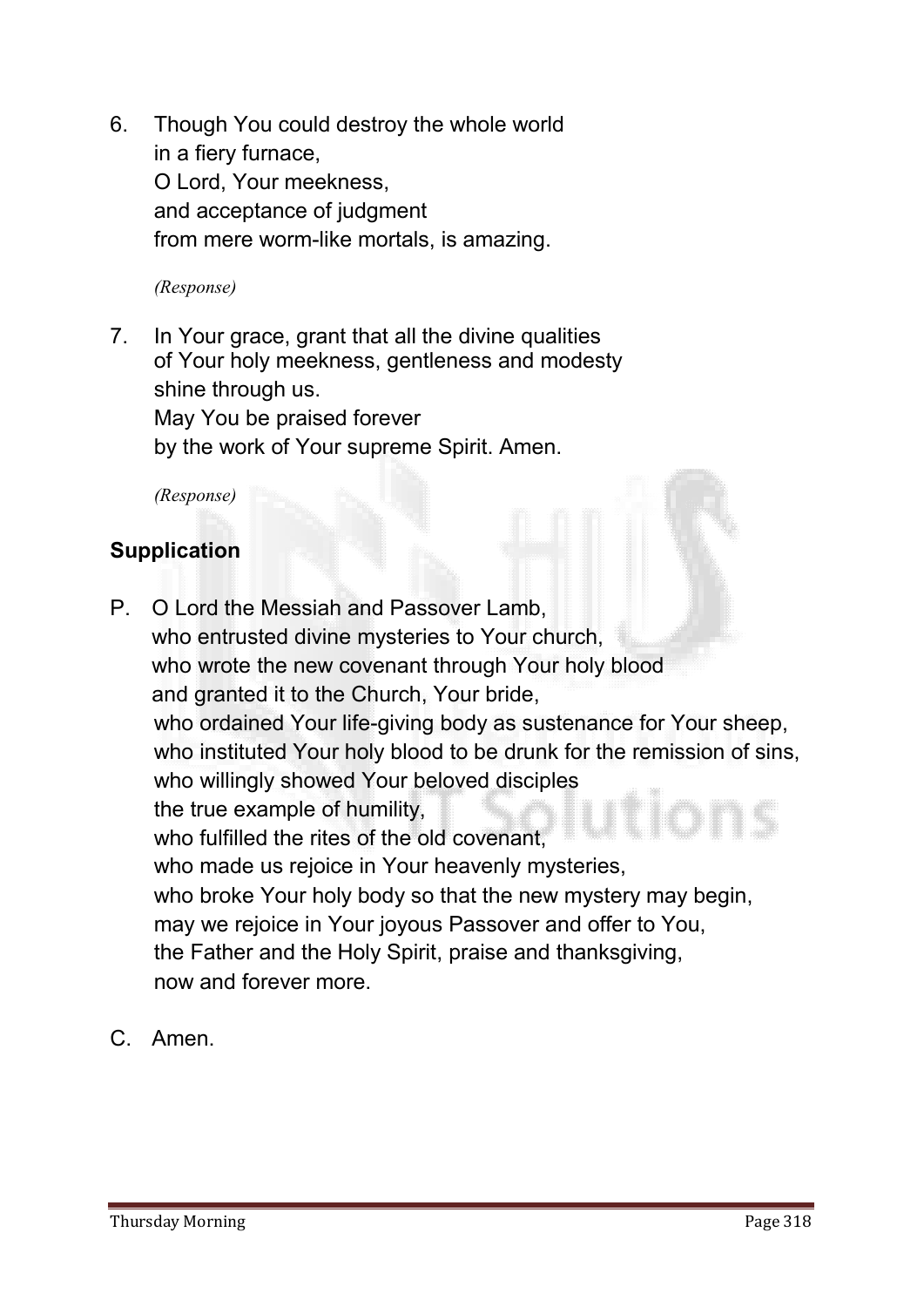#### Mar Apreminte Baaoosa (Pg.97)

*(Prathivaakyam: ┼ Njangalude Dhaivamaya Karthaave, njangalodu karuna cheiyyename. Kuriyelaayisson.)*

**1. Njangalkkayathi kashtathakal ettoru Naadha, njangale Nee anugrahichavayil pankum Nin Rajyohariyum nal-ke-name.**

#### *(Prathivaakyam)*

**2. Sarwaguna-gana-nidhiyaakum uthama-Guruvaam Ninnekkal. Muppathuvelliye mohicha dhrohiyaam Yoodha-Skariyothin neechamaam moham, njangalil orikkalum ulbhavicheedalle.**

#### *(Prathivaakyam)*

**3. Jeevanum, sarwa sambathum, maanavum, modhavum, onnode Ninakkaai njangal vedinjittu, Ninne thanne nedeeduvaan Thava maahathmyam njangalkku Nin Aathmaval kaa-ni-kka.**

#### *(Prathivaakyam)*

**4. Srshttikalkkokke jyothis-nalkum Neethiyin Sooryan Nee. Heenanaam dhushtta bhruthyaanavan Nin thiru mukhamathil thuppiyathum, Ninnude chekittil adichathum sahichoro Nin kshama slaa-ghya-me.**

#### *(Prathivaakyam)*

**5. Athyunnathangalil eerenmar ghoshathodu vaazhthum Ninne, bhoomiyil dhushta bhruthyaravar parihaasathal kumbittu, nindha sthuthikal cholliyathum, dhayavodangu kshami-cha-llo.**

*(Prathivaakyam)*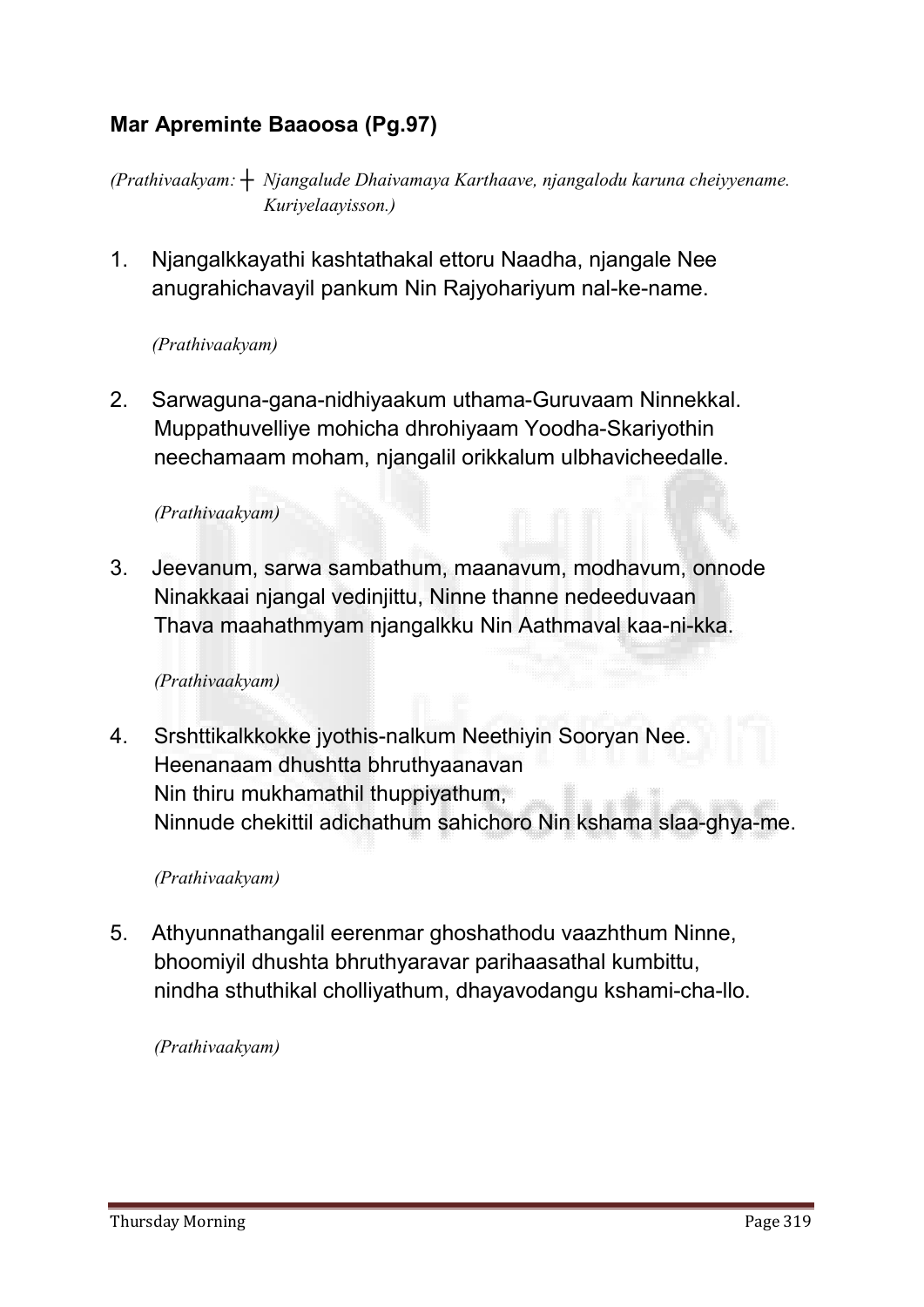#### St. Ephrem's Hymn of Supplication

*(Response: ┼ O Lord our God, have mercy on us. Kurie Eliesson.)*

**1. O Lord who suffered immensely for us, bless us and grant us a share in Your heavenly Kingdom.**

#### *(Response)*

**2. You are the treasure of all good things and the ultimate Teacher. Let not the filthy greed of the enemy, Judas Iscariot, who fell for thirty silver coins, ever find itself in us.xx**

*(Response)*

**3. After completely rejecting life, all wealth, honour and pleasure for Your sake, let Your Spirit show us Your glory so that we may find You only.**

*(Response)*

**4. You are the Sun of Righteousness who gives light to all creation. The forgiveness and endurance You showed to the lowly and wicked servant when he spat on Your holy face and slapped You on Your cheeks, is worthy of praise.**

*(Response)*

**5. You are worshipped with thundering sounds by the heavenly hosts, but on earth, when the evil servants, knelt in contempt and sang mocking praises, in mercy You forgave them.**

*(Response)*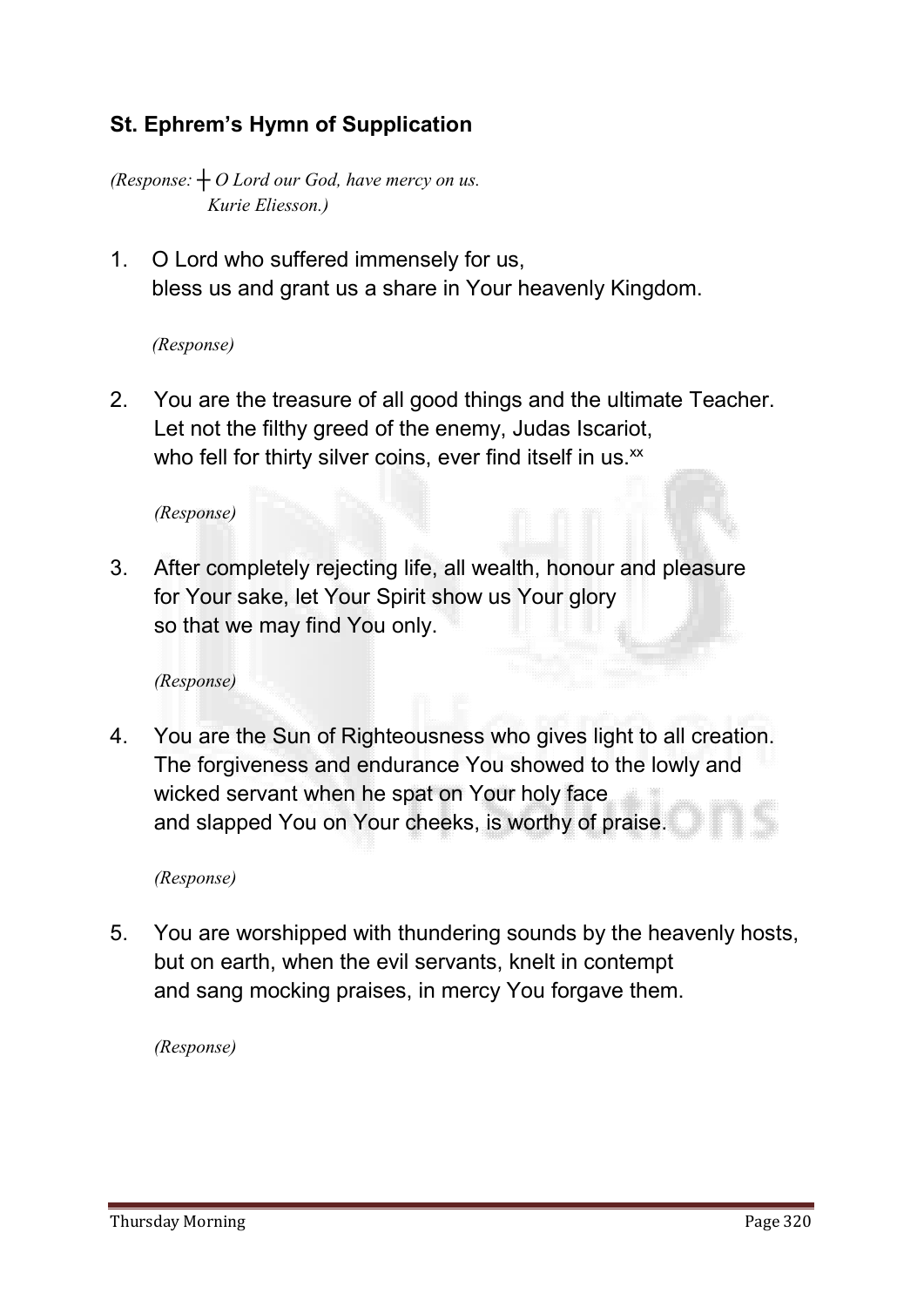**6. Sarwa jeeva vishwaasikalin thalayam Nin thiru shirassinmel, mullin mudiyavar vachathine, njangal nimitham, kshamayode ettoru Dhaiva Suthane, Nee ennennekkum vandhyan Than. Thiru karunyam athennekkum vaazhthappedumaaraa-ka-tte.**

#### *(Prathivaakyam)*

**7. Namaskaaram kelkkunnone, yaachanakal nalkunnone, njangalin praarthanakal kettu, yaachanakal nalkeedename.**

*(Prathivaakyam)* 

#### Kauma (Pg.77)

*(Moonnu pravashyam pattakaarente pinnalle ettuchollenam)*

**Thante Pesahaayaale, Pesahaayude, kunjaadine azhicha Mashiha Thamburaane Ninte Pesahaayaal njangale santhoshippichu, njangalodu karuna cheiyyename.** *┼ Kuriyelaayisson.*

#### *(Pattakaarente pinnalle ettuchollenam)*

**Njangalude Karthaave, Ninakku sthuthi, Ninte Pithaavinu bahumaanavum, Parishudha-Roohaaikku vandhanavum, pukazhchayum undaayirikkatte. Paapikalaaya njangalude-mel anugrahangalum, karunakalum undaayirikkename. Melulla Yerushaleminte vaathilukal thurannu, Mashihaaye, Ninte simhaasanathin munpaake, njangalude praarthanakal praveshikkumaar-aakaname. Njangalude Karthaave Ninakku sthuthi. Ennekkum njangalude sharanavume, Ninakku sthuthi. Baarekmaar.**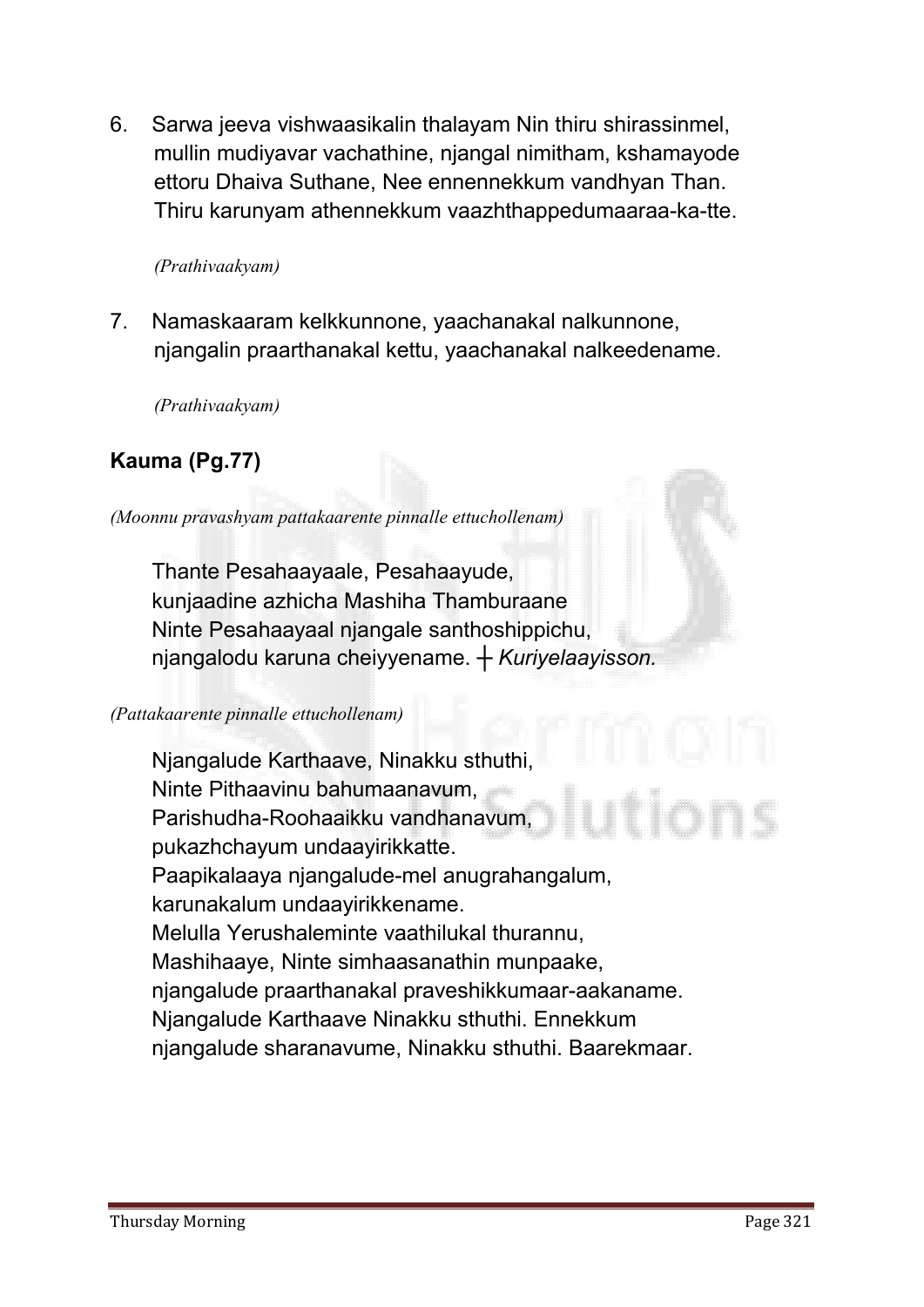**6. O Son of God, the Chief of all living believers on whose holy head they placed a crown of thorns, in forgiveness, You endured it for our sake and You are worshipped forever. May Your divine mercy be worshipped forever.**

*(Response)*

**7. You, who listens to our worship and grants petitions, hear our prayers and grant us our petitions.** 

*(Response)*

#### Adoration

*(To be said three times after the priest)*

 **O Lord the Messiah, who by Thy own Passover, set free the Passover lamb, make us joyful through Thy Passover and have mercy on us.** *┼ Lord, have mercy.*

*(Repeat after the priest)*

**Our Lord, praise be to Thee, glory be to Thy Father,**  utions **and our praise and worship be to the Holy Spirit. May Thy blessings and mercies be on us sinners. O Messiah, open the doors of heavenly Jerusalem so that our prayers may reach Thy throne of grace. Our Lord, praise be to Thee. Praise be to Thee, our eternal refuge. Bless us O Lord.**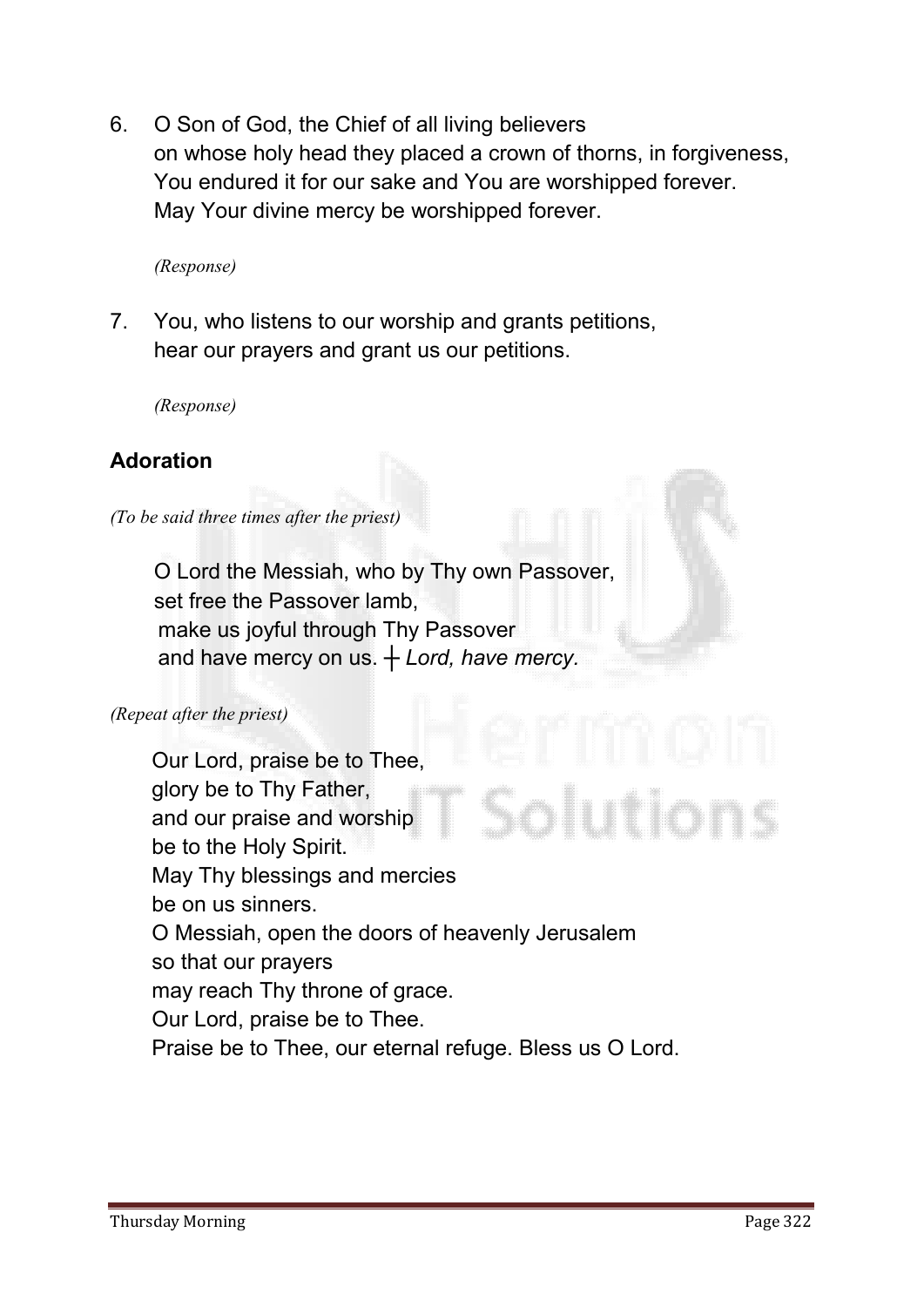#### *(Allenkil geetham)*

**Karthaa, sthuthi Ninakku, Thaathanu bahumaanam, Vishudha-Roohaaikku, pukazhcha vandhanam. Paapikalaakunna, Ninnude adiyaaril anugraham, krupayum chorinjeedename Nee. Melulla Yerushalem vaathil thurannittu, Mashiha simhaasane, praarthana ethaname. Sthuthi en Karthaave, sthuthi en Karthaave, nithya sharanavume, sthuthithe. Baarekmaar.**

#### Karthaavinte Praarthana (Pg.2)

- **P. Swargasthanaaya njangalude Pithaave,**
- **C. Ninte naamam parishudham aakkapedename. Ninte Raajyam varename; Ninte ishtam swargathile-pole, bhoomiyilum-aakaname. Njangalkku aavashyamulla aahaaram innu njangalkku tharename. Njangalude kadakkaarodu njangal kshamichirikkunnathu-pole, njangalude kadangalum, dhoshangalum, njangalodum kshamikkename. Njangale pareekshayilekku praveshippikkaathe, njangale dhushtanil ninnu rakshichu-kollename; enthukondennaal, Raajyavum, shakthiyum, mahathwavum, ennekkum Ninakkullath-aakunnu. Amen.**

#### *(Allenkil geetham)*

#### Karthaavinte Praarthana (Pg.3)

- **P. Swarlokathil-irunnarulum Dheva, njangalude Thaatha,**
- **C. Ninthiru-naamam paavanamai, perumaarapettee-dename.**
- **P. Thaathaa Ninnude thiru Raajyam, vannee-daname eeyulakil.**
- **C. Thiruhitham ethu-pol suraloke, athu-polivideyum-aakaname.**
- **P. Vendunn-aahaaram engalkkinn-ekaname Nee Karthaave.**
- **C. Anyarod-engal kshamichathu-pol, adiyaar paapam mochikka.**
- **P. Pareekshayil-engale aakkaruthe, dhushtanil ninnozhi-vaakkuka Nee.**
- **C. Raajyam, shakthi, mahathwangal, ennum Ninakkullava. Amen.**

**Mions**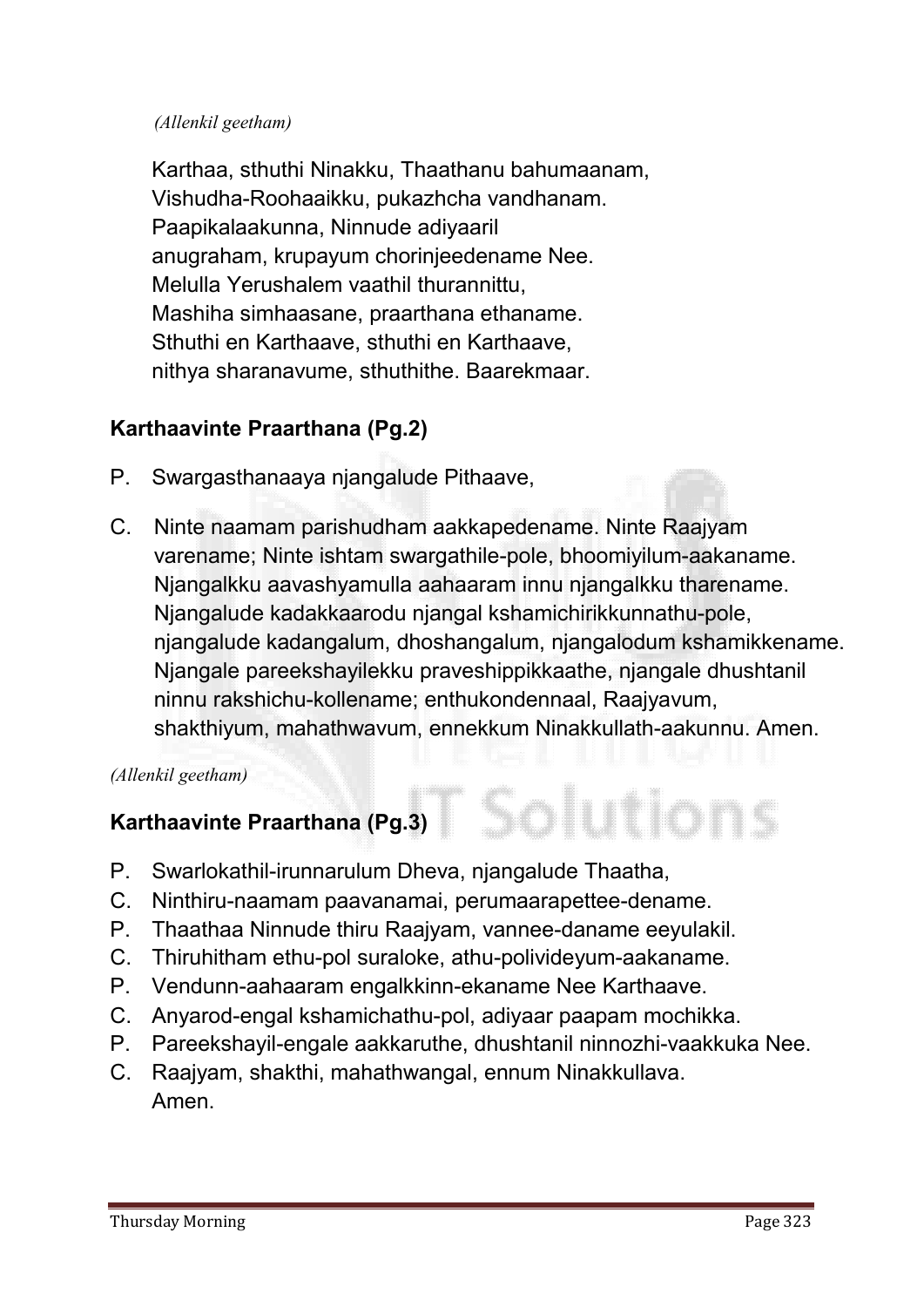#### *(Or in song)*

**Praise be to Thee O Lord, glory be to the Father and to the Holy Spirit, our praise and worship. Bestow Thy blessings and grace upon us Thy sinful servants. O Messiah, open the doors of heavenly Jerusalem so that our prayers may reach Thy throne of grace. My Lord, praise be to Thee. My Lord, praise be to Thee. Praise be to Thee, our eternal refuge. Bless us O Lord.**

#### The Lord's Prayer

- **P. Our Father in heaven,**
- **C. hallowed be Thy name. Thy Kingdom come; Thy will be done on earth, as it is in heaven. Give us this day our daily bread. Forgive us our sins and offences, as we forgive those who sin against us. Lead us not into temptation and deliver us from the evil one; for Thine is the Kingdom, the power and the glory, forever and ever. Amen.**

*(Or in song)*

#### The Lord's Prayer

- **P. Our Father in heaven,**
- **C. Hallowed be Thy name.**
- **P. Thy Kingdom come;**
- **C. Thy will be done on earth, as it is in heaven.**
- **P. Give us this day our daily bread.**
- **C. Forgive us our sins as we forgive those who sin against us.**
- **P. Lead us not into temptation and deliver us from the evil one,**
- **C. For Thine is the Kingdom, the power and the glory, forever and ever. Amen.**

ī Solutions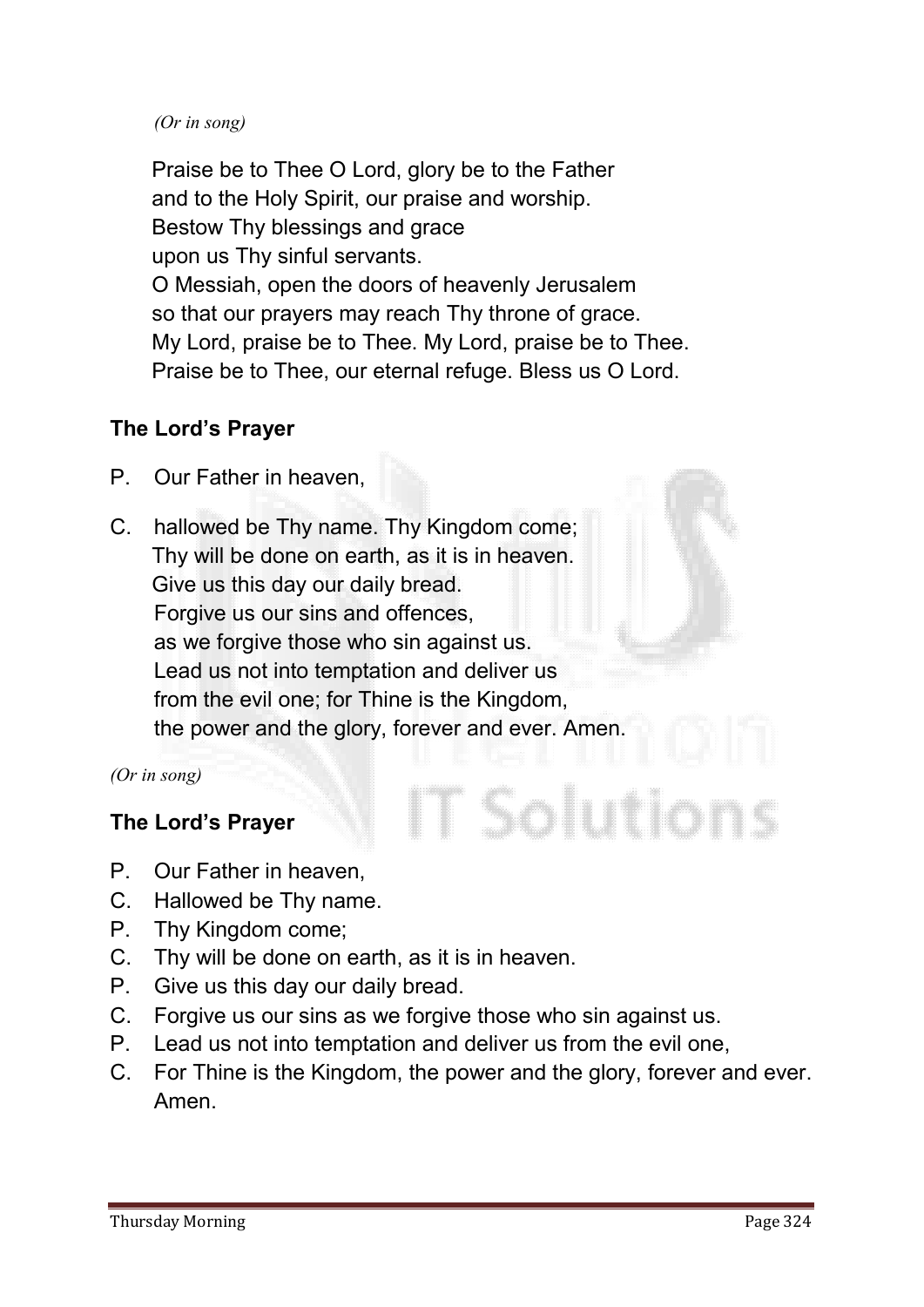#### Onnaam Paadam : Purapaadu 12: 1-51

#### Maalaakhamaarude Sthuthi (Pg.13)

- **P. Athyunnathangalil swargeeya maalaakhamaar sthuthikkunnathu pole, balaheenarum, paapikalumaaya njangalum sthuthikkunnu.**
- **C. Ella kaalavum, ella samayavum, unnathangalil Dhaivathinu sthuthiyum, bhoomiyil samaadhaanavum, nirappum, manushyarkku nalla prathyaashayum undayirikkatte.**

**Sarva-shakthiyulla Pithaavaayi, swargeeya Rajaavaayi, srshtaavaya Karthaave, Ninne njangal sthuthikkayum, vaazhthukayum, vandhikkayum, sthuthiyude shabdham Ninakku njangal arpikkukayum, Ninte mahathwathin shreshtatha-nimitham Ninakku njangal sthothram cheiyyukayum cheiyyunnu.** 

**Vishudha Roohaayodu-koode, Yeshu Mashiha-aaya eka Puthranaaya Dhaivame, Pithaavinte Puthranum, Vachanavum, lokathinte paapathe chumann-ozhikkunna Dhaiva Kunjaadum-aaya Karthaave, njangalodu karuna cheiyyename.** 

**Lokathinte paapathe neekki-kalayunnavane, Ninte chevi chaayichu njangalude apeksha kaikollename.** 

**Ninte Pithaavinte valathubhaagathu mahathwathod-irikkunn-avane, dhaya thonni njangale anugrahikkename.** 

**Enthennaal Nee maathram parishudhan-aakunnu; Pithaavaaya Dhaivathinte mahathwathinu, Vishudha Roohaayodu-koode, Yeshu Mashiha-aaya Nee maathram, Karthaavum-aakunnu.**

**Amen.**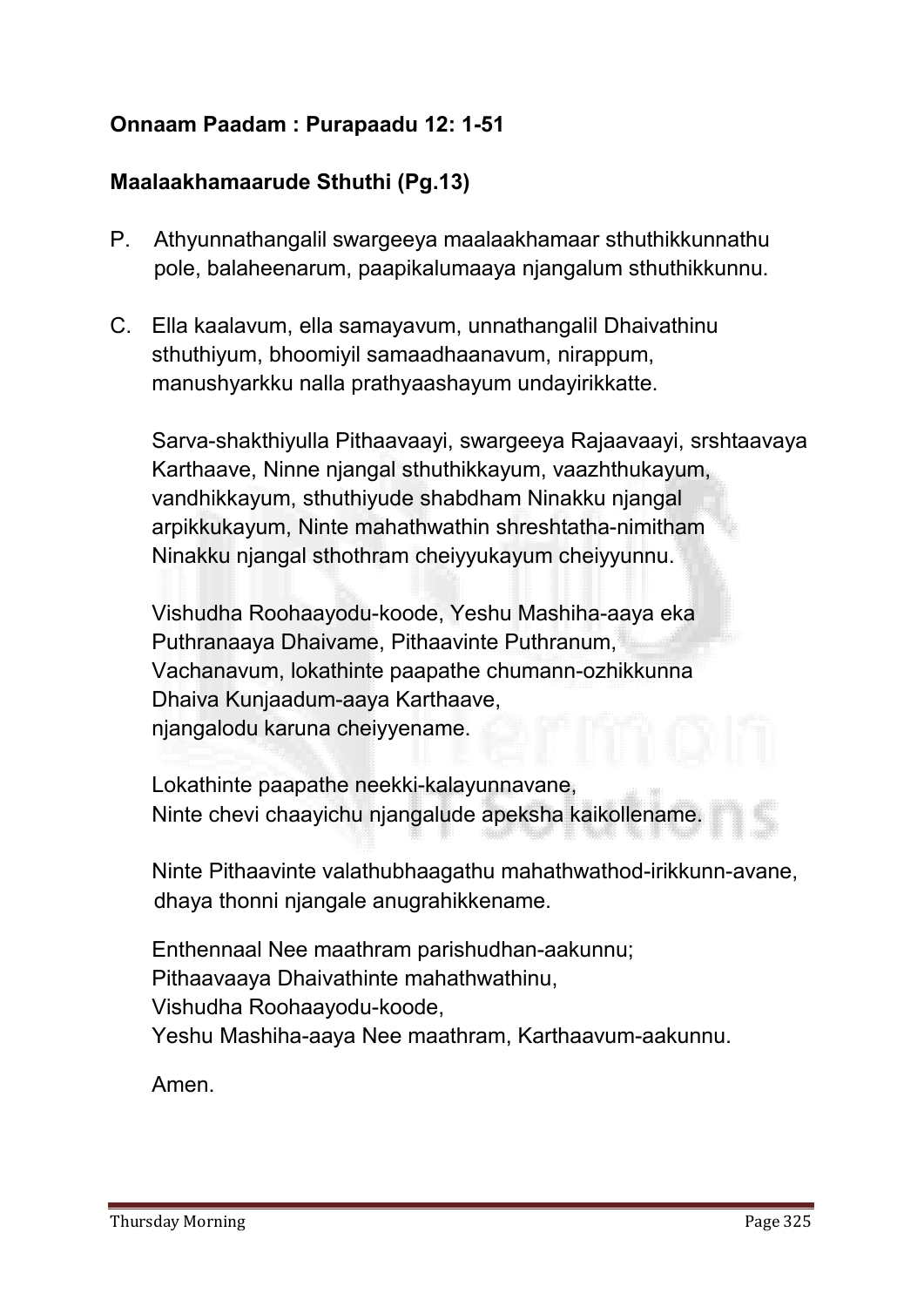#### First Lesson: Exodus 12: 1-51

#### Praise of the Angels

- **P. Just as the heavenly angels praise You in the highest, xxi we who are weak and sinful, also praise You.**
- **C. At all times and in all seasons, may praise be to God in the highest, peace and goodwill reign on earth** and humanity experience righteous hope.<sup>xxii</sup>

**Almighty Father, heavenly King, Lord the Creator, we praise You, we glorify You, we worship You, we raise our voices of praise and also give thanks to You because of the greatness of Your majesty.**

 **With the Holy Spirit, O Jesus Christ, the only Son of God, who is the only Son of the Father, the Word, O Lord who is the Lamb of God**  who took away the sin of the world,<sup>xxiii</sup> **have mercy on us.**

 **You, who took away the sin of the world, incline Your ear towards us and receive our supplications.**

You, who sit at the right hand of the Father in majesty.<sup>xxiv</sup> **have mercy on us and bless us.**

**For You alone are the holy One; for the majesty of God the Father, together with the Holy Spirit, You alone O Jesus Christ, are the Lord.**

**Amen.**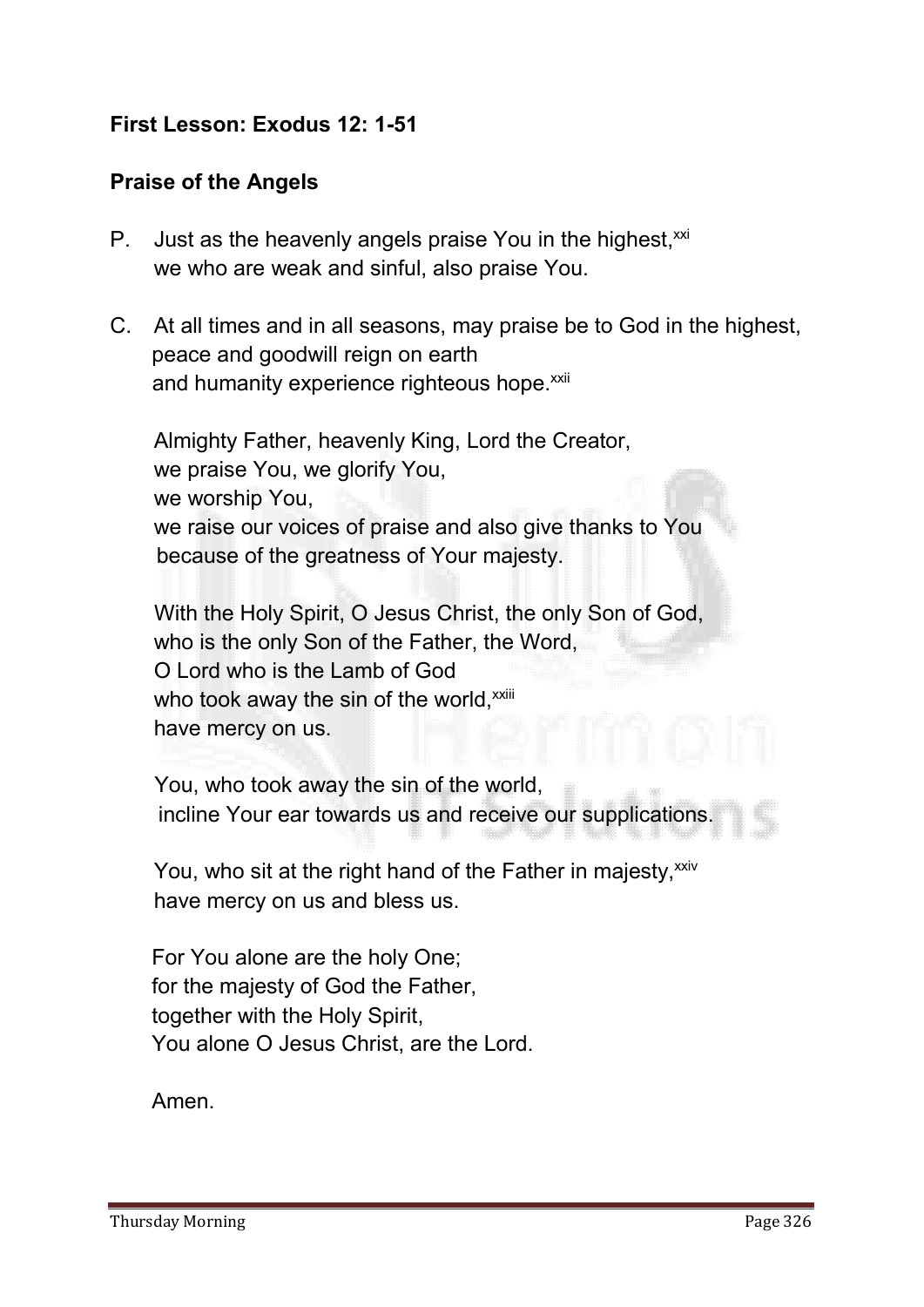#### Kukkaya

#### Maalaakhamaarude Sthuthi (Pg.14)

- **1. Paapikalum belaheenarumaam adiyaa-ri-thaa, melppettavaraam doothare pol, sthuthi cheiy-theedunnu. Ellaaipozhum, unnathanaam Dheva. Ellaa naalum, sthuthi Ninakk-undaaka. Bhoovil samaadhaanam-inakam marthyarkkellaam. Prathyaashayum undaai varatte – ennekkum Dhaivme. Haaleluyya – oo – Haaleluyya**
- **2. Sarweshwaranaam Udayone – mahathwa Dhaivame, paapikal-aamadiyaar Ninne – sthuthi cheiy-theedunnu. Vaazhtheedunnu, vandanam cheiyyunnu. Sthuthiyude shabdham, paadi ettunnu. Swarlokathin-adhipathiye – Appa Srshtaave, Ninthiru Naamathinu sthothram ennekkum Dhaivame. Haaleluyya – oo – Haaleluyya**
- **3. Vishudthaathma-avodu-koode Kristheshu Naadhane, Baavaayude eka-Suthanaam – Dhevaadhi Dhaivame. Dhaiva Suthane, Vachana-swa-roopaa. Lokarin paapam vahichoru Kunjaade. Kanmashamellam ozhichone, Thiru chevi chaayichu, adiyaarude praarthanayekett-anugrahikka Dhaivame. Haaleluyya – oo – Haaleluyya**
- **4. Thiru Janakanude valabhaagath-amarum mahimaasanaa, dhayavodu dharshichadiyaare – anugrahicheedename. Ennannekkum, Nee maathram Vishudhan. Ennannekkum, Nee maathram Naadhan. Vishudhaathmaavodum-koode, Pithru Naamathinu**

**mahimayundaakette Dhevaa – ennekkum. Amen.**

**Haaleluyya – oo – Haaleluyya**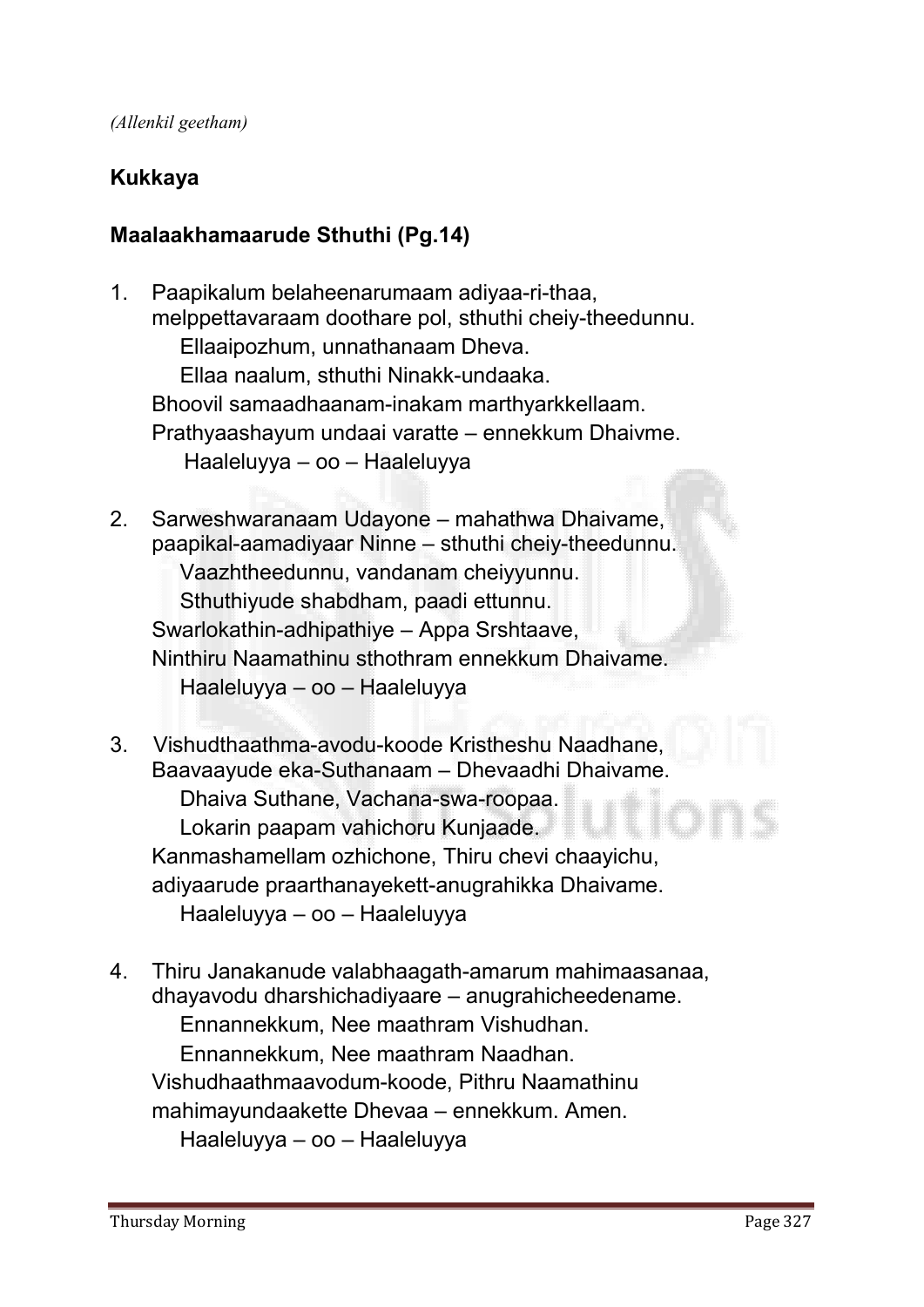*(Or in song)*

#### Chant

#### Praise of the Angels

- **1. Here we are, though weak and sinful, praising You, like the heavenly angels. At all times O God, You are great. In all seasons, may You be praised. May peace and goodwill reign on earth on all humanity. May we also always experience righteous hope. Haaleluyyah – O – Haaleluyyah**
- **2. Almighty Father, O glorious God, we Your sinful servants praise You. We worship You, we glorify You. We sing and raise our voice of praise. O Father, the Creator and Ruler of heaven, thanks be to Your holy Name forever, O God. Haaleluyyah – O – Haaleluyyah**
- **3. With the Holy Spirit, O Lord Jesus Christ, the only Son of the Father, God of gods. O Son of God, image of the Word, the Lamb of God who took away the sin of the world.5 You who completely cleansed us, incline Your divine ears, and hear the prayers of Your servants and bless us O God. Haaleluyyah – O – Haaleluyyah**
- **4. You, who sit at the right hand of the holy Father in glory, look with mercy on Your servants and bless us.**

**Only You are holy forever.**

**Only You are Lord forever.**

**Together with the Holy Spirit, may the Father's name,** 

**be glorified forever O God. Amen.**

**Haaleluyyah – O – Haaleluyyah**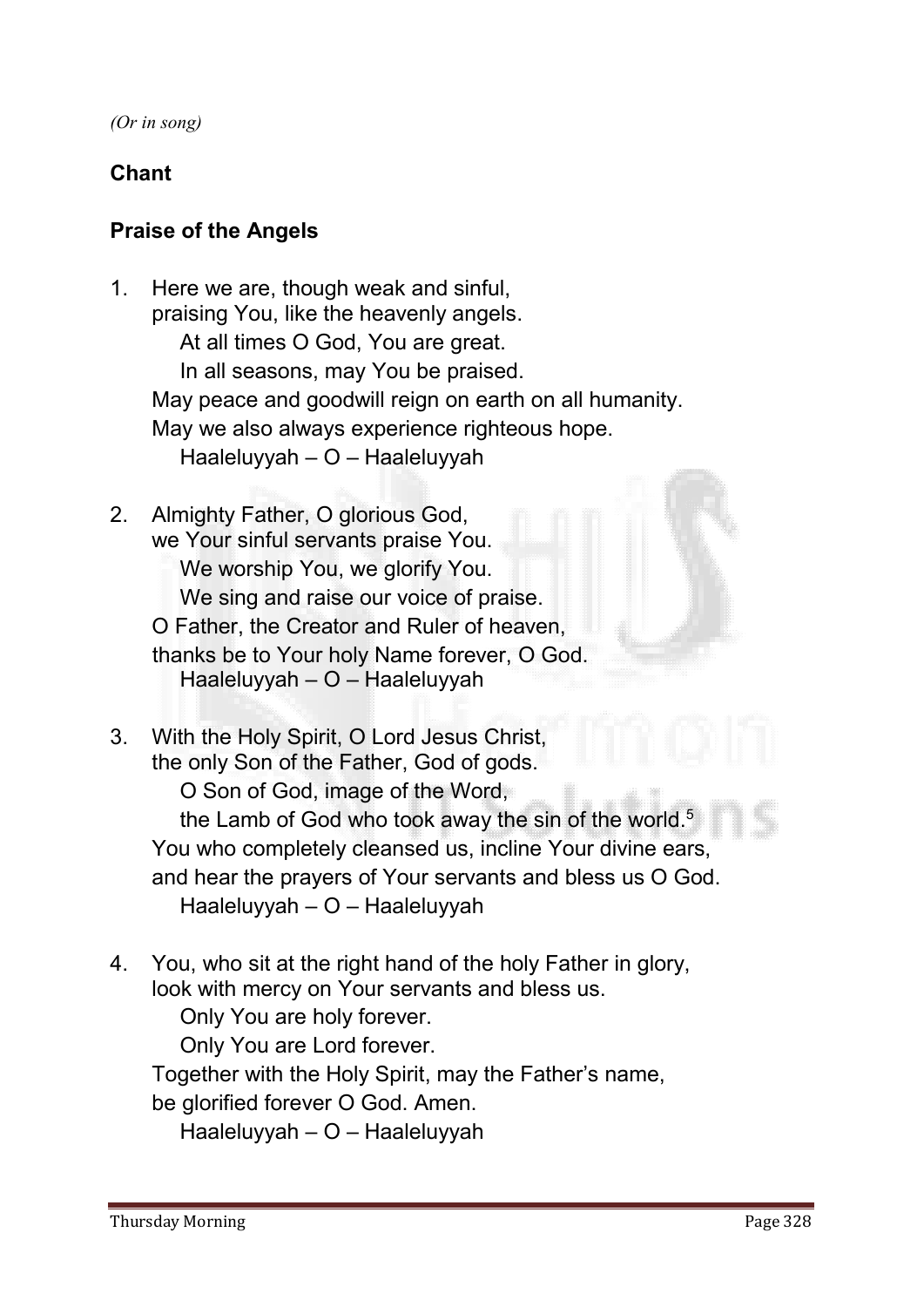#### Apeksha (Pg.16)

- **P. Njangalude Karthaavaaya Yeshu Mashihaaye, Ninte anugrahangalude vaathil njangalude nere adachu-kalayaruthe.**
- **C. Karthaave, njangal paapikalakunnu ennu njangal ettu parayunnu. Njangale anugrahikkename.**
- **P. Karthaave, Ninte maranathaal njangalude maranam maanju pokuvan, Ninte sneham Ninne Ninte sthalathuninnu njangalude adukkalekku irakki konduvannu.**
- **C. Karthaave, njangalude-mel anugraham choriyename. Amen.**

#### Kauma (Pg.77)

*(Moonnu pravashyam pattakaarente pinnalle ettuchollenam)*

**Thante Pesahaayaale, Pesahaayude kunjaadine azhicha Mashiha Thamburaane, Ninte Pesahaayaal njangale santhoshippichu, njangalodu karuna cheiyyename.** *┼ Kuriyelaayisson.*

#### *(Pattakaarente pinnalle ettuchollenam)*

**Njangalude Karthaave, Ninakku sthuthi, Ninte Pithaavinu bahumaanavum, Parishudha-Roohaaikku vandhanavum, pukazhchayum undaayirikkatte. Paapikalaaya njangalude-mel anugrahangalum, karunakalum undaayirikkename. Melulla Yerushaleminte vaathilukal thurannu, Mashihaaye, Ninte simhaasanathin munpaake, njangalude praarthanakal praveshikkumaar-aakaname. Njangalude Karthaave Ninakku sthuthi. Ennekkum njangalude sharanavume, Ninakku sthuthi. Baarekmaar.**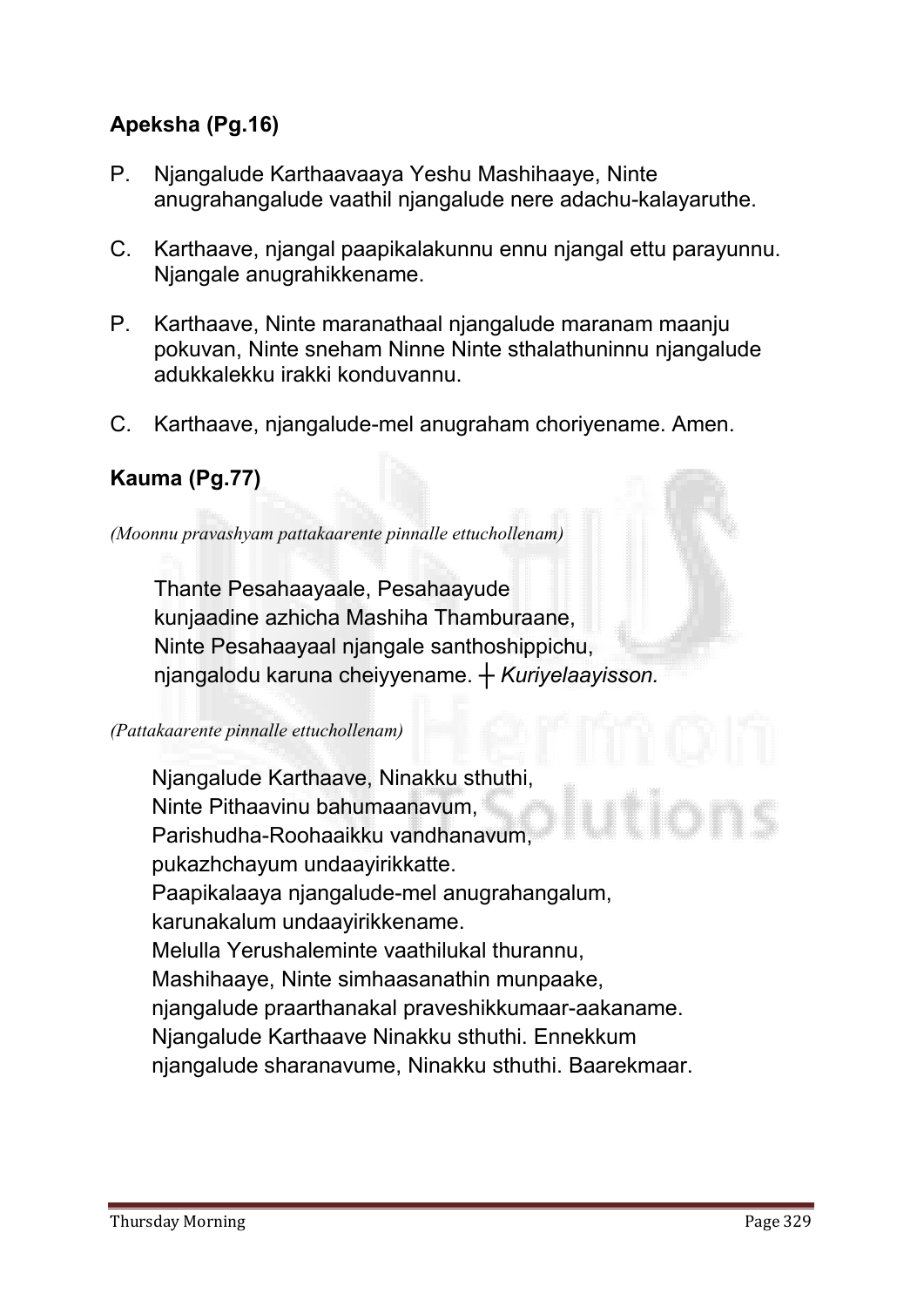#### **Supplication**

- **P. Our Lord Jesus Christ, do not shut the door of Your blessings against us.**
- **C. O Lord, we confess that we are sinners. Bless us.**
- **P. O Lord, Your love brought You down to us from Your abode, so that our death may be averted by Your death.**
- **C. O Lord, shower Your blessings on us. Amen.**

#### Adoration

*(To be said three times after the priest)*

 **O Lord the Messiah, who by Thy own Passover set free the Passover lamb, make us joyful through Thy Passover and have mercy on us.** *┼ Lord, have mercy.*

#### *(Repeat after the priest)*

**Our Lord, praise be to Thee,**  itions **glory be to Thy Father, and our praise and worship be to the Holy Spirit. May Thy blessings and mercies be on us sinners. O Messiah, open the doors of heavenly Jerusalem so that our prayers may reach Thy throne of grace. Our Lord, praise be to Thee. Praise be to Thee, our eternal refuge. Bless us O Lord.**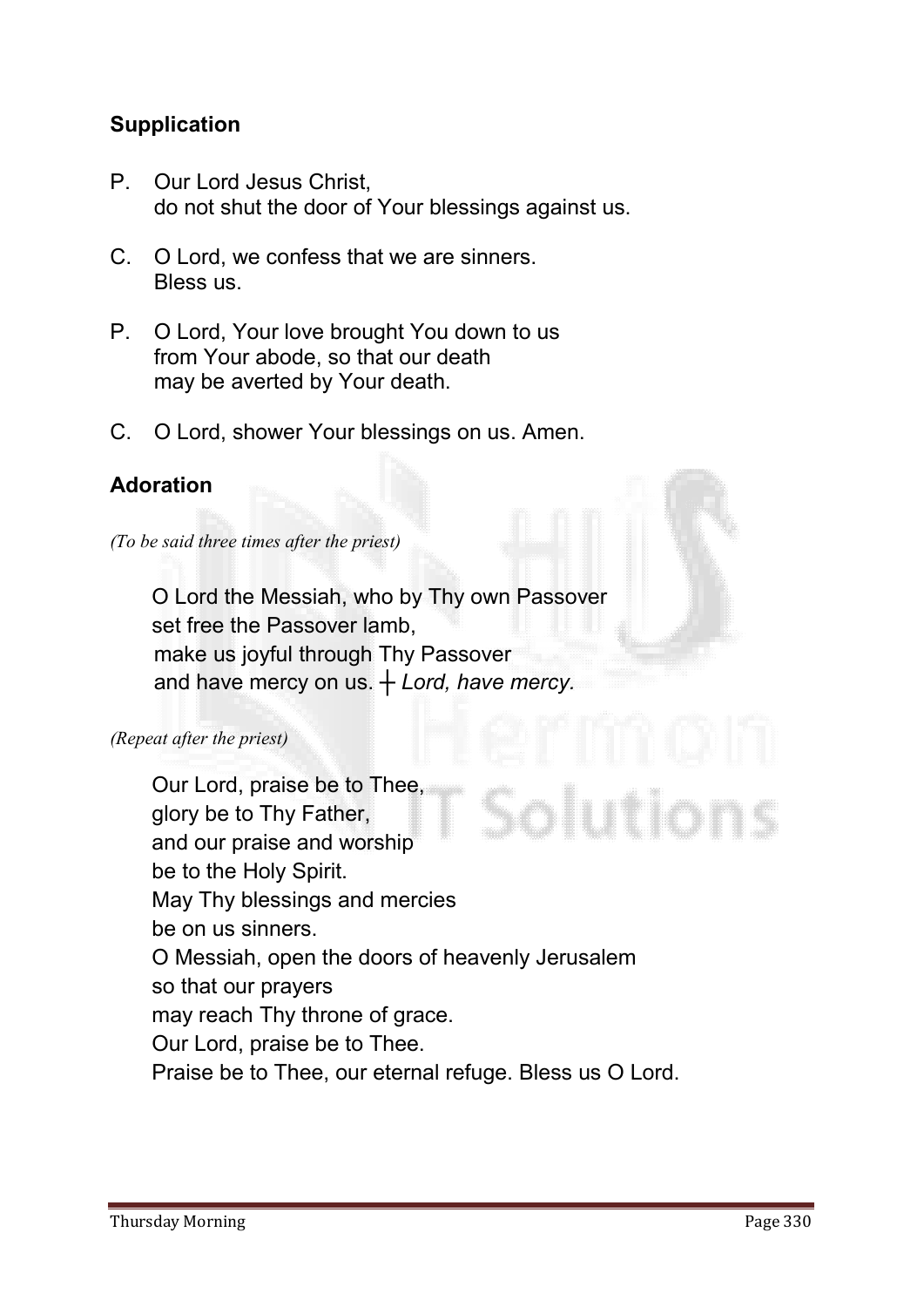#### *(Allenkil geetham)*

**Karthaa, sthuthi Ninakku, Thaathanu bahumaanam, Vishudha-Roohaaikku, pukazhcha vandhanam. Paapikalaakunna, Ninnude adiyaaril anugraham, krupayum chorinjeedename Nee. Melulla Yerushalem vaathil thurannittu, Mashiha simhaasane, praarthana ethaname. Sthuthi en Karthaave, sthuthi en Karthaave, nithya sharanavume, sthuthithe. Baarekmaar.**

#### Karthaavinte Praarthana (Pg.2)

- **P. Swargasthanaaya njangalude Pithaave,**
- **C. Ninte naamam parishudham aakkapedename. Ninte Raajyam varename; Ninte ishtam swargathile-pole, bhoomiyilum-aakaname. Njangalkku aavashyamulla aahaaram innu njangalkku tharename. Njangalude kadakkaarodu njangal kshamichirikkunnathu-pole, njangalude kadangalum, dhoshangalum, njangalodum kshamikkename. Njangale pareekshayilekku praveshippikkaathe, njangale dhushtanil ninnu rakshichu-kollename; enthukondennaal, Raajyavum, shakthiyum, mahathwavum, ennekkum Ninakkullath-aakunnu. Amen.**

#### *(Allenkil geetham)*

#### Karthaavinte Praarthana (Pg.3)

- **P. Swarlokathil-irunnarulum Dheva, njangalude Thaatha,**
- **C. Ninthiru-naamam paavanamai, perumaarapettee-dename.**
- **P. Thaathaa Ninnude thiru Raajyam, vannee-daname eeyulakil.**
- **C. Thiruhitham ethu-pol suraloke, athu-polivideyum-aakaname.**
- **P. Vendunn-aahaaram engalkkinn-ekaname Nee Karthaave.**
- **C. Anyarod-engal kshamichathu-pol, adiyaar paapam mochikka.**
- **P. Pareekshayil-engale aakkaruthe, dhushtanil ninnozhi-vaakkuka Nee.**
- **C. Raajyam, shakthi, mahathwangal, ennum Ninakkullava. Amen.**

**Mions**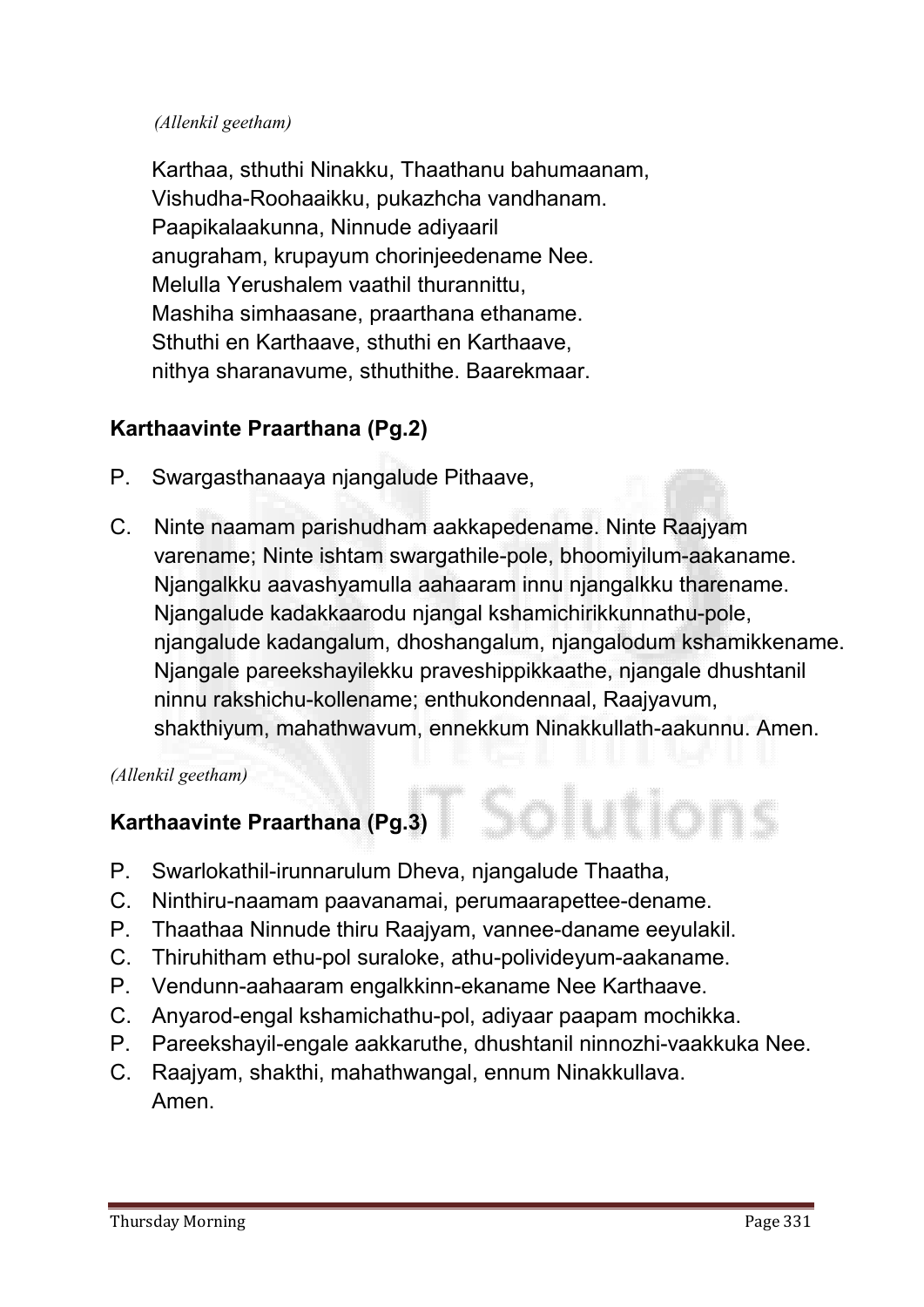#### *(Or in song)*

**Praise be to Thee O Lord, glory be to the Father and to the Holy Spirit, our praise and worship. Bestow Thy blessings and grace upon us, Thy sinful servants. O Messiah, open the doors of heavenly Jerusalem so that our prayers may reach Thy throne of grace. My Lord, praise be to Thee. My Lord, praise be to Thee. Praise be to Thee, our eternal refuge. Bless us O Lord.**

#### The Lord's Prayer

- **P. Our Father in heaven,**
- **C. hallowed be Thy name. Thy Kingdom come; Thy will be done on earth, as it is in heaven. Give us this day our daily bread. Forgive us our sins and offences, as we forgive those who sin against us. Lead us not into temptation and deliver us from the evil one; for Thine is the Kingdom, the power and the glory, forever and ever. Amen.**

*(Or in song)*

#### The Lord's Prayer

- **P. Our Father in heaven,**
- **C. Hallowed be Thy name.**
- **P. Thy Kingdom come;**
- **C. Thy will be done on earth, as it is in heaven.**
- **P. Give us this day our daily bread.**
- **C. Forgive us our sins as we forgive those who sin against us.**
- **P. Lead us not into temptation and deliver us from the evil one,**
- **C. For Thine is the Kingdom, the power and the glory, forever and ever. Amen.**

ī Solutions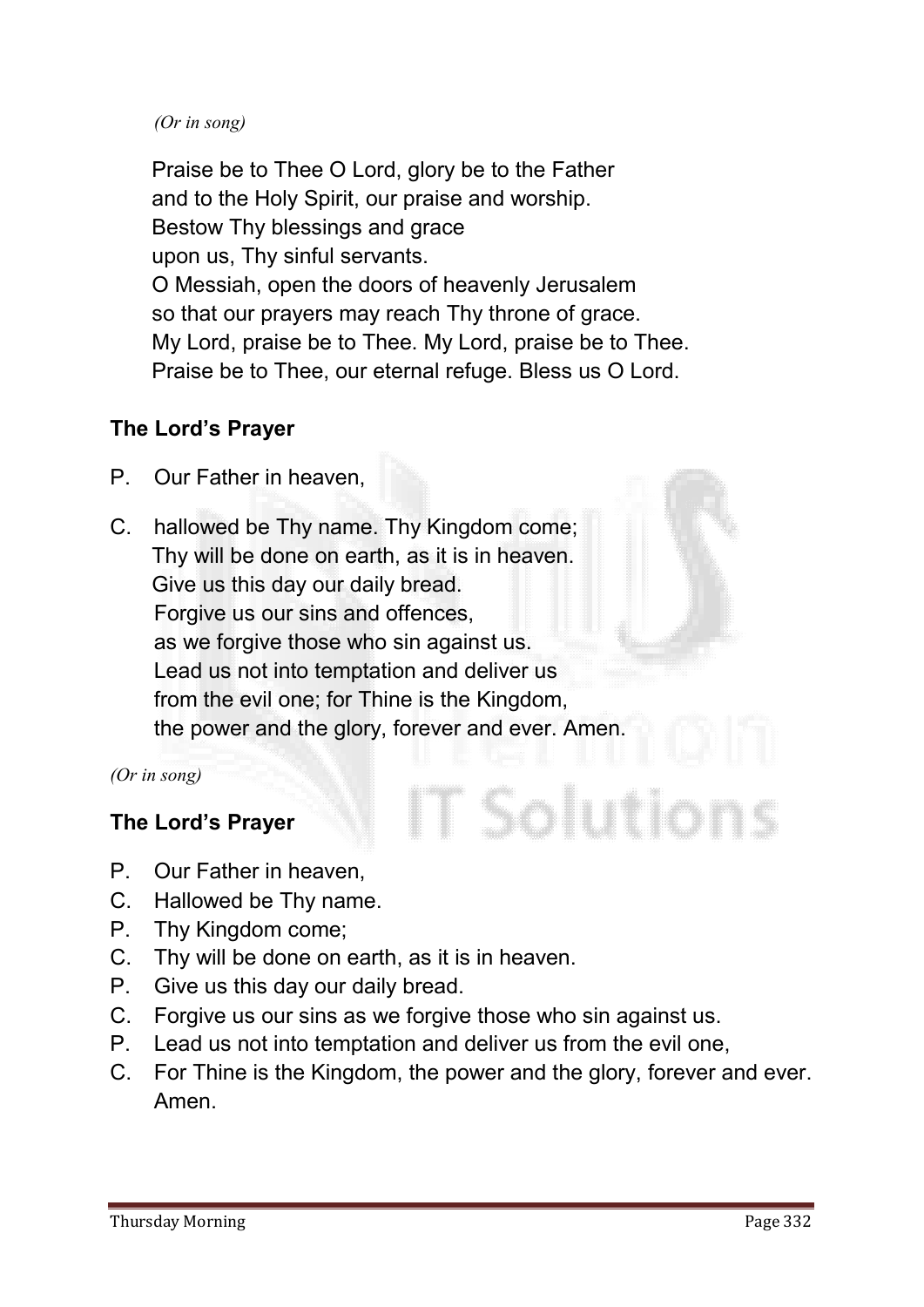#### Randaam Paadam: Ebrayar 9: 1-28

#### Apeksha (Pg.98)

**P. Dhayayude samudhravum, karunakalude aruthi illaathathum, agaadhavumaaya njangalude Mashiha Thamburaane, balaheenarum, papikalumaaya njangalude dheha-dhehikalude vaidhyan Nee aakakondu, njangalude athmaakkaludeyum, shareerangaludeyum, sakalavidha rogangalum poornamaayi sukappedunnathine njangal Ninkalekku nokkikkondirikkunnu.**

**Palatharamaaya roghangalum, kashtathagalum bhaadhichirikunavarkkayi, Pithaavinte adukalninnu Thante shreshttathayude unnathi vittu lokathilekku Than irangi vanna Mashiha Thamburaane, Ninte sahaayangalaal, njerukkathil irikkunnavare dharshikkename.** 

**Ninte bhaushadhangalaal, rogikale saukhyamaakkename. Ninte reshmikalaal, andhakarathil-irikkunnavare prakaashippikkename. Ninte mahaashakthiyal, veennu-poyavare ezhunnelpikkename. Ninte vishudhiyal, mlechare vedippakkenname.**

**Ninte manogunathaal, dhoorasthare Ninte Pithaavinte adukkalekku akarshikkename.**

**Ninte balathaal, dhushtante kadinamaaya nukathin keezhil pootta-pettirikkunnavare viduvikkenname.**

**Vyartha vikaarangalal valanjirikkunnavare rakshichu-kollename.** 

**Ninakkum, Pithaavinum, Parishudha-Roohaaikum, sthuthiyum, sthothravum, njangal aarppichukollunnu, hosho vab'kulas ban la'olmen.**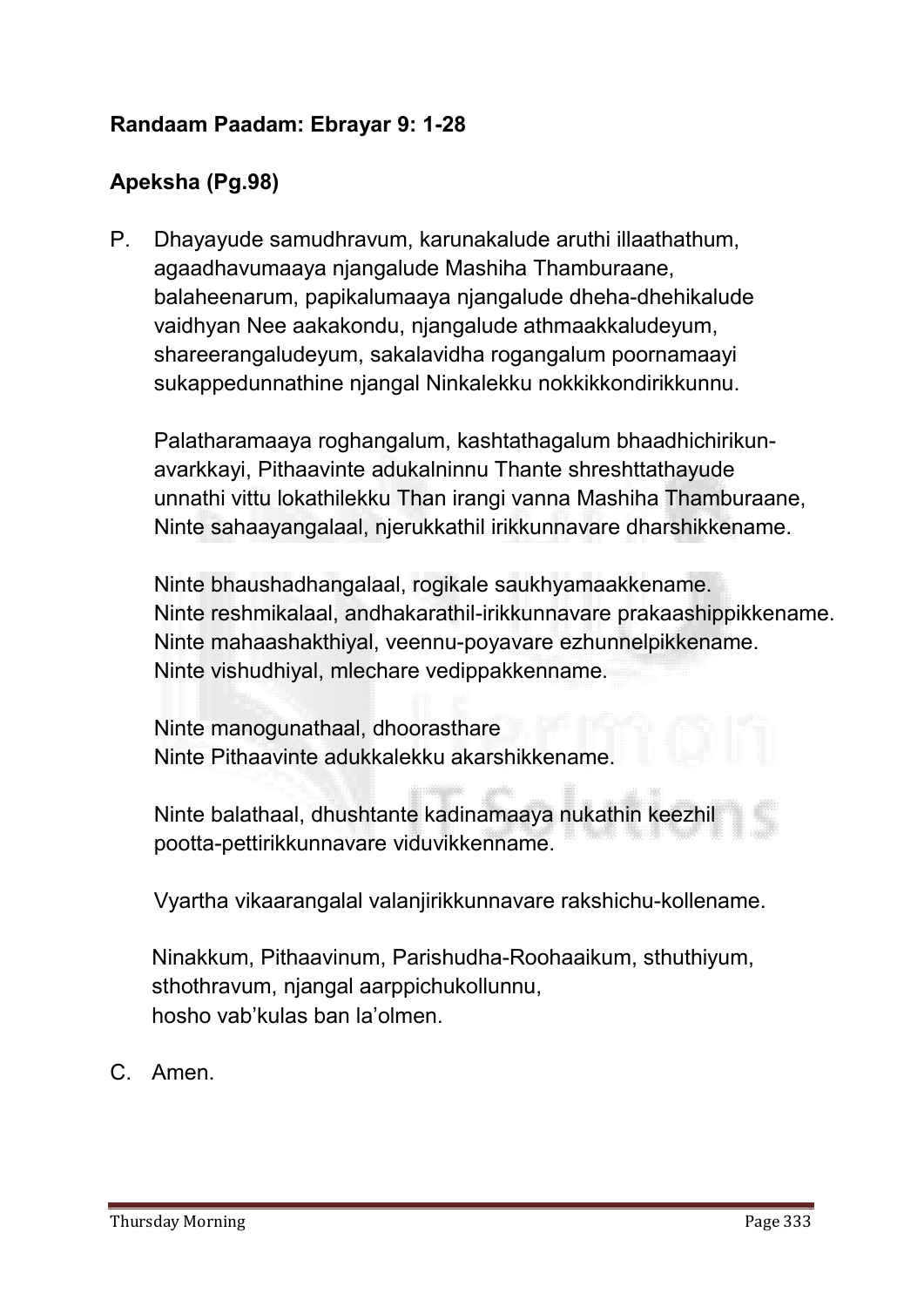#### Second Lesson: Hebrews 9: 1-28

#### Supplication

**P. Our Lord the Messiah, the Ocean of kindness whose depth of compassion is infinite, we who are weak and sinful look up to You for the complete healing of our soul and body from all illness because You are the physician of our whole being.**

**O Lord the Messiah, who left Your glorious abode beside the Father and came down to earth for those who are afflicted with all kinds of illnesses and suffering, grant Your assistance to the oppressed.**

**With Your medicine, heal the sick. With Your radiance, bring light to those in darkness. With Your great strength, raise those who have fallen. With Your holiness, cleanse the unholy.**

**In Your goodness, bring back to Your Father, those who have gone astray.** 

**With Your strength, deliver those who are bonded to the yoke of the evil one.**

**Save those who are caught by futile emotions.**

**We offer You, the Father and the Holy Spirit praise and thanksgiving, now and forever more.**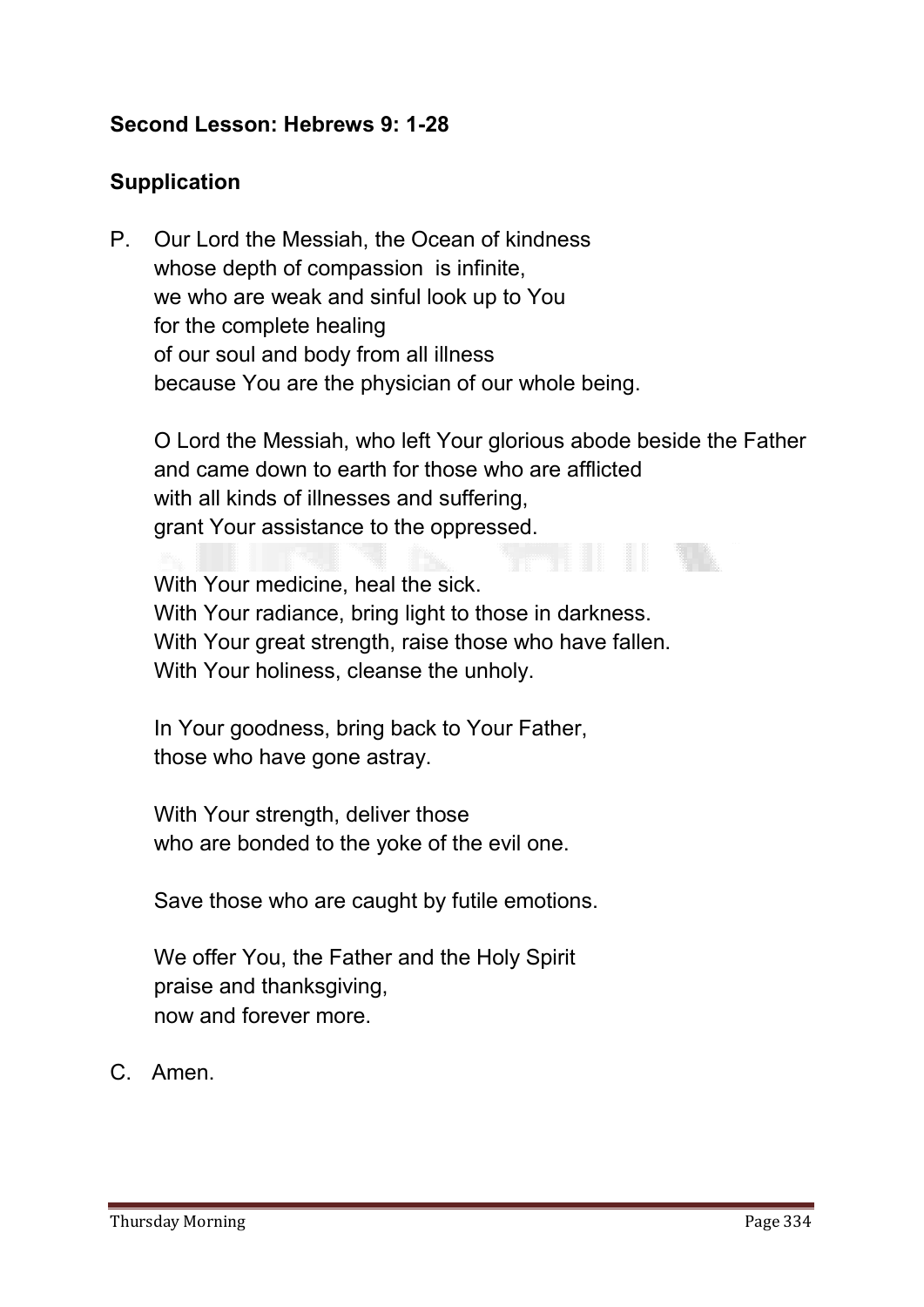#### Kukkaya (Pg.99)

**Maalikayil Yeshuvum shishyarum koodiya neram, Guruvaam Thaan shishyar paadham kazhukaan ezhunnettu. Thrikkayaal Thaan avare shudharaakki. Praarthichudane thirujadam koduthavarkku. Rakshayin kaasaayaam raktham kalarthiyang-avarkayi kudippichaan ellaareyum imbamam meshayathaai. Haaleluyya. Thavakrupakai sthothram.** 

#### **Shubaha**

- **P. Pithaavinum, Puthranum, Parishudha-Roohaaikkum sthuthi.**
- **C. Aadhimuthal ennennekkum thanne. Amen.**

**Sathyathin Guruvevittu- Yoodha poyangudane. Vaanam bhoomi sakalavum khedhathode cholli, "Yoodhaaye nee bhramicheedunnath-enthe? Velicham vittu nee irule snehippaan Kaaranam enth-ayyo jeevan hanichiduvaan nee? Guruvine ottiya ninne lokam shapicheedume." Haaleluyya – oo – Haaleluyya**

#### Bathedh Haasha (Pg.100)

*(Prathivaakyam: ┼ Njangalude Dhaivamaya Karthaave, njangalodu karuna cheiyyename. Kuriyelaayisson.)*

**1. Njangalkkaai etta Nin kashtatha thaazhcha, Karthaave vazhthappettathaaka.**

*(Prathivaakyam)* 

**2. Dhaivathin jeeva Kunjaadaakum Mashiha innu-Mooshe-nibya niyamichoru Pesaha bhujichu. Rahasyangalude-nizhalaayeedum aachaarathe Thaan thikachu.**

*(Prathivaakyam)*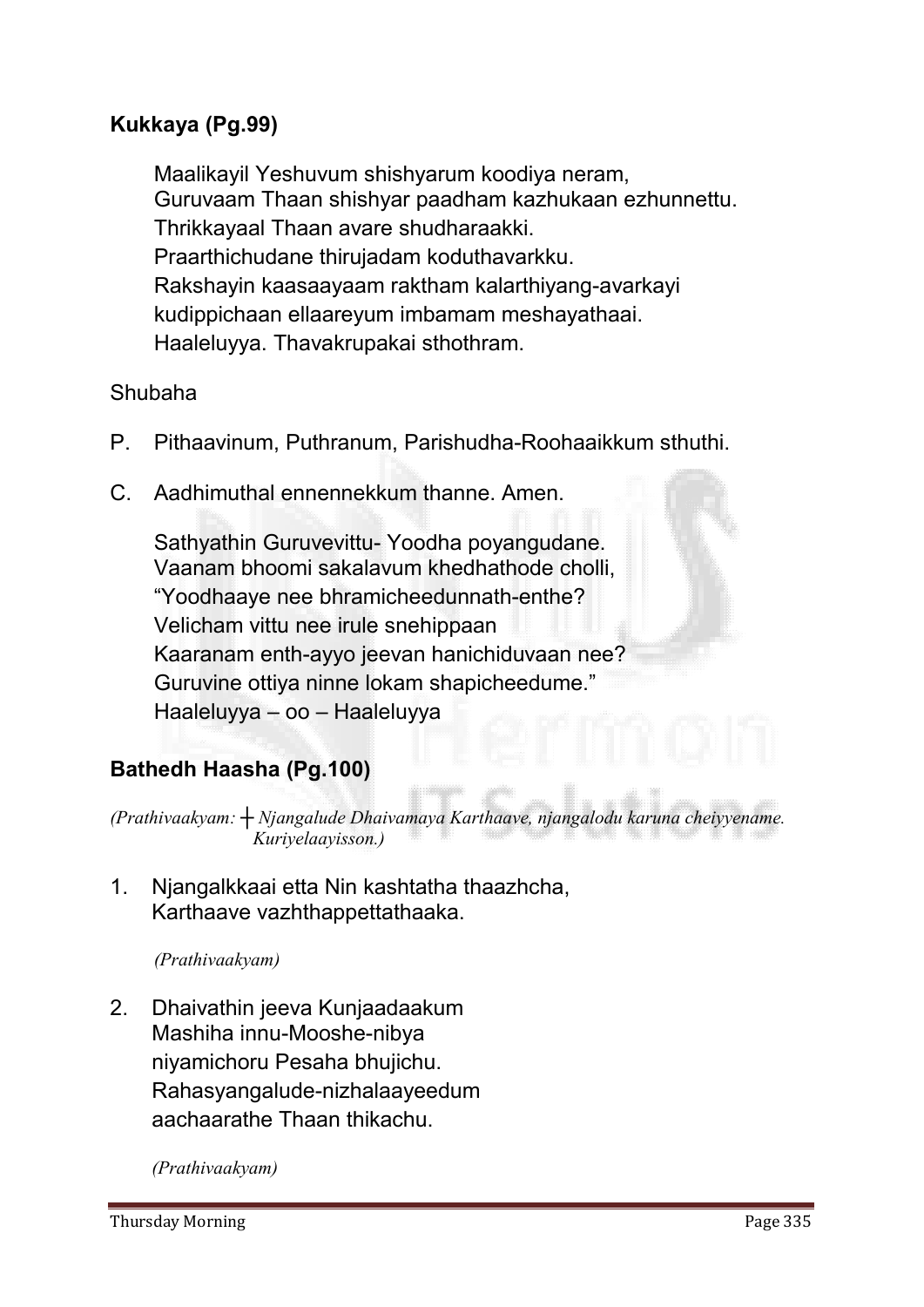#### Chant

**In the upper room, when Jesus and the disciples were together, He who is the Teacher, rose up to wash the feet of the disciples. He cleansed them with His holy hands. As soon as He had prayed, He gave them His holy body. He mixed His blood for them in the cup of salvation and made them all drink it, at the table of joy. Haaleluyyah. Thank You for Your grace.**

**Praise**

- **P. Praise be to the Father, to the Son and to the Holy Spirit.**
- **C. As it was in the beginning, is now and forever shall be. Amen.**

**Judas left the Teacher of truth and went off hurriedly. All heaven and earth say with sadness, "Judas, why are you terrified? What is the reason for you to reject the light, Love the darkness and destroy your life? The world will curse you for betraying your Teacher." Haaleluyyah – O – Haaleluyyah**

#### Song of Passion

*(Response: ┼ O Lord our God, have mercy on us. Lord, have mercy.)*

**1. O Lord, blessed be the hardship and humility You endured for our sake.** 

*(Response)*

**2. On this day, God's Lamb of life, who is the Messiah, partook in the Passover that was instituted by the prophet Moses. The tradition which was shrouded in mystery was thus fulfilled by You.**

*(Response)*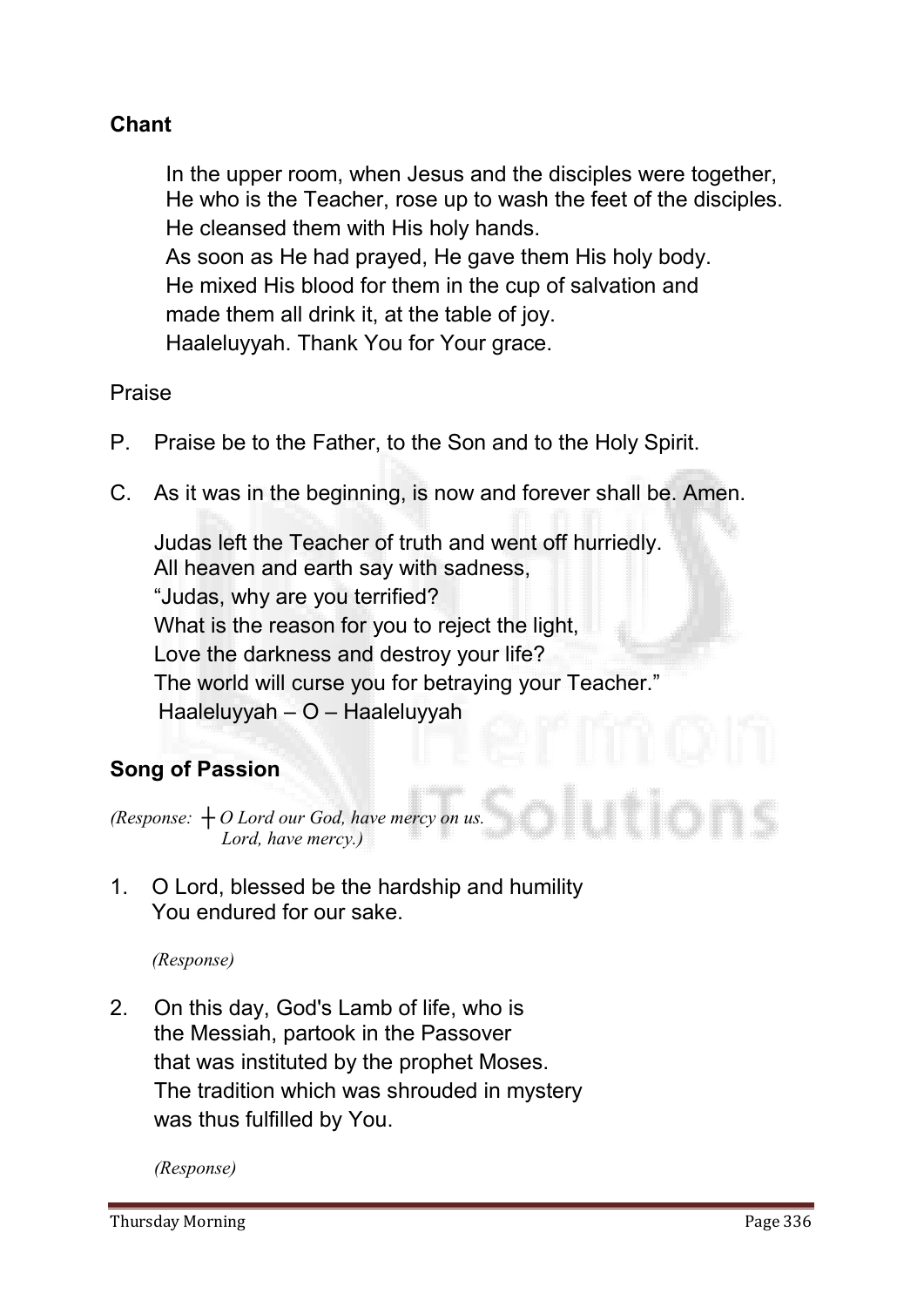**3. Mesrenil kunja-attin raktham Ebrayare veendathu-pole, Nin thiru raktham Ninnude Sabhaye vipathil ninnu kottayaayi kaathu marachee-denam ennum.**

#### *(Prathivaakyam)*

**4. Than roopathil namme nirmichu, Than vedhanayaal veendeduthonum, Thanne niyogicha Thava Thaathanum, Roohaaikkum, ennum nithya sthuthikal keerthikkuvaan yogyaraakka.**

#### *(Prathivaakyam)*

#### Apeksha (Pg.9)

**P. Karthaavinu sthothram cheiyyunnathum, Athyunnathana-yullove, Ninte Naamathinu paadunnathum, raavile Ninte krupayum, raathrithorum Ninte vishwasthathayum ariyikkunnathum nallathaakunnu.** 

**Karthaave, raavile njangalude shabdham kelkkename; raavile njangal orungi Ninakku kaanappedum. Karthaave, Ninte janathodu karuna cheiyyename.** 

**Karthaave, njangalude ellaavarudeyum paapangale pariharichu, kshamikkename. Parishudhan-aayullove, Ninte valankai njangalude mel aavasippikkename. Thirunaamam nimitham njangalude paapa rogangalil-ninnu njangale soukhyam aakkukayum cheiyyename.**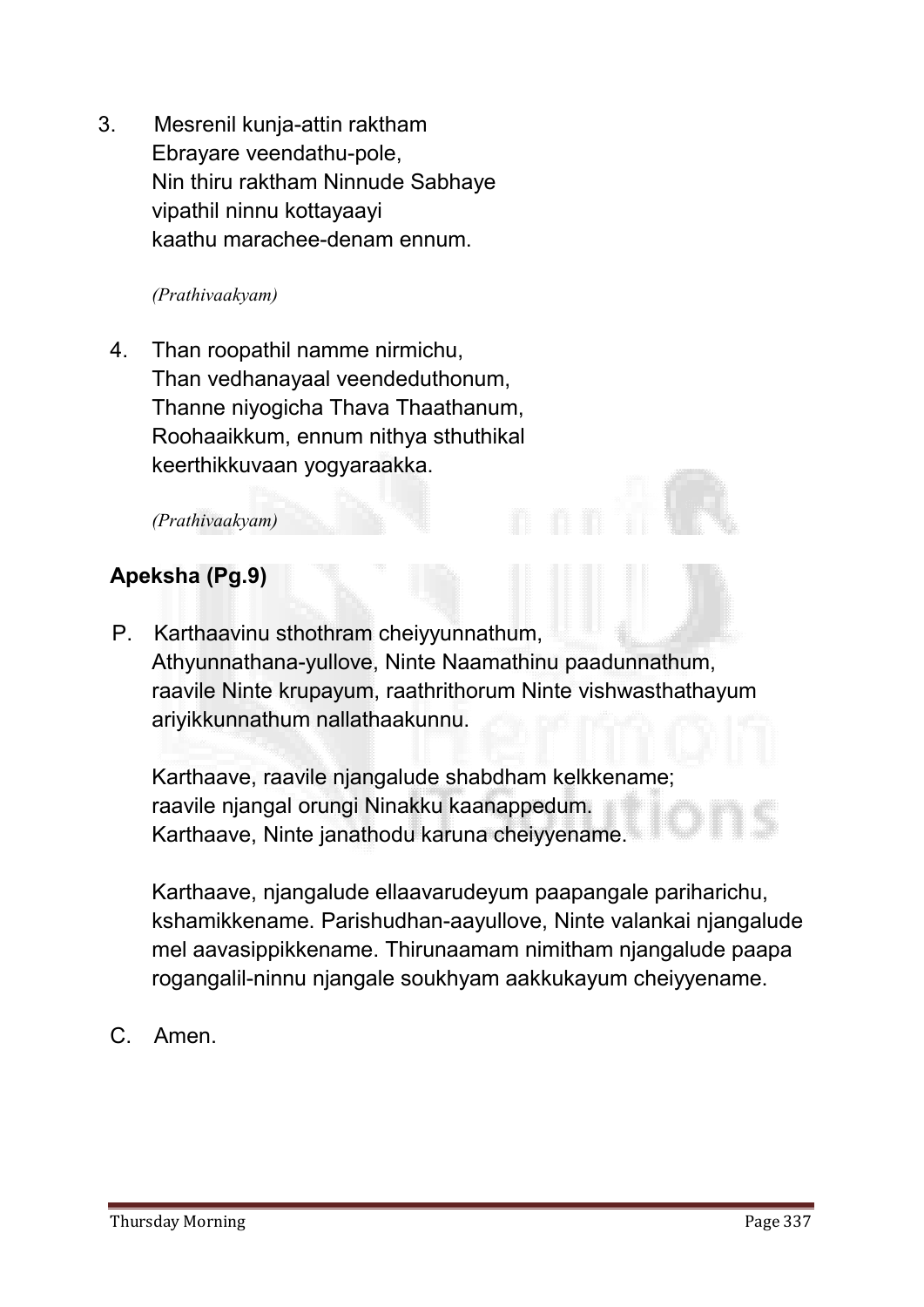**3. Like the blood of the lamb that delivered the Hebrews from Egypt, may Your holy blood, like a fortress, keep Your Church safe from all dangers, forever more.**

*(Response)*

**4. Make us worthy to sing eternal praises forever, to You who created us in Your imagexxv and redeemed us by Your suffering, to Your Father who sent You, and to the Spirit.** 

*(Response)*

#### **Supplication**

**P. It is good to thank the Lord; to sing praises to Your Name, O Most High One, to sing of Your mercies in the morning and to proclaim Your faithfulness in the evening.**

**O Lord, listen to our voice in the morning; in the morning, we will come prepared to be in Your presence. O Lord, have mercy on Your people.** 

**O Lord, absolve and forgive us all, our sins. O holy One, stretch forth Your right hand upon us. In Your holy Name, heal us also from the diseases of sin.**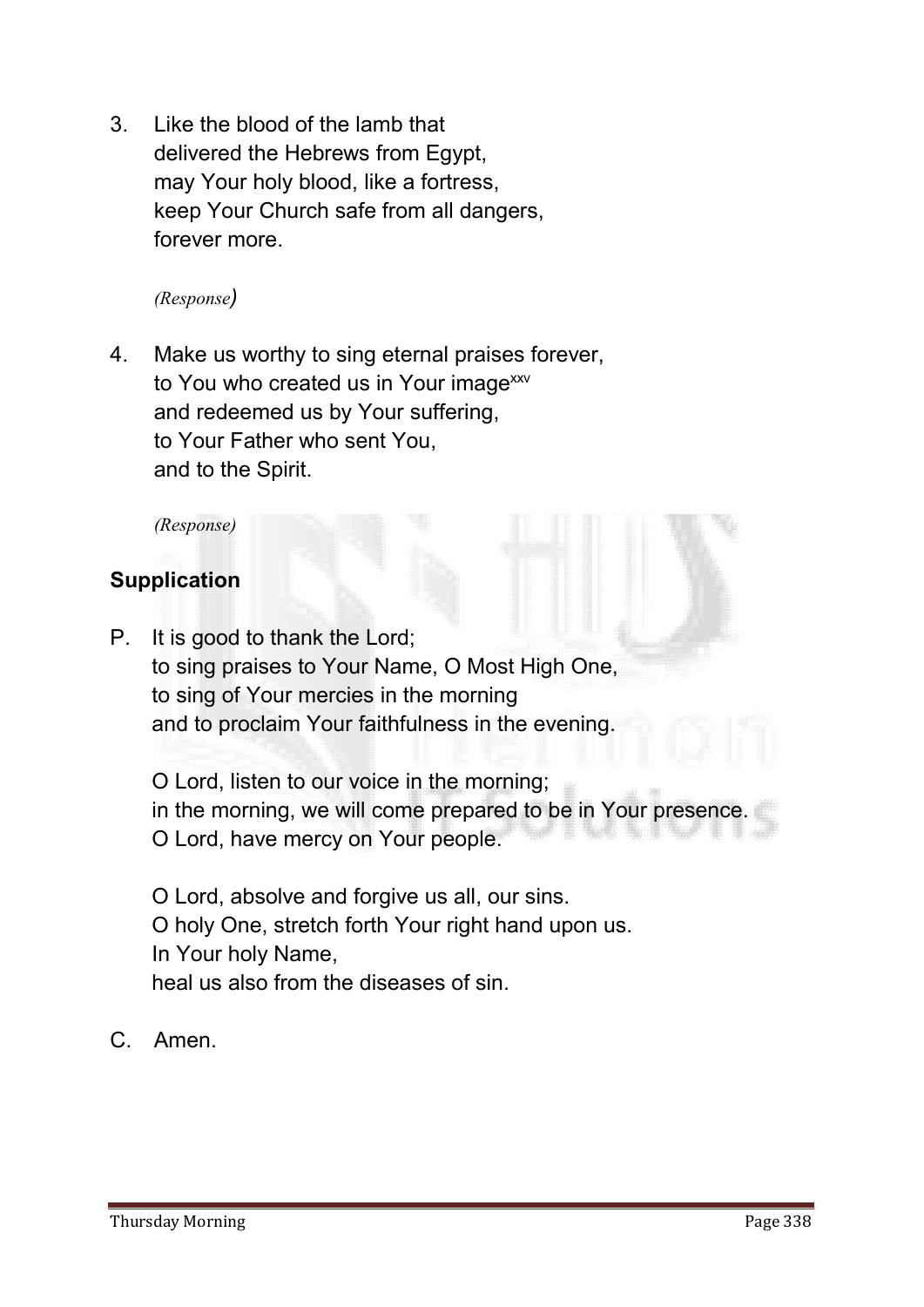#### Mar Apreminte Baaoosa (Pg.100)

*(Prathivaakyam: ┼ Njangalude Dhaivamaya Karthaave, njangalodu karuna cheiyyename. Kuriyelaayisson.)*

**1. Kashtatha skeepaa maranam sahippaan vanna Mashiha praarthaana kettitt-arulka Nin krupaye njangalude-mel.**

#### *(Prathivaakyam)*

**2. Maamsam-ayamaam Thannude dheham, sajeevamai Avanodothu meshaikk-Avan-angirikkum-neram, Thannude aathma-shareeram Thaan-avarkkayi eki. Thannude dhivya jeeva raktha-maaya-varkku paanathinaayi vaazthi athine nalkiya Naadha, Ninnude dhivya rahasyam adhika vismayam-athre.**

#### *(Prathivaakyam)*

**3. Vaazhthi murikkappetta vishudha appathaalum, sthothram cheiyyappetta dhivya kaasayalum, Than dhivya samyojippin mudhra njangalkayi ekiya Dhaiva Suthane, sthuthi Nina-kkennennekkum.**

#### *(Prathivaakyam)*

**4. Utharamarulka, arulka Dheva, anugrahikka. Marthyar chitham maanasanthare varutheedename.**

*(Prathivaakyam)*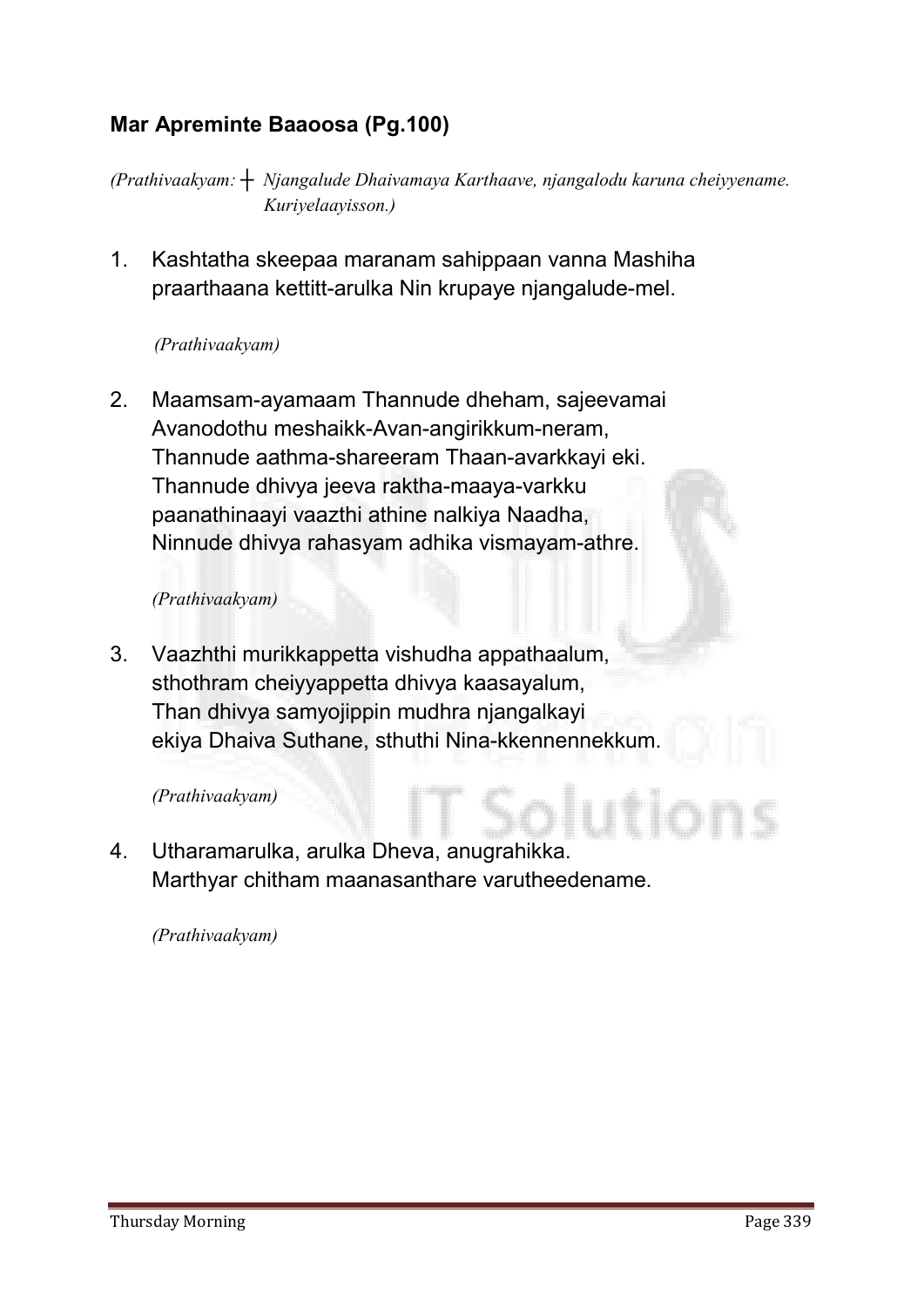#### St. Ephrem's Hymn of Supplication

*(Response: ┼ O Lord our God, have mercy on us. Kurie Eliesson.)*

**1. O Messiah, who came to suffer and die on the cross for us, listen to our prayer and shower us with Your grace.**

#### *(Response)*

**2. As an earthly and living person, when You sat down at the table with them, You gave Your own body for them. O Lord, who blessed and gave them Your holy and life-giving blood to drink, Your divine mystery is so amazing.**

*(Response)* 

**3. O Son of God, who by the holy bread that was blessed and broken, and through the divine chalice that You had given thanks for, gave us the mark of Your divine union, we praise You forever and ever.**

<u>Calistana</u> *(Response)*

**4. Answer us O Lord, answer and bless us. Bring about a transformation in human minds.** 

*(Response)*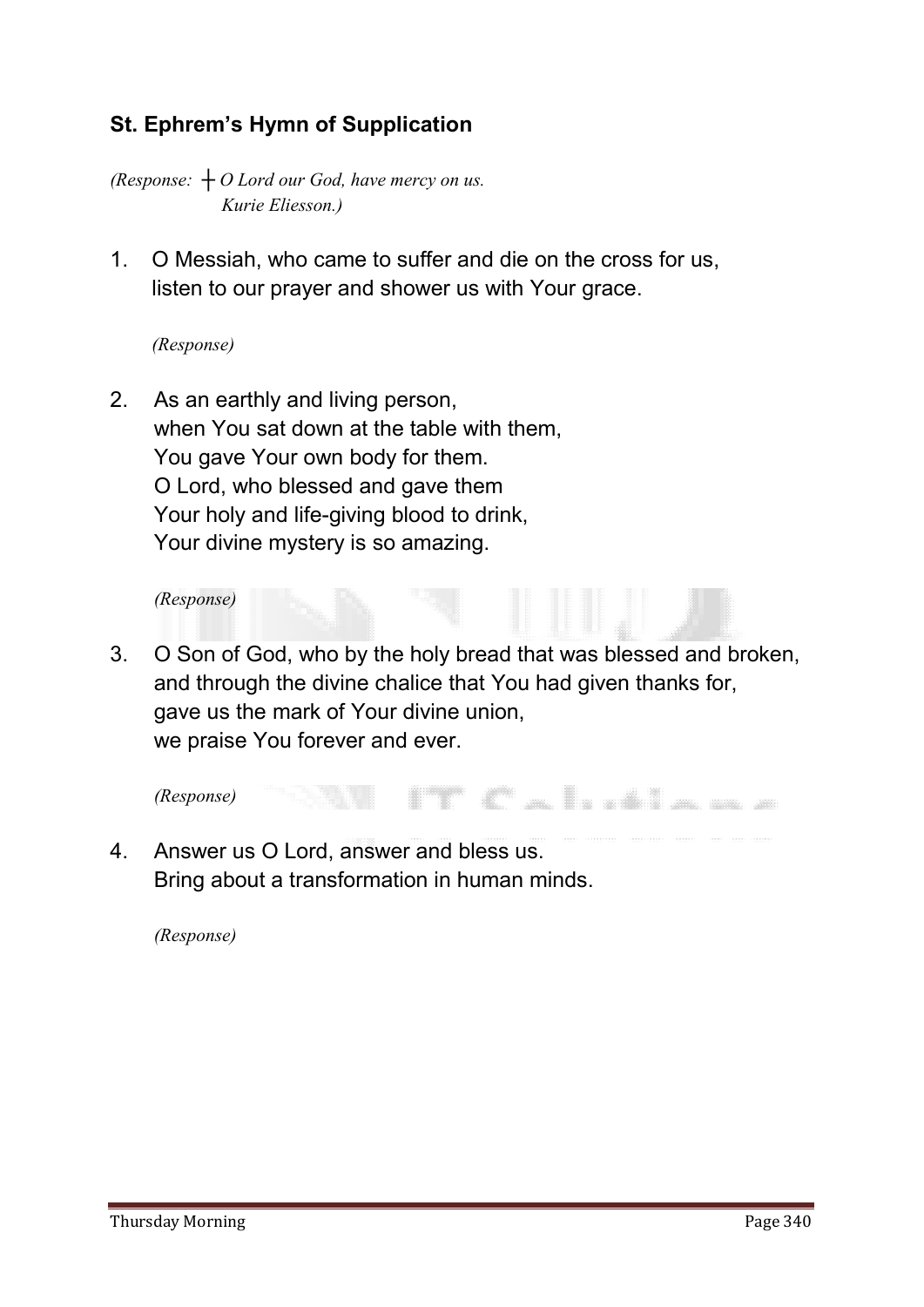#### Kauma (Pg.32)

#### *(Moonnu pravashyam pattakaarente pinnalle ettuchollenam)*

**Thante Pesahaayaale, Pesahaayude kunjaadine azhicha Mashiha Thamburaane, Ninte Pesahaayaal njangale santhoshippichu, njangalodu karuna cheiyyename.** *┼ Kuriyelaayisson.*

#### *(Pattakaarente pinnalle ettuchollenam)*

**Njangalude Karthaave, Ninakku sthuthi, Ninte Pithaavinu bahumaanavum, Parishudha-Roohaaikku vandhanavum, pukazhchayum undaayirikkatte. Paapikalaaya njangalude-mel anugrahangalum, karunakalum undaayirikkename. Melulla Yerushaleminte vaathilukal thurannu, Mashihaaye, Ninte simhaasanathin munpaake, njangalude praarthanakal praveshikkumaar-aakaname. Njangalude Karthaave Ninakku sthuthi. Ennekkum njangalude sharanavume, Ninakku sthuthi. Baarekmaar.** 

#### *(Allenkil geetham)*

**Karthaa, sthuthi Ninakku, Thaathanu bahumaanam, Vishudha-Roohaaikku, pukazhcha vandhanam. Paapikalaakunna, Ninnude adiyaaril anugraham, krupayum chorinjeedename Nee. Melulla Yerushalem vaathil thurannittu, Mashiha simhaasane, praarthana ethaname. Sthuthi en Karthaave, sthuthi en Karthaave, nithya sharanavume, sthuthithe. Baarekmaar.**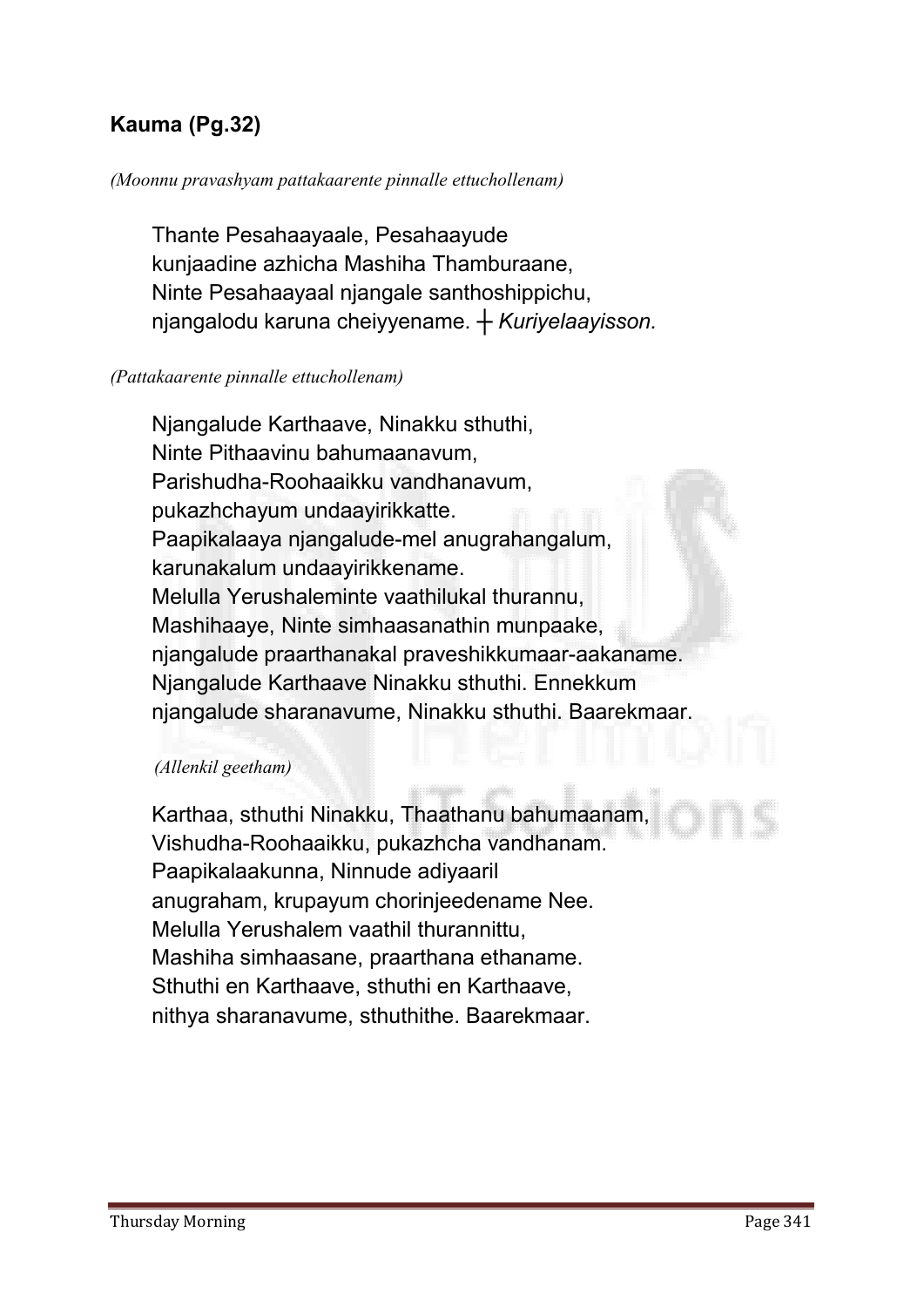#### Adoration

#### *(To be said three times after the priest)*

 **O Lord the Messiah, who by Thy own Passover set free the Passover lamb, make us joyful through Thy Passover and have mercy on us.** *┼ Lord, have mercy.*

#### *(Repeat after the priest)*

**Our Lord, praise be to Thee, glory be to Thy Father, and our praise and worship be to the Holy Spirit. May Thy blessings and mercies be on us sinners. O Messiah, open the doors of heavenly Jerusalem so that our prayers may reach Thy throne of grace. Our Lord, praise be to Thee. Praise be to Thee, our eternal refuge. Bless us O Lord.**

#### *(Or in song)*

**Praise be to Thee O Lord, glory be to the Father and to the Holy Spirit, our praise and worship. Bestow Thy blessings and grace upon us, Thy sinful servants. O Messiah, open the doors of heavenly Jerusalem so that our prayers may reach Thy throne of grace. My Lord, praise be to Thee. My Lord, praise be to Thee. Praise be to Thee, our eternal refuge. Bless us O Lord.**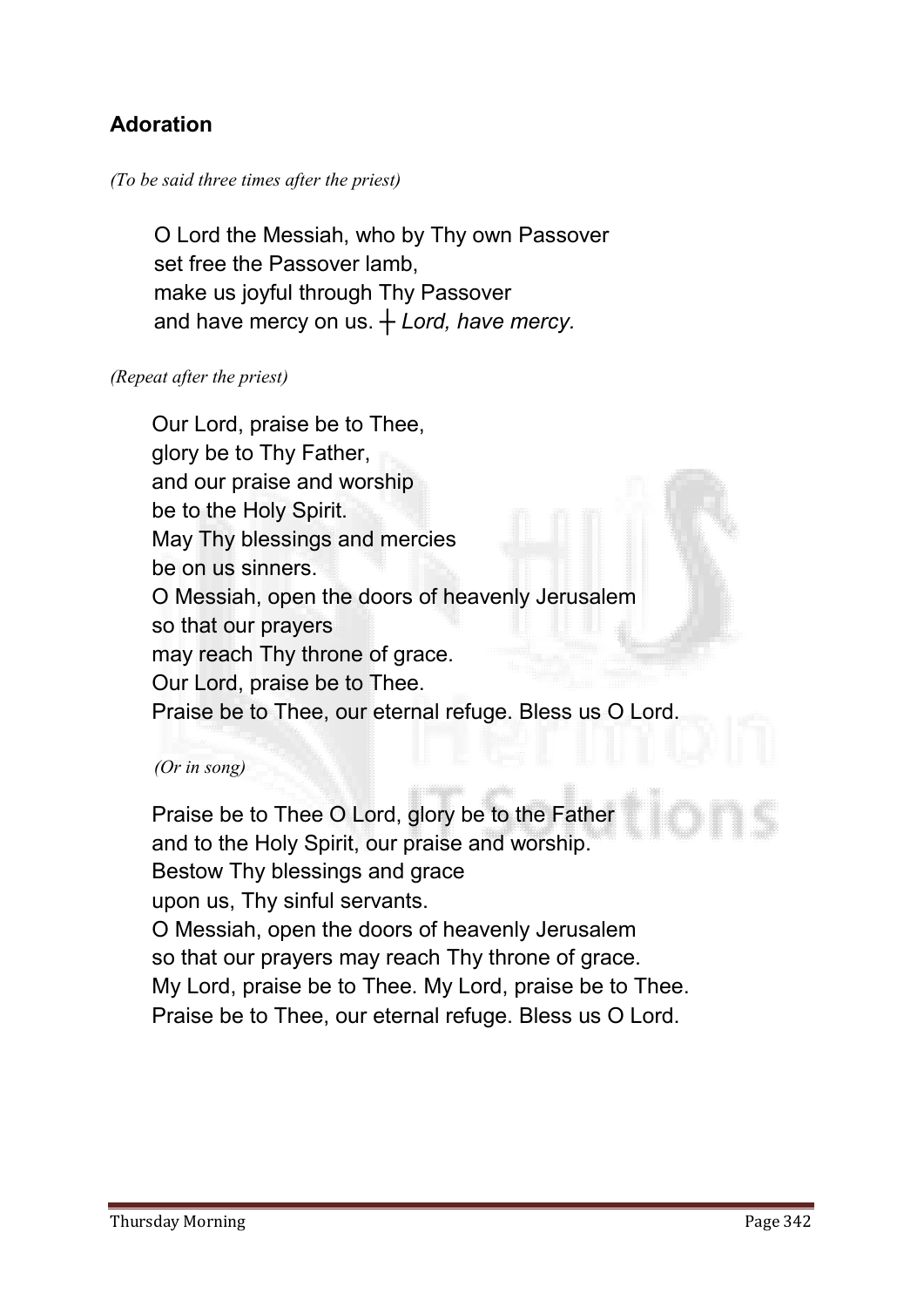#### Karthaavinte Praarthana (Pg.2)

- **P. Swargasthanaaya njangalude Pithaave,**
- **C. Ninte naamam parishudham aakkapedename. Ninte Raajyam varename; Ninte ishtam swargathile-pole, bhoomiyilum-aakaname. Njangalkku aavashyamulla aahaaram innu njangalkku tharename. Njangalude kadakkaarodu njangal kshamichirikkunnathu-pole, njangalude kadangalum, dhoshangalum, njangalodum kshamikkename. Njangale pareekshayilekku praveshippikkaathe, njangale dhushtanil ninnu rakshichu-kollename; enthukondennaal, Raajyavum, shakthiyum, mahathwavum, ennekkum Ninakkullath-aakunnu. Amen.**

#### *(Allenkil geetham)*

#### Karthaavinte Praarthana (Pg.3)

- **P. Swarlokathil-irunnarulum Dheva, njangalude Thaatha,**
- **C. Ninthiru-naamam paavanamai, perumaarapettee-dename.**
- **P. Thaathaa Ninnude thiru Raajyam, vannee-daname eeyulakil.**
- **C. Thiruhitham ethu-pol suraloke, athu-polivideyum-aakaname.**
- **P. Vendunn-aahaaram engalkkinn-ekaname Nee Karthaave.**
- **C. Anyarod-engal kshamichathu-pol, adiyaar paapam mochikka.**
- **P. Pareekshayil-engale aakkaruthe, dhushtanil ninnozhi-vaakkuka Nee.**
- **C. Raajyam, shakthi, mahathwangal, ennum Ninakkullava. Amen.**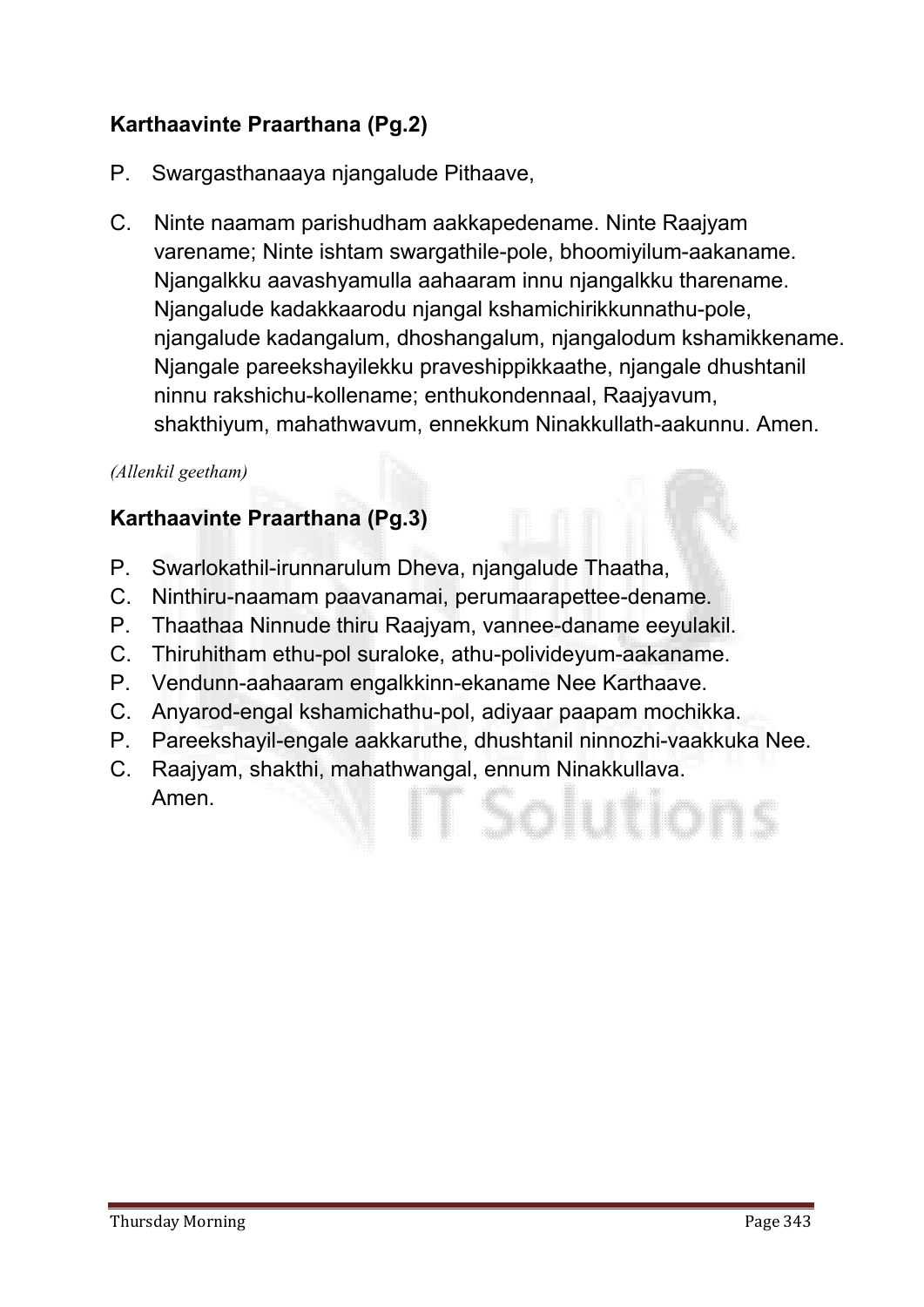#### The Lord's Prayer

- **P. Our Father in heaven,**
- **C. hallowed be Thy name. Thy Kingdom come; Thy will be done on earth, as it is in heaven. Give us this day our daily bread. Forgive us our sins and offences, as we forgive those who sin against us. Lead us not into temptation and deliver us from the evil one; for Thine is the Kingdom, the power and the glory, forever and ever. Amen.**

*(Or in song)*

#### The Lord's Prayer

- **P. Our Father in heaven,**
- **C. Hallowed be Thy name.**
- **P. Thy Kingdom come;**
- **C. Thy will be done on earth, as it is in heaven.**
- **P. Give us this day our daily bread.**
- **C. Forgive us our sins as we forgive those who sin against us.**
- **P. Lead us not into temptation and deliver us from the evil one,**
- **C. For Thine is the Kingdom, the power and the glory, forever and ever. Amen.**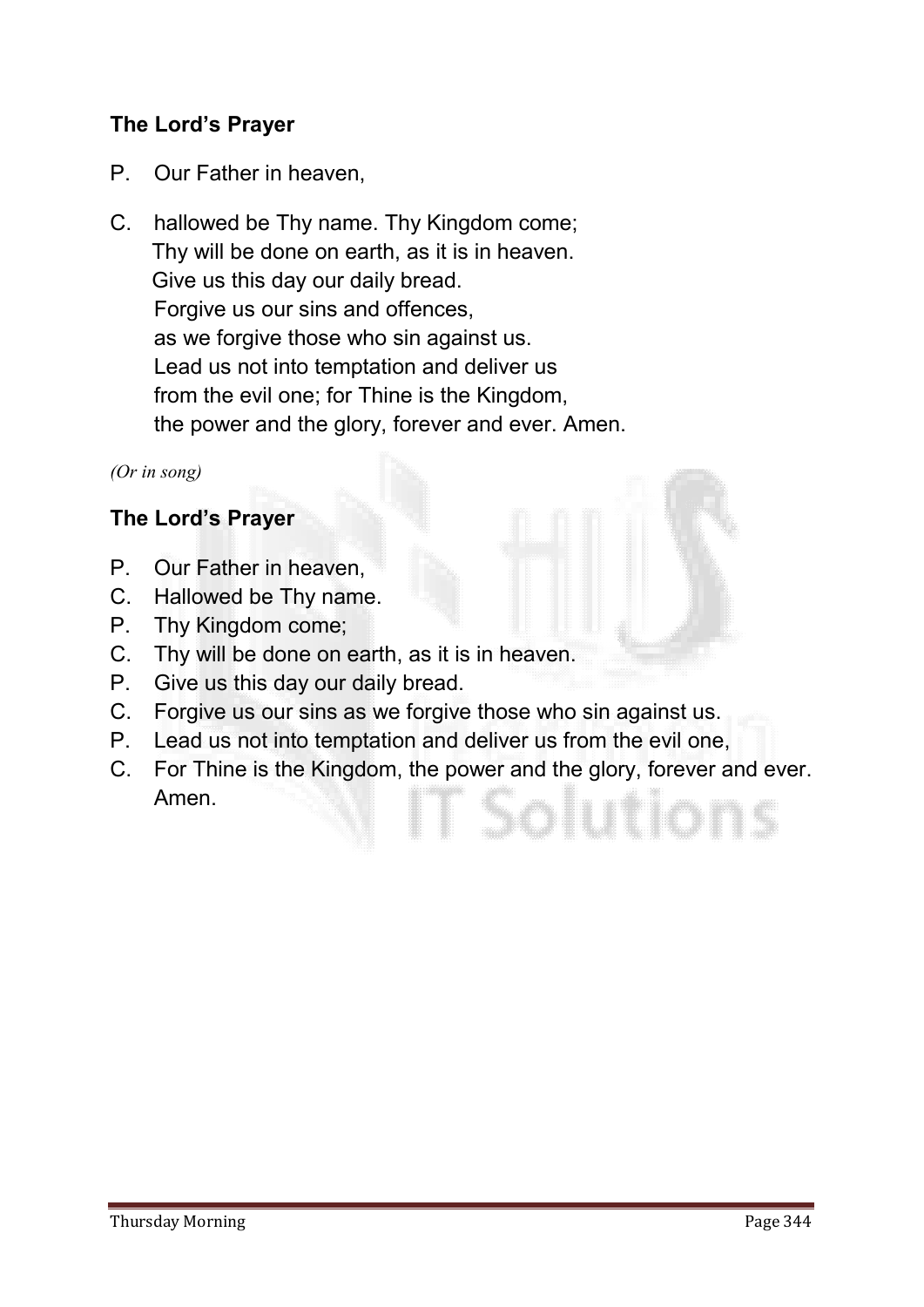#### Aasheervaadham

**P. Sakala bhudhiyeyum kaviyunna Dhaivathinte samadhanam, Dhaivatheyum, Avante Puthranum, nammude Rakshithaavumaya Yeshumashihayeyum kurichula arivilum, snehathilum ningalude hridhayangaleyum, manasukaleyum kaakkete. Pithaavum, Puthranum, Vishudha-Roohaayumaya Thri-yeka Dhaivathinte krupayum, anugrahavum ningalodu-koodeyum, ningalude idayilum undaayirunu, sakala dhoshangalil-ninnum ningale kaathumarachu, sakala nanmakalkum ningale yogyatha ullavar aaki theekumaaraakatte.**

T Solutions

**C. Amen.**

*(Qurbaana illenkil)*

Evangeliyon: Mathaai 26:1-16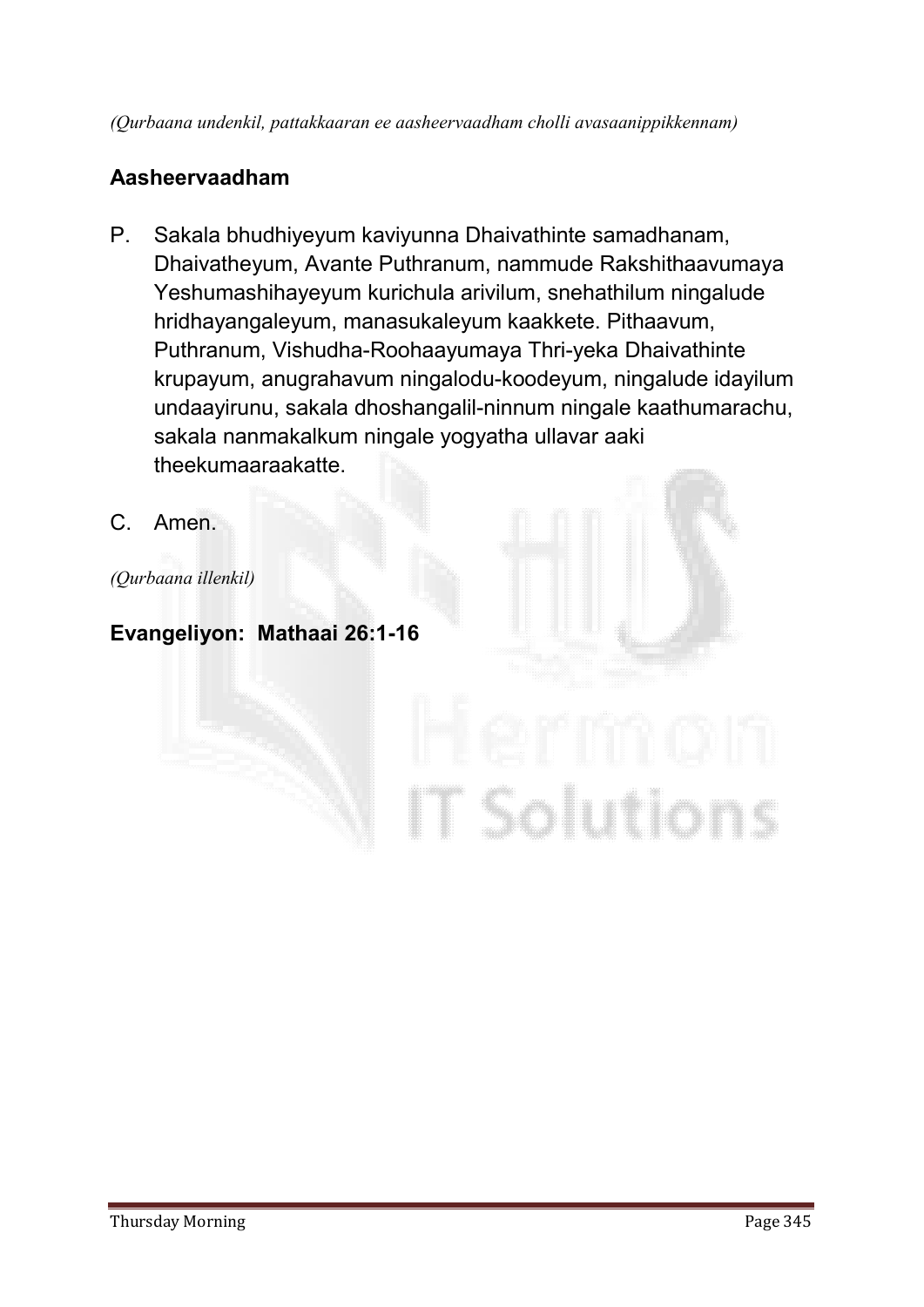#### **Benediction**

- **P. May the peace of God that passes all understanding, keep your hearts and minds in the knowledge and love of God and of His Son, Jesus Christ, our Saviour. xxvi May the grace and blessings of the Triune God; the Father, Son and Holy Spirit be with you and among you and guard and protect you from all harm and make you worthy of all good gifts.**
- **C. Amen.**

*(If there is no Holy Communion Service)*

#### Gospel Reading: Matthew 26:1-16

# **T** Solutions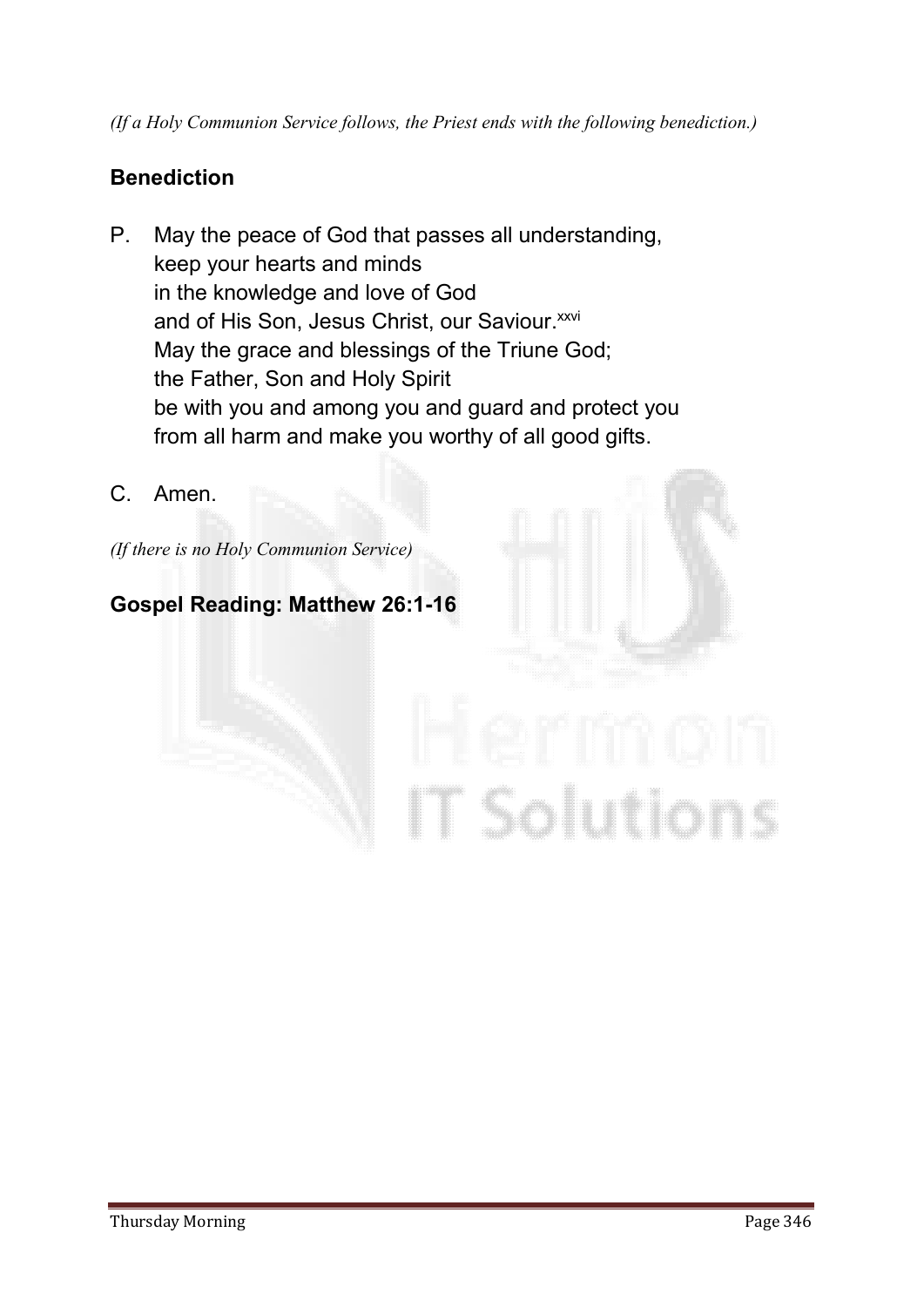#### Nikhya Vishwaasa Pramaanam (Pg.29)

- **P. Pithaavaaya Sarva Shakthanaaya,**
- **C. akaashathinteyum bhoomiyudeyum, kaanappedunnavayum kaanappedaathavayum-aaya, sakalathinteyum srshtaavaaya, sathyeka Dhaivathil njangal vishwasikkunnu.**

#### **Dhaivathinte eka Puthranum,**

**sarva lokangalkkum munpe Pithaavil-ninnu janichavanum; prakaashathil ninnulla Prakaassavum, sathya Dhaivathil ninnulla sathya Dhaivavum; janichavanum srshtiyallathavanum, thathwathil Pithaavinodu ekathvamullavanum, sakala srshtikkum mukhaantharam aayavanum; manushyaraaya njangalkkum, njangalude rakshakkum-vendi, swargathil ninnu irangi, Vishudha-Roohaayaal kanyaka Mariyaamil-ninnu jadam dharichu Manushyan-aayi; Ponthiyos Pilathosinte naalukalil, njangalkku vendi krooshikkappettu, kashtathayanubhavichu, marichu, adakkappettu, thiruhitha prakaaram moonnaam-dhivasam uyarthezhunnettu, swargathilekku kareri, Thante Pithaavinte valathu bhaagath-irikunnavanum, avasaanamillaatha Raajathwam ullavanum, jeevich-irikkunnavareyum, marichavareyum vidhippaan, Thante mahaa-prabhaavathode, iniyum varuvaan-irikkunnavanum-aaya Yeshu Mashiha aaya eka Karthaavilum njangal vishwasikkunnu.**

**Sakalatheyum jeevippikkunna Karthaavum;**

**Pithaavil-ninnu purappettu, Pithaavinodum, Puthranodum-koode vandhikkappettu sthuthikkappedunnavanum; nibyanmaarum, sleehanmaarum mukhaantharam samsaarichavanum-aaya, jeevanum vishudhiyum ulla, eka Roohaayilum, kaatholikavum, apostholikavum aaya eka vishudha Sabhayilum njangal vishwasikkunnu.**

**Paapa mochanathinulla maamodheesa onnu maathramennu njangal ettu paranju, marichavarude uyirthezhunnelpinum, varuvaan-irikkunna lokathile puthiya jeevanum, njangal nokki paarkkayum cheiyyunnu. Amen.**

- **D. Baarekmaar. Sthauman kaalos.**
- **C. Kuriyelaayisson.**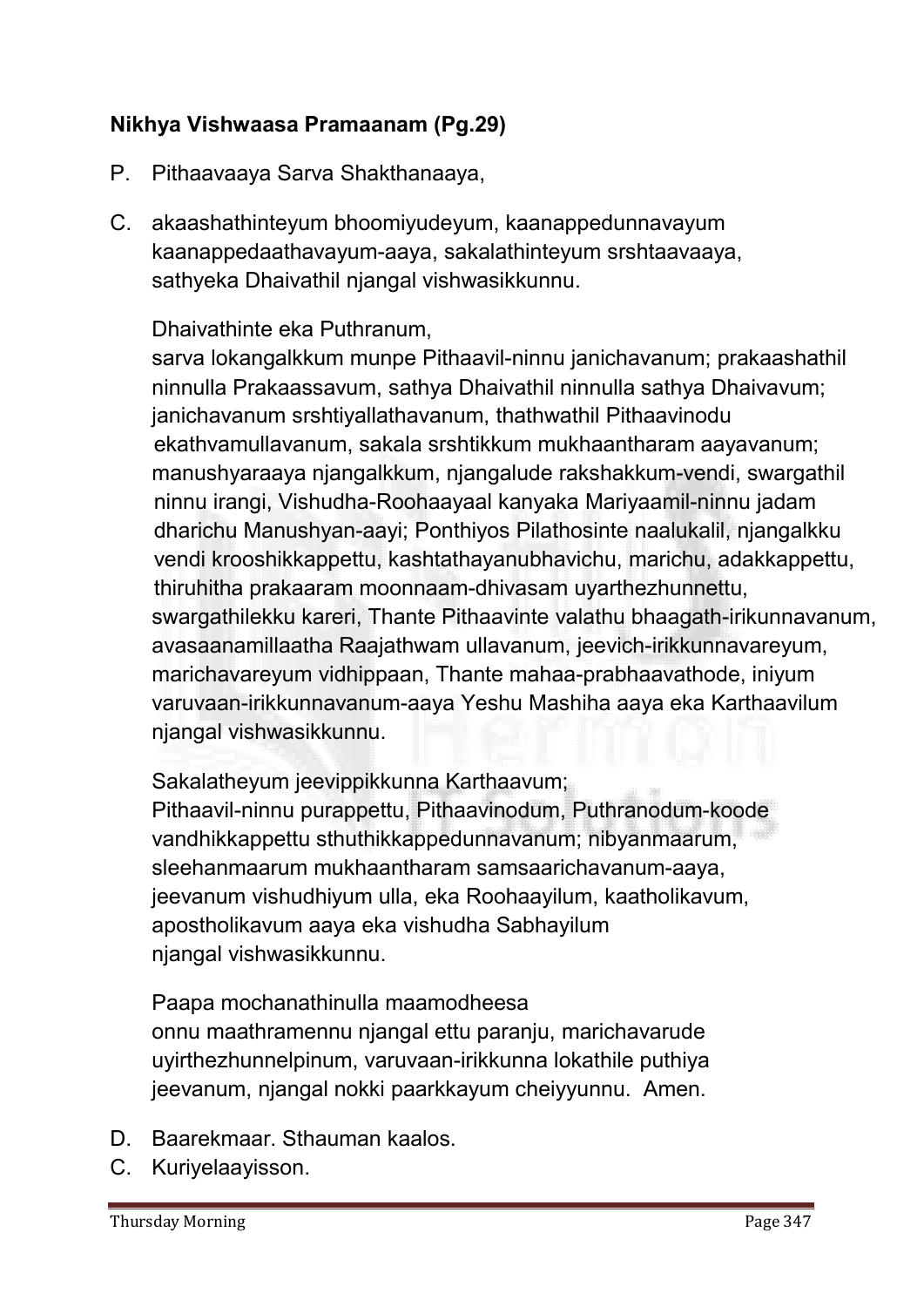#### Nicene Creed

- **P. We believe in the one true God, the Father Almighty;**
- **C. Maker of heaven and earth and of all things visible and invisible.**

**We believe in one Lord Jesus Christ, the only-begotten Son of God, begotten of the Father before all worlds; Light of light, very God of very God; begotten not made, being of one substance with the Father, by whom all things were made; who, for us and for our salvation, came down from heaven and was incarnate by the Holy Spirit of the virgin Mary and was made Man; He was crucified also for us in the days of Pontius Pilate; He suffered and died and was buried; on the third day He rose again by His own holy will, ascended into heaven and sits at the right hand of the Father; He shall come again with glory, to judge both the living and the dead; and of His Kingdom, there will be no end.** 

**We believe in the Holy Spirit, the Lord and giver of life; who proceeds from the Father; who with the Father and Son together is worshipped and glorified; who spoke by the prophets and the apostles; and we believe in one holy catholic and apostolic Church.**

**We acknowledge one baptism for the forgiveness of sins and look forward to the resurrection of the dead and the new life of the world to come. Amen.** 

- **D. Bless us O Lord. Let us stand reverently.**
- **C. Lord, have mercy.**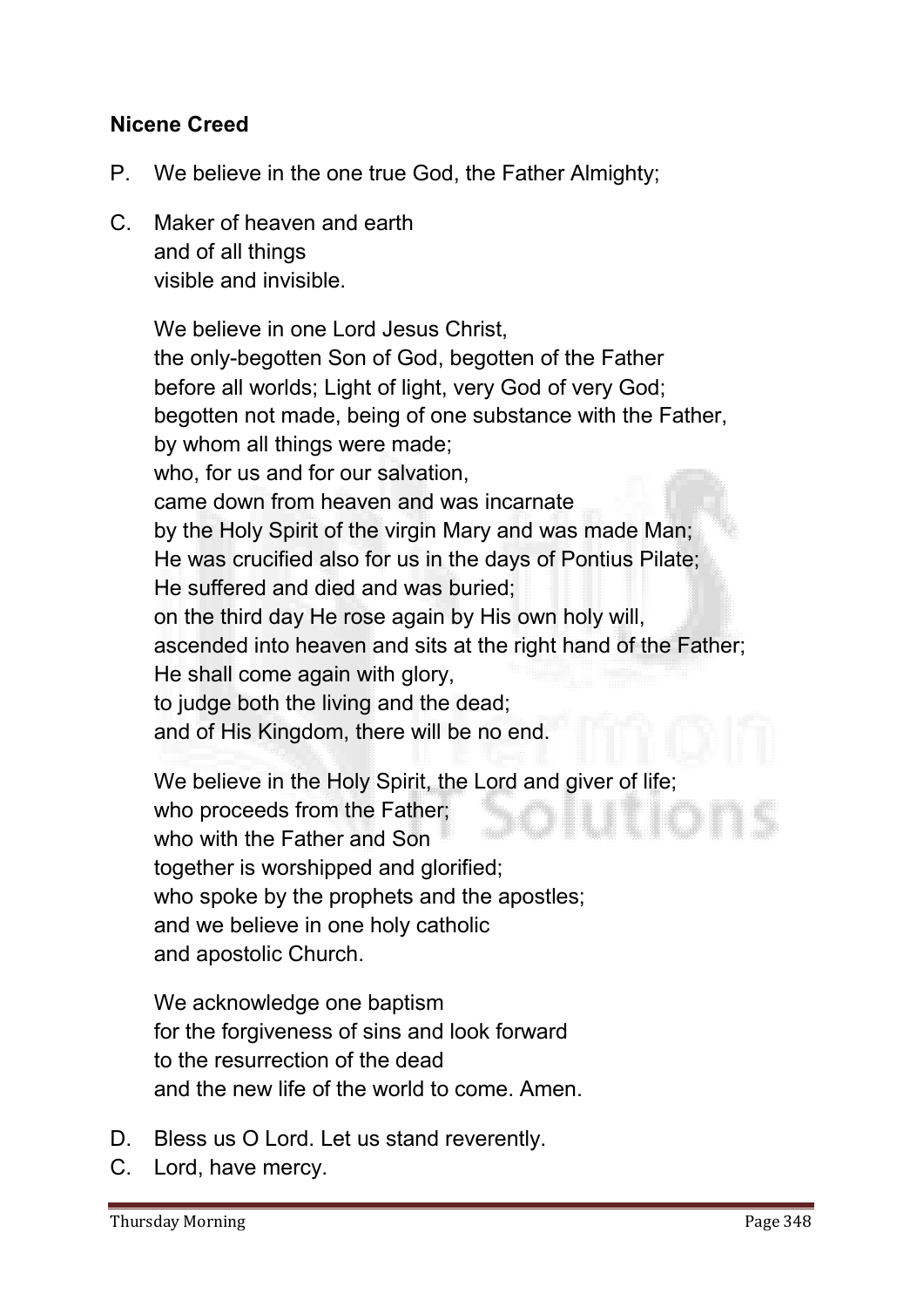#### Huthaama (Pg.30)

**P. Njangalude Karthaavum, njangalude Dhaivavume, ennekkum Ninakku sthuthi, Ninakku sthuthi, Ninakku sthuthi.**

**Njangalude Karthaaveshu Mashihaaye, Ninte krupayaalum, dhaaraalamaaya karunayaalum, njangalude praarthanakal kettu, njangalude shushroosha kaikkollename.**

**Njangalude Karthaavum Dhaivavume, njangalude sahaayathinu Nee vannu, ennekkum njangale vishudharaakkename.** 

**Njangaludae Karthaave,** 

**njangalude shusroosha Ninakku ramyavum, njangalude namaskaaram Ninakku prasaadhakaravum, njangalude apeksha Ninakku sweekaaryavum, njangalude praarthana Ninakku bahumaanakaravum aayirikkename.** 

**Karthaave, Ninte anugrahangalum, karunakalum, sahaayangalum, krupakalum, dhaiveekamaaya Ninte sakala dhaanangalum, balaheenaraaya njangalude melum, balaheenathayula njangalude vargathinmelum, vannu aavasichu, ennekkum paarkumaar-aakaname.**

**C. Amen.**

*(Allenkil)*

#### Huthaama (Pg.31)

**P. Sathya vishwasikalkku balamulla kottayaayi, pishaachukalku bhayankaravum, maalaakhamaarku bahumaanyavum-aaya Dhaiva Puthrante vandhyamayah sleeba, raapakal namme kaathu marachukolumarakatte.**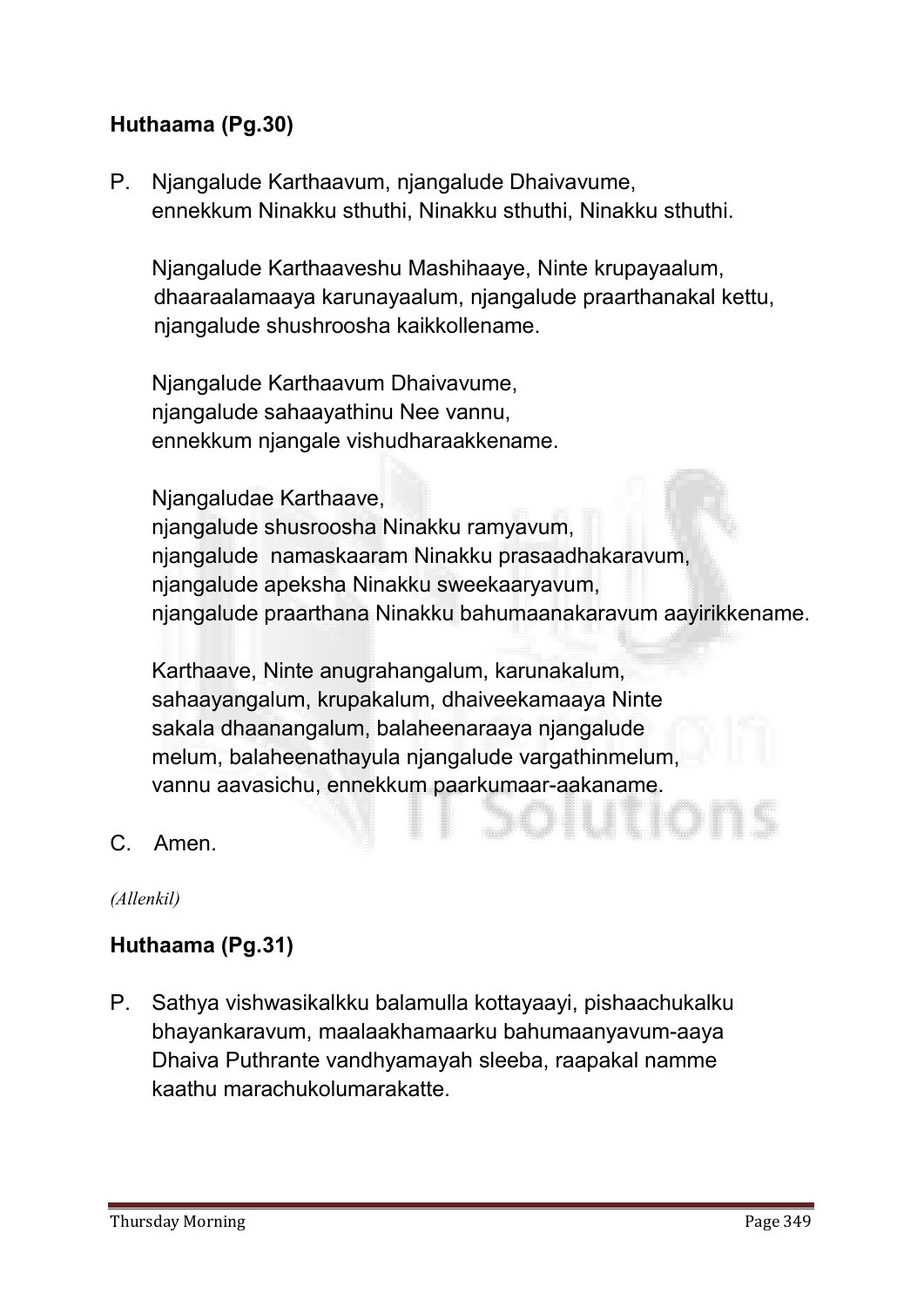#### Closing Prayer

**P. Our Lord and our God, praise be to You forever, praise be to You, praise be to You.**

**Our Lord Jesus Christ, by Your grace and infinite mercy, hear our prayers and accept our worship.** 

**Our Lord and our God, come to our help and make us holy forever.** 

**Our Lord, may our worship be pleasing to You, our adoration agreeable, our supplications acceptable, and our prayers honourable to You.** 

**O Lord, may Your blessings, mercies, help, grace and all Your divine gifts, descend upon us who are weak, and dwell with the potentially weak humanity forever.** Solutions

**C. Amen.**

*(Or)*

#### Closing Prayer

**P. May we be guarded and protected day and night by the glorious cross of the Son of God which is the strong fortress for true believers, the terror for devils and the glory of the angels.**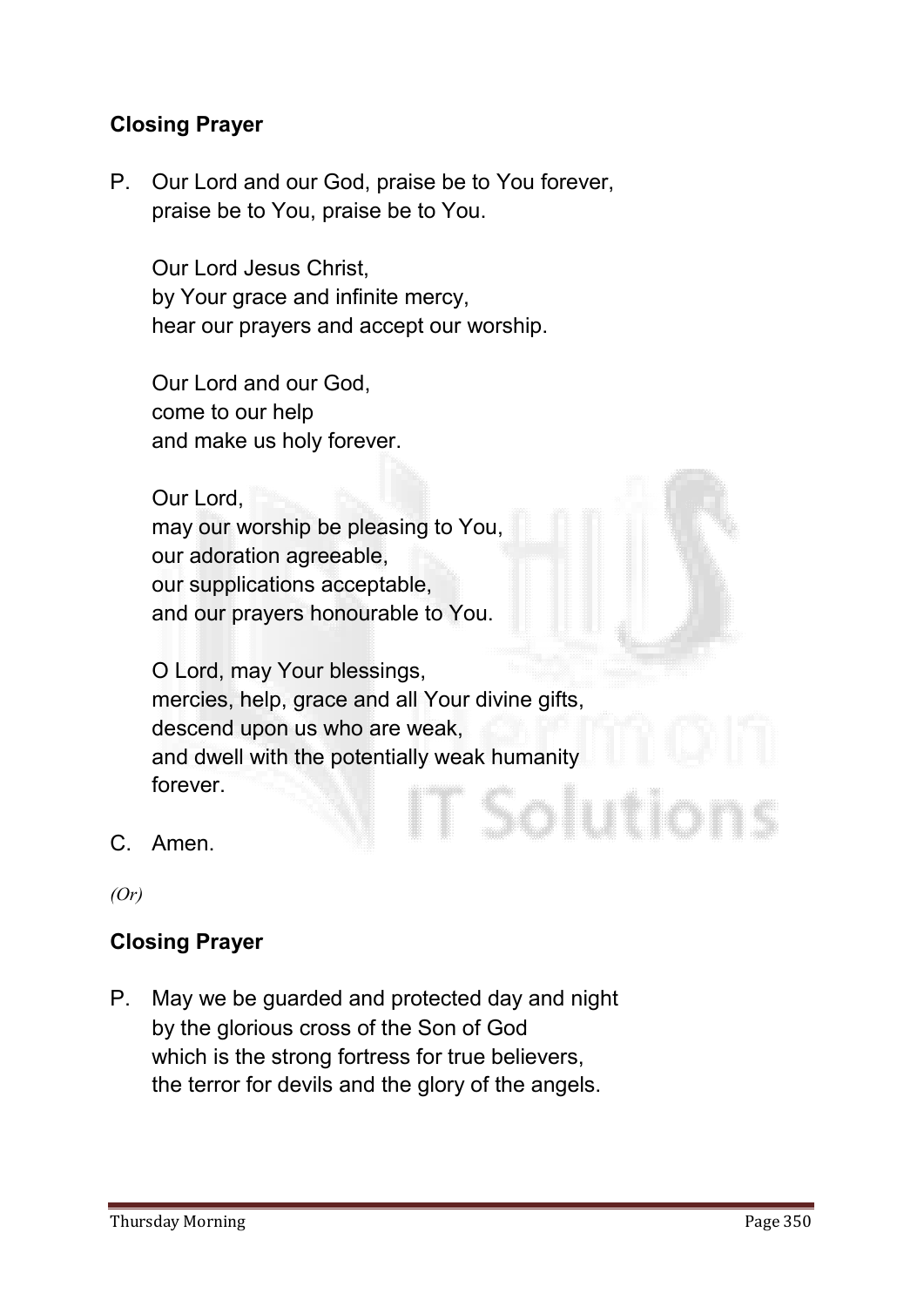**Dhushta manushyarude kopathil-ninnum, pishachukaludeyum, avishwasikaludeyum asooyayil-ninnum, upadhravakaram-aaya adhikaarangalil-ninnum, karunayillaatha yajamananmarude kaikalil-ninnum, rahasyavum, parasyavum-aaya sakala shathrukalil-ninnum, Saathante kanikalil-ninnum, aathmavineyum, shareeratheyum kleshipikunna dhurvikaarangalil-ninnum, paapathinte ella shakthiyil-ninnum, Karthaavu, namme veendeduthu, nammude aayushkaalam muzhuvanum, kaathu-kollukayum cheiyyumaaraakatte.**

**C. Amen.**

#### Ashirvaadham (Pg.31)

**P. Aakashavum, bhoomiyum srshticha Karthaavinaal, ningal ellaavarum anugraheetharakunnu.**

**Athmeeyamaaya ee shushrooshayil, njangalodu-koode orungi vannu sambandhicha ellaavareyum, Dhaivamaya Karthaavu anugrahichu, shudheekarikatte.**

**Pithaavum, Puthranum, Parishudha-Roohaayum aaya Dhaivam, balaheenathayum, kuravumulla nammude praarthanakal, unnathamaaya Thante simhaasanathin munpaake, kelkkukayum, kaikkollukayum, cheiyyumaaraakatte.**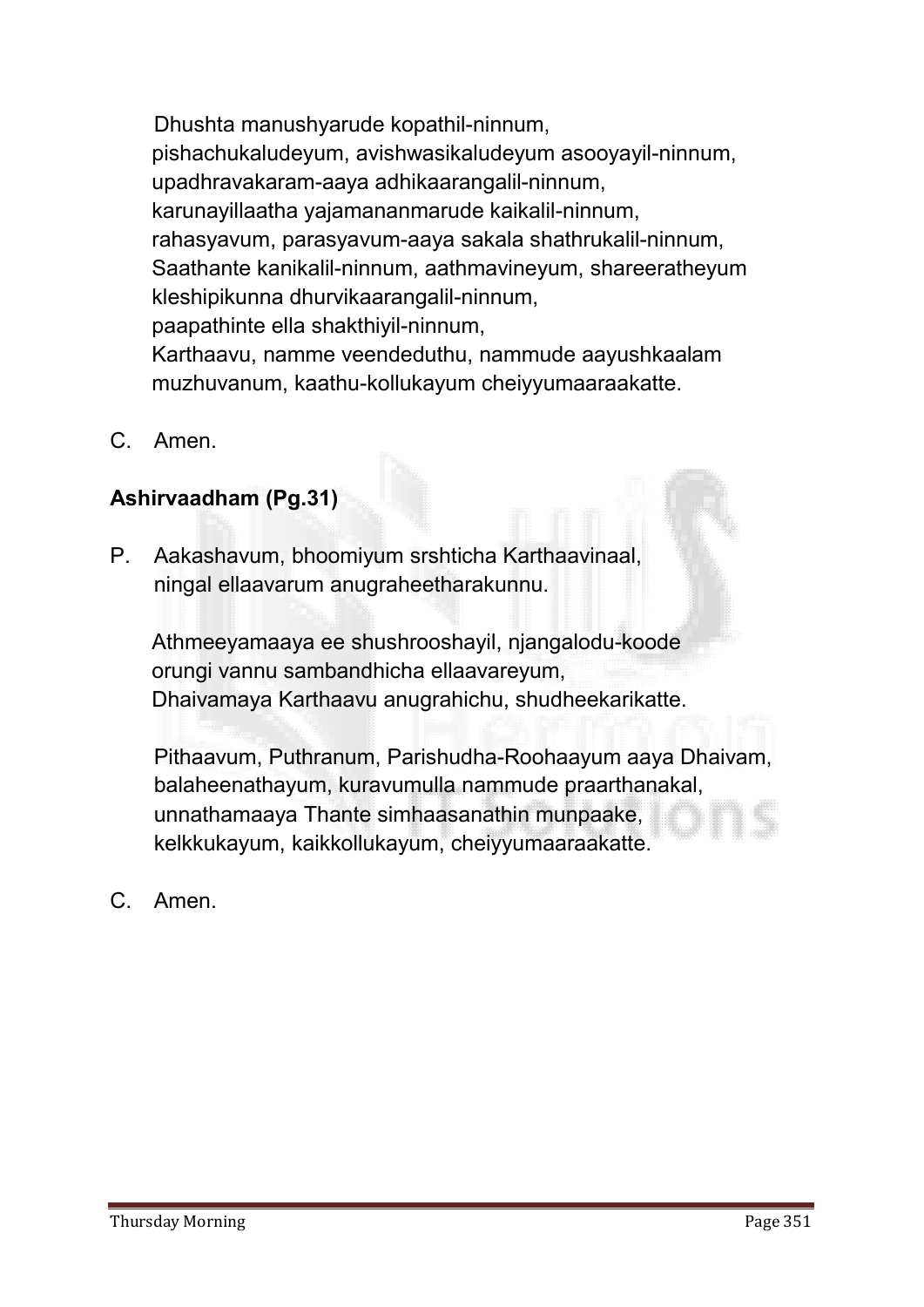**May the Lord save us and protect us all through our lives, from the wrath of evil human beings, the envy of Satan and non-believers, harassing authorities, the clutches of merciless superiors, all known and unknown enemies, the snares of Satan, evil desires that affect both body and soul and all the powers of sin.**

**C. Amen.**

#### Benediction

**P. Blessed are you by the Lord, who made the heavens and the earth.** 

> **May the Lord God bless and sanctify all of you, who have come prepared, and joined us in this spiritual worship.**

**May our humble and inadequate prayers, be heard and accepted before the glorious throne of the Triune God, the Father, the Son and the Holy Spirit.**